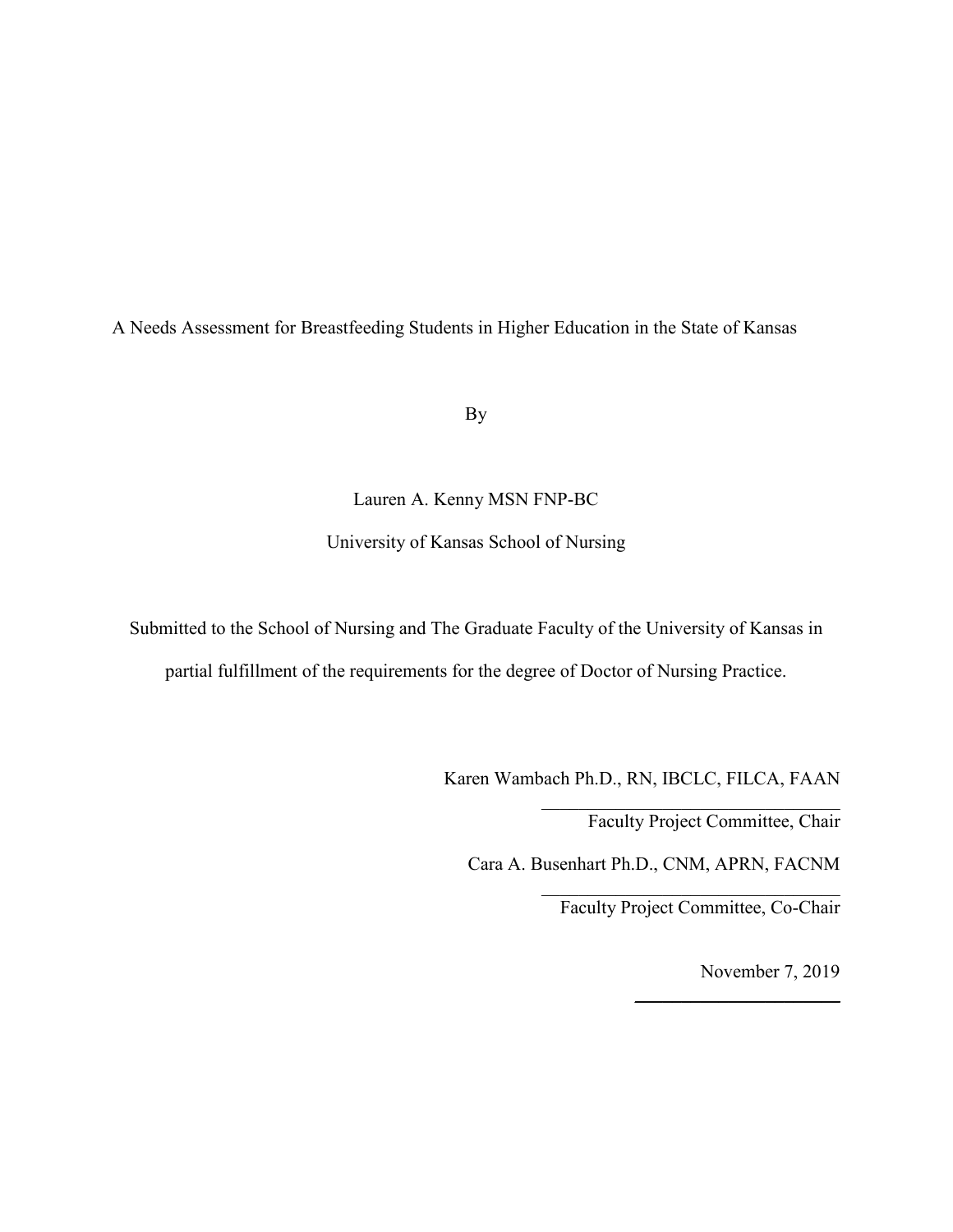The DNP Project committee for Lauren Kenny certifies that this is the approved version of the following DNP Project:

# A Needs Assessment for Breastfeeding Students in Higher Education in the State of Kansas

*Karen Wambach Ph.D., RN, IBCLC, FILCA, FAAN* 

Chair

*Cara A. Busenhart Ph.D., CNM, APRN, FACNM* 

Co-Chair

Date Approved: November 7, 2019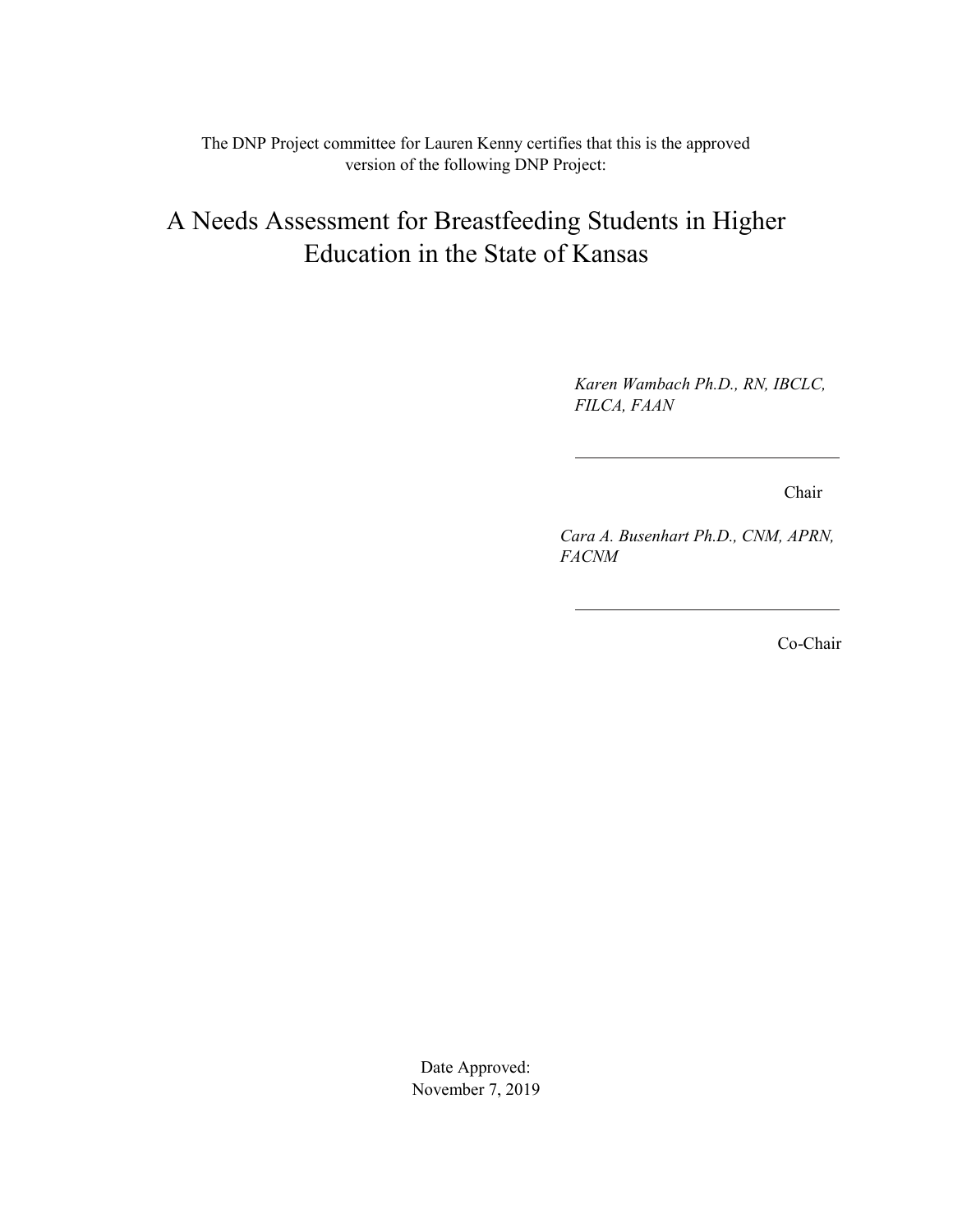#### Abstract

In the United States, breastfeeding rates continue to rise, however, they remain below the nationally targeted goals (Centers for Disease Control and Prevention, 2016). The need to provide expressed breastmilk during periods of separation from an infant due to employment or school attendance can be a barrier to successful breastfeeding. Students and post-doctoral students who breastfed during their academic programs have few legal protections in the academic setting and limited research has exclusively focused on unique demographics of this population. The purpose of this needs assessment project was to assess the barriers to continued breastfeeding in the higher education setting, to determine the policies and accommodations for breastfeeding students among the Board of Regents facilities in the state of Kansas, and to provide recommendations to promote and facilitate breastfeeding among the student population in the academic setting. An online questionnaire was voluntarily completed by 16 representatives of the 32 accredited higher education facilities in Kansas. Data analysis focused on describing the following areas: lactation policies for students, dedicated lactation facilities and amenities, campus on-site lactation support, and staff and student education. Results demonstrated that most of the schools did not have a written lactation policy; however, nearly every school had dedicated lactation space(s) available for students to express breastmilk. Results regarding the types of education provided to staff and students, available lactation accommodations, and future lactation space and policy planning varied among facilities. The results from this project were consistent with other studies demonstrating that educational institutions are improving lactation accommodations for students; however, there is significant variation in planning and implementation of these services. A summary and recommendations were provided to facilities at the completion of the project.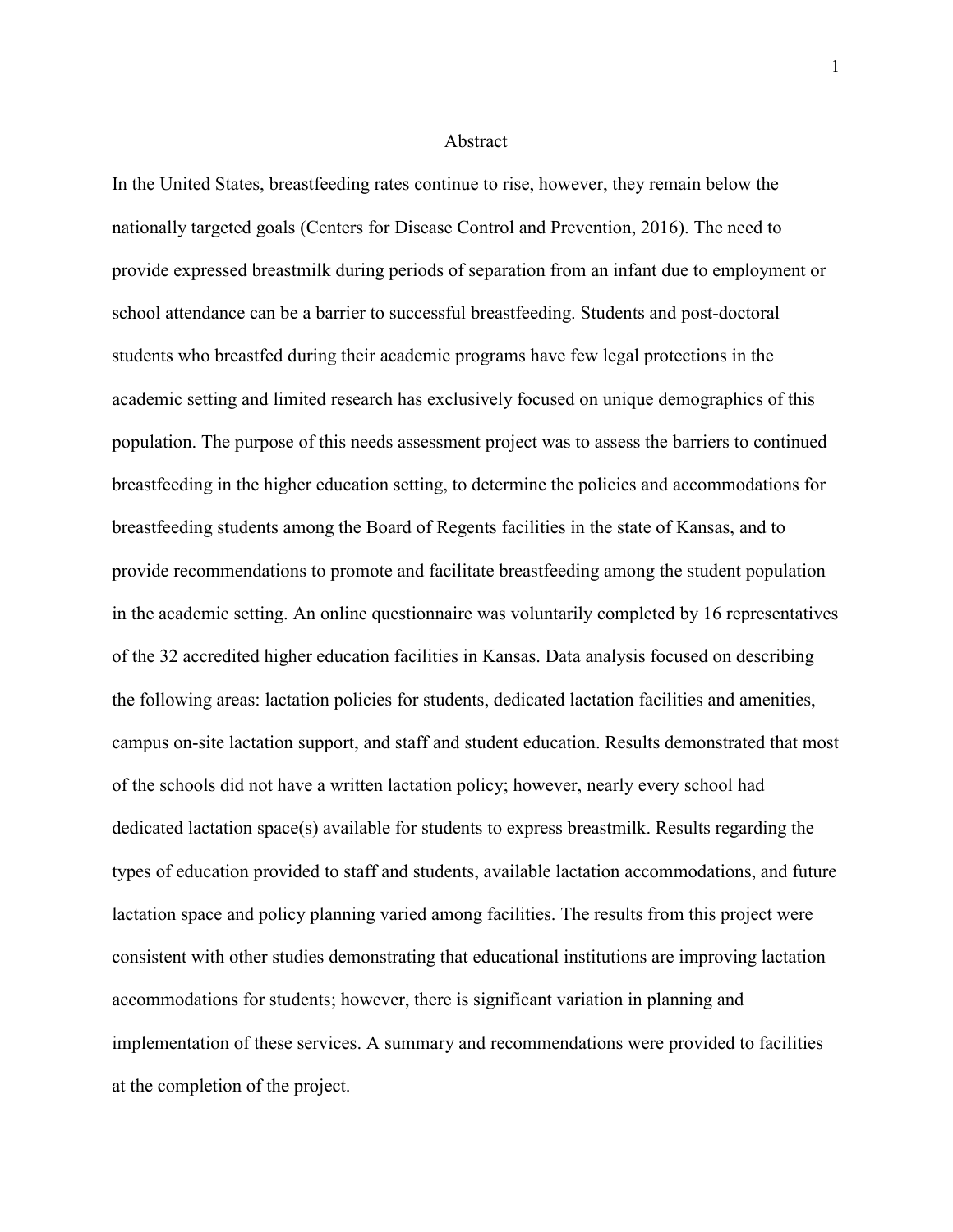# Table of Contents

| 20 |
|----|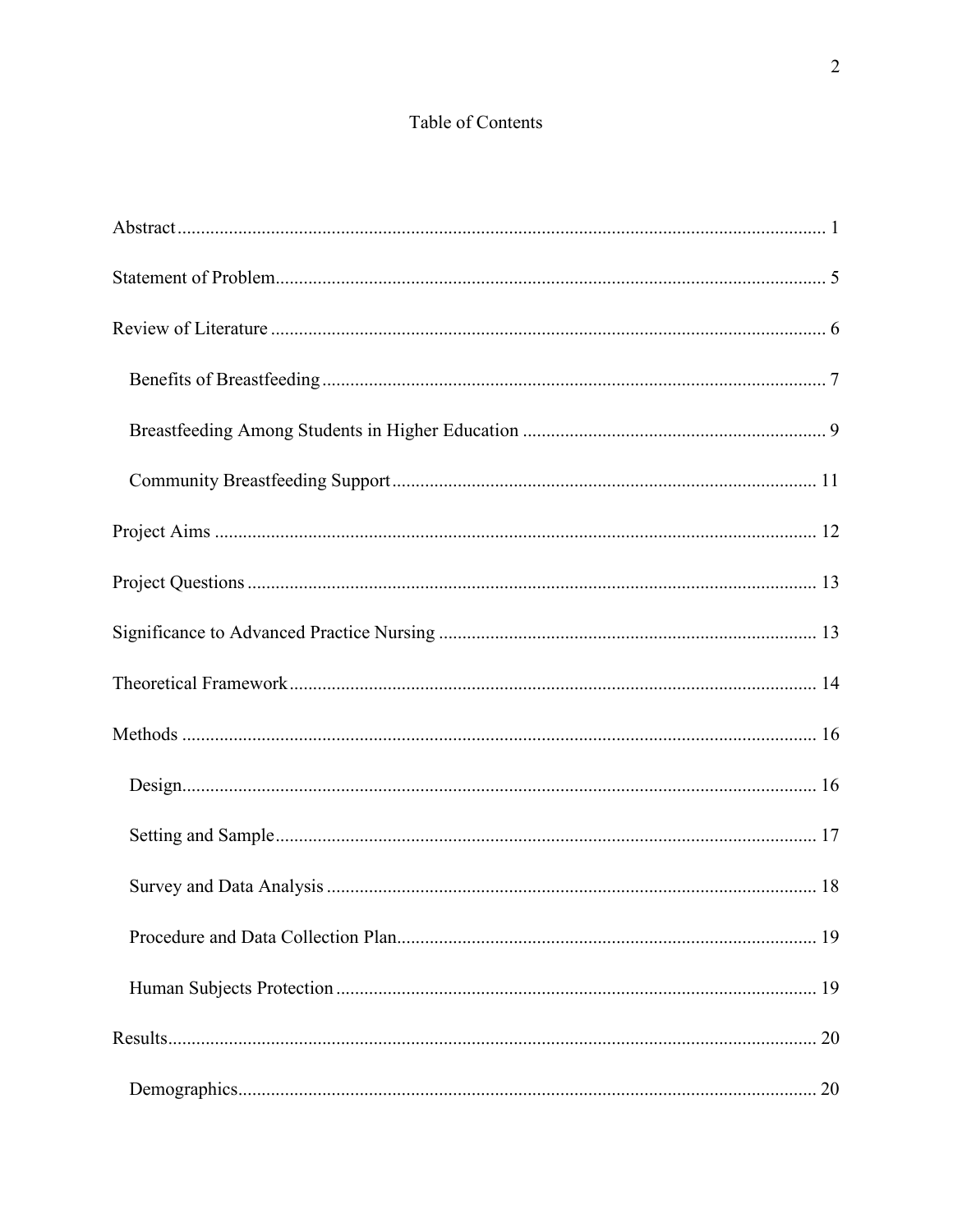| Lactation Education for Staff and Students and Facilitating Breastfeeding Duration  23 |    |
|----------------------------------------------------------------------------------------|----|
|                                                                                        |    |
|                                                                                        |    |
|                                                                                        |    |
|                                                                                        |    |
|                                                                                        |    |
|                                                                                        |    |
|                                                                                        |    |
|                                                                                        |    |
|                                                                                        |    |
|                                                                                        |    |
|                                                                                        | 45 |
|                                                                                        |    |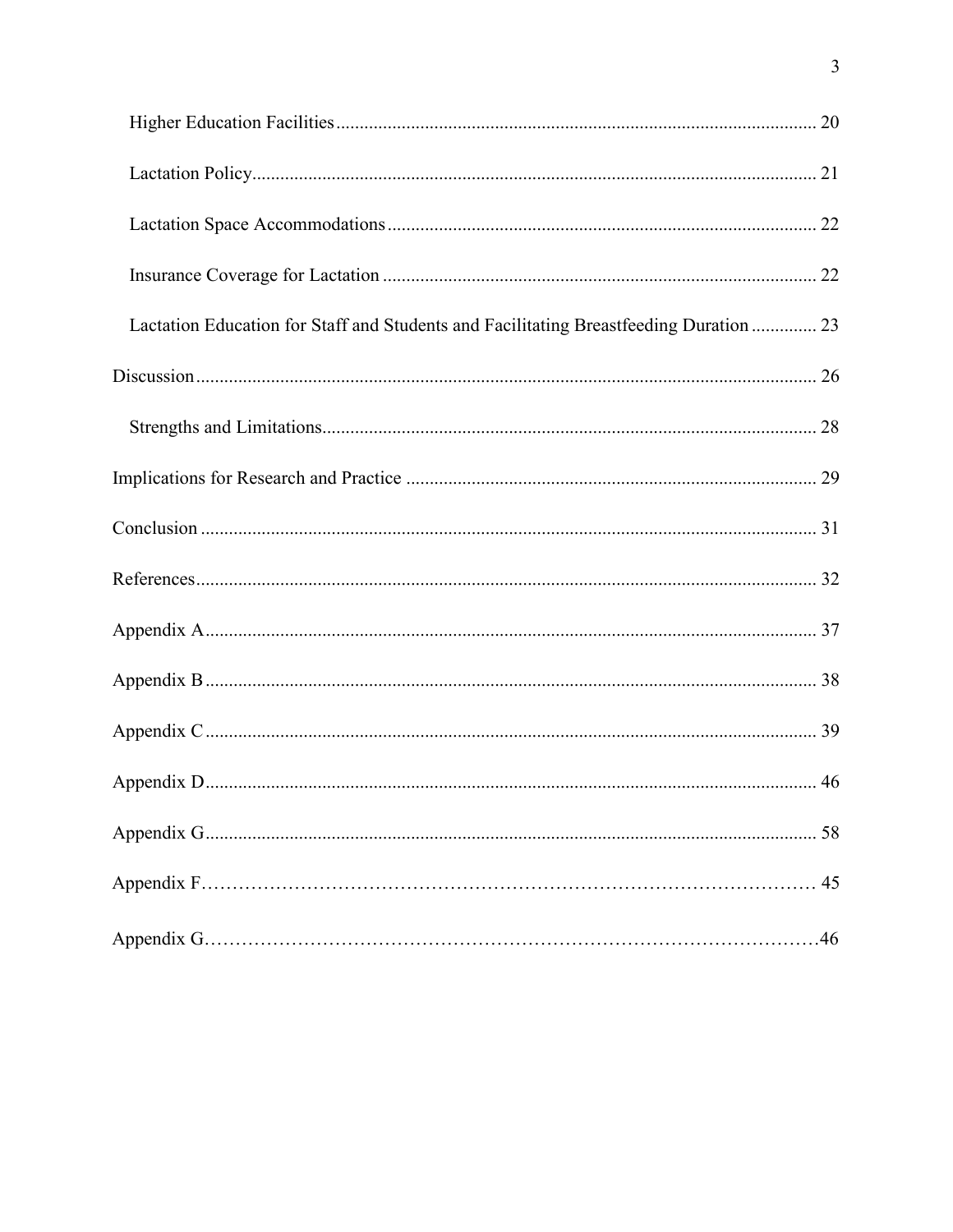A Needs Assessment for Breastfeeding Students in Higher Education in the State of Kansas

In the United States, breastfeeding rates are rising; however, they continue to remain below the World Health Organization (WHO) and Healthy People 2020 goals. Approximately 81% of mothers initiate breastfeeding, 50% are breastfeeding at six months, and 30% continue to breastfeed some at one year; however, exclusive breastfeeding rates are under 20% at six months of age (Centers for Disease Control and Prevention, 2016). Literature supports that parents who receive community support have improved breastfeeding rates and duration (Haroon, Das, Salam, Imdad, & Bhutta, 2013). Although breastfeeding rates have increased in the United States, there continues to be significant disparities in breastfeeding rates among minority women, women of lower socioeconomic status, women with less formal education, and younger women in the United States (Albrecht, Wang, & Spatz, 2017).

The need to provide expressed breastmilk due to employment or school attendance can be a barrier to initiating and sustaining breastfeeding and shortened breastfeeding duration (Albrecht et al., 2017). Most of the research regarding mothers who express milk while away from their infant(s) has been focused on mothers in the workforce. Limited research has exclusively focused on breastfeeding mothers in the higher education setting. While both employed women and students face some of the same challenges while being separated from their infants, such as maintaining adequate milk supply, student mothers often have fewer legal protections and increased breastfeeding barriers when compared to employed women (Bostick, Albrecht, Baghdadi, Haley, & Spatz, 2016).

Additionally, the demographics of the student population have changed over the past 20 years, with increasing numbers of students classified as "non-traditional". Of the 17 million individuals pursuing higher education, almost 74% have at least one non-traditional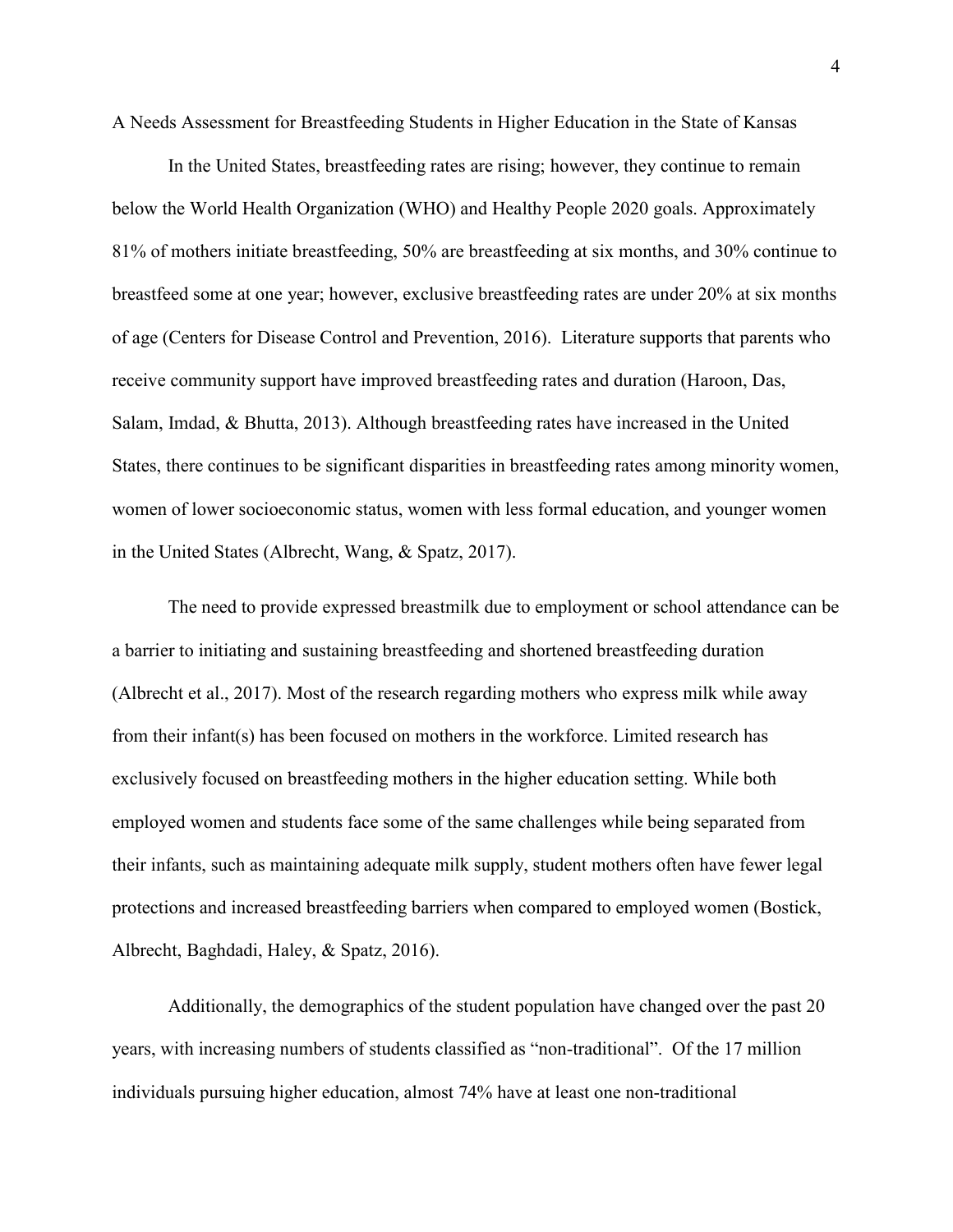characteristic, which includes caring for a child or single parenting (Nadworny, 2018). This is relevant because there continues to be significant disparities among the breastfeeding rates of women in certain minority groups, women of lower socioeconomic status, and women with less education (Bartick et al., 2017). With the changing student demographics, many student mothers may identify with one or more of these minority characteristics. Providing early breastfeeding support and continued support for parents and their infants is critical to improving breastfeeding disparities and improving breastfeeding outcomes (Binns, Lee, & Low, 2016). While separation from their infant and expression of milk is challenging for many mothers, students may face the additional challenges of the lack of appropriate facilities for breastmilk expression and lack of supportive policies that provide protections to employees (Dinour, Pope, & Bai, 2015).

Improving support systems for new mothers is critical to achieving the Healthy People 2020, WHO, and American Academy of Pediatrics (AAP) goals for breastfeeding during the first year of life. Advanced practitioners are called to educate and promote policy change for students in the academic setting, to further the research relating to barriers and supportive measures on college campuses, and to increase breastfeeding rates and duration within the student population (Albrecht et al., 2017). In addition to developing policy change, advanced practitioners in family practice settings, pediatric clinics, women's health, and student health centers are vital for providing support and promoting breastfeeding education from a clinical perspective.

#### **Statement of Problem**

Undergraduate, graduate, and post-doctoral students who breastfeed during their academic program have limited legal protections in the academic setting. The Affordable Care Act (ACA) provides breastfeeding protections to many working mothers, but the ACA does not extend the same protections to students as it does to employed women (Bostick et al., 2016).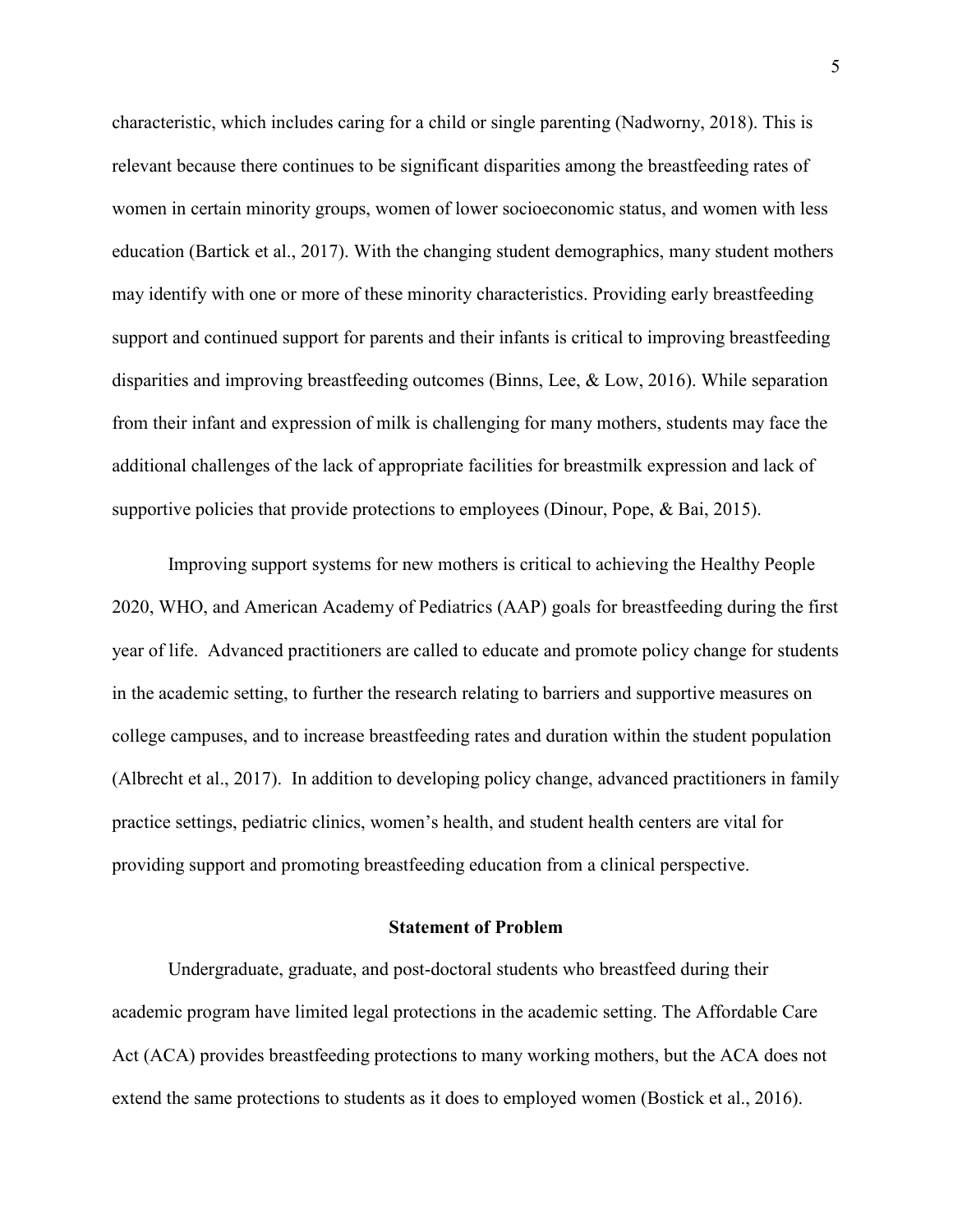Students are not employees of the academic facility; therefore, ACA employment protections are not extended to protect students. However, students are protected by Title IX, which is a federal law that provides protections for students from discrimination ("Know your rights: breastfeeding," n.d.). Title IX provides legal protections and requires accommodations for students with disabilities, including childbirth and sex-related conditions. The U.S. Department of Education encourages educational institutions to provide an area dedicated for pumping and milk storage, but official lactation policies are often non-existent and on-site lactation facilities are limited or difficult to access. Additionally, students may struggle with the lack of support from administration, professors, and peers. In a study of 139 educational institutions, only 3.8% had a formal lactation policy addressed in the student handbook and 54.7% had a designated lactation space available for students (Bostick et al., 2016).

 Currently, there is a lack of information that specifically addresses students and breastfeeding accommodations and campus support among the higher education facilities in the state of Kansas. Supporting lactation in the educational setting and promoting breastfeeding provides benefits for babies and mothers nutritionally, physically, emotionally, and financially. The purpose of this Doctor of Nursing Practice (DNP) project was to conduct a needs assessment to determine what policies, accommodations, and support has been implemented among the higher education facilities in the state of Kansas. The information gained from this DNP project will assist in future planning recommendations and implementation of interventions for student parents who need to provide their own milk for their infants.

## **Review of Literature**

Research articles to support this project were identified by using CINAHL, PubMed, and Google Scholar databases. The keyword searches for this integrative review included: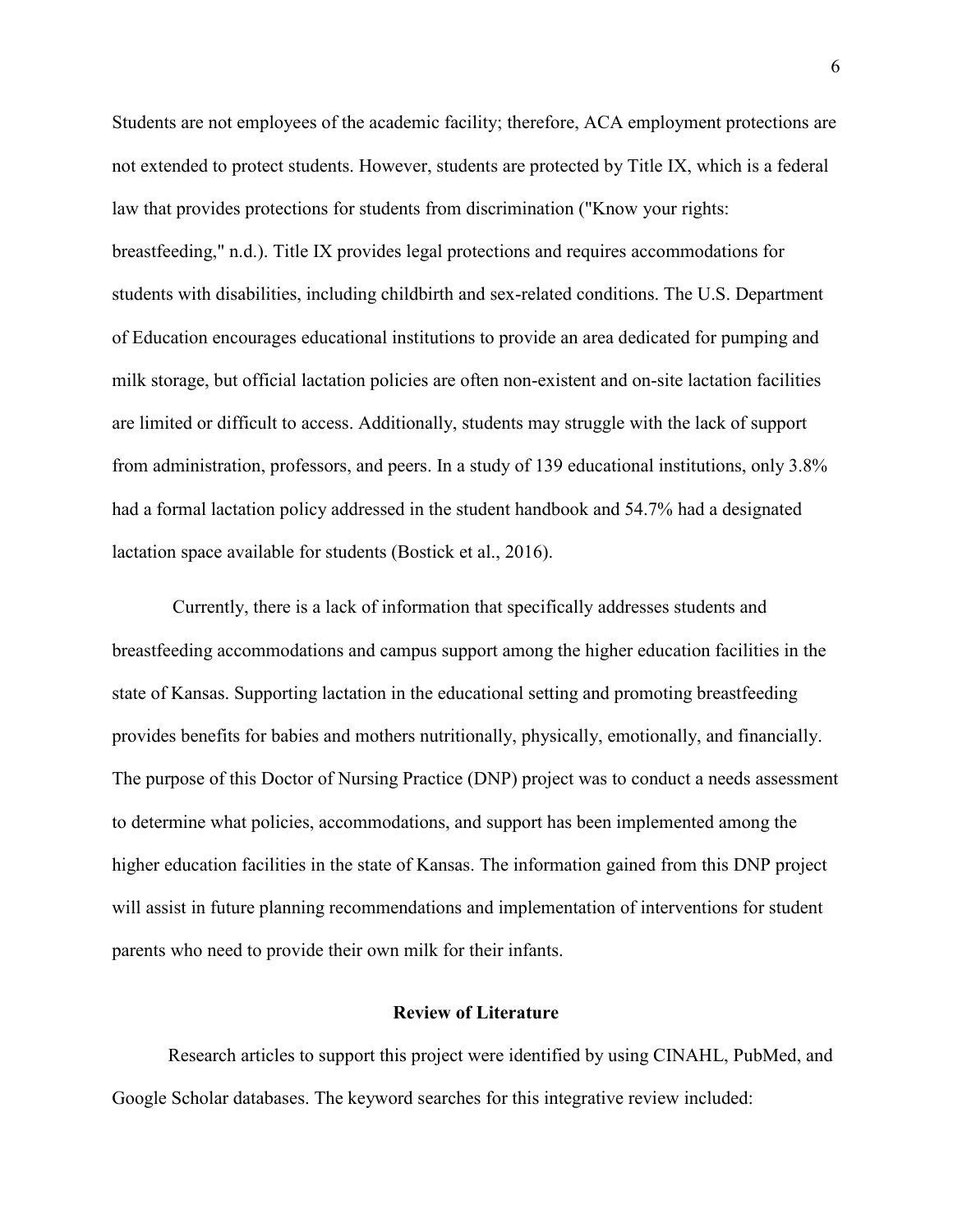breastfeeding, students, lactation policy, breastfeeding Affordable Care Act, student mothers, university breastfeeding policy, employment and breastfeeding, Title IX accommodations, community breastfeeding support. This review was limited to studies within the previous ten years, with preference given to literature within the previous five years. Articles addressing student accommodations outside of the United States were excluded. Common themes among the literature included: the benefits of breastfeeding, breastfeeding among students in higher education, and community breastfeeding support. See Appendix G for literature review matrix.

#### **Benefits of Breastfeeding**

To improve maternal and infant outcomes, mothers and caretakers are encouraged to provide human milk for infants. The AAP encourages breastfeeding for the first year of life and beyond and the WHO encourages breastfeeding for two years or longer (World Health Organization, 2017). Breastfeeding is critical for cognitive and health development of infants and mothers. It helps with immune system functioning and protection against acute and chronic diseases. Breastfeeding particularly helps with decreasing pneumonia and diarrhea illnesses, which are two major causes of death in infants (World Health Organization, 2017).

 Breastfeeding appears to provide protection from Type I diabetes and Type II diabetes, improved performance on cognitive and intelligence tests, and reduction in childhood obesity (Binns et al., 2016). Additionally, benefits to breastfeeding mothers include a reduced risk of ovarian and breast cancers, increased post-partum weight-loss, improved postnatal depression, and reductions in hypertension and cardiovascular disease, Type II diabetes, and decreased hyperlipidemia (Binns et al., 2016; World Health Organization, 2017). The benefits of breastfeeding include significant financial benefits to individuals, organizations, and society. Suboptimal breastfeeding rates could result in 3,340 maternal and pediatrics deaths per year, \$3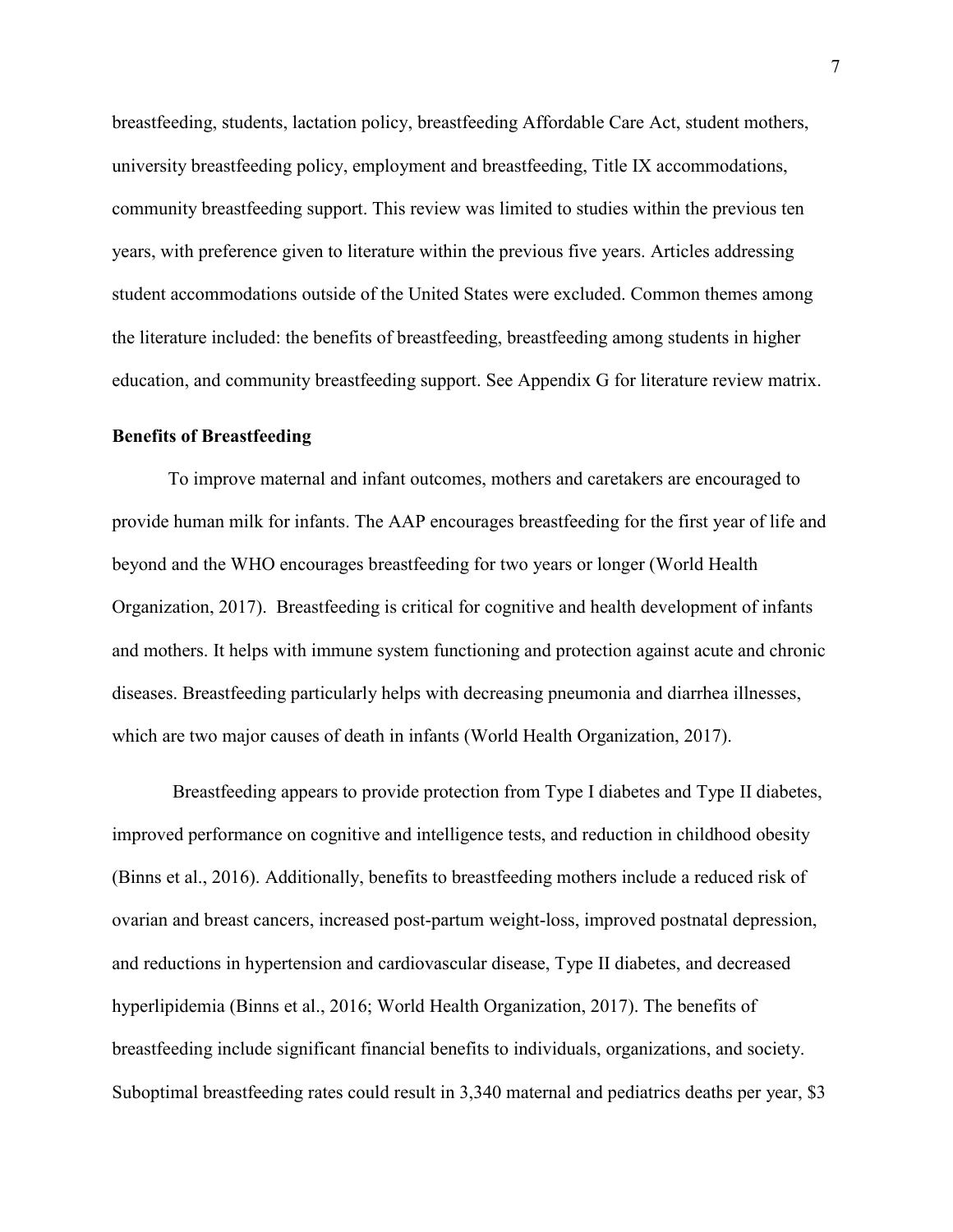billion in additional medical costs, and \$14.2 billion associated with premature death (Albrecht et al., 2017; Binns et al., 2016).

 In the United States, breastfeeding rates continue to rise, but remain below the WHO and Healthy People 2020 goals – especially among minority and lower socioeconomic populations. In the United in 2015 (the most recent report card), approximately 83.2% of mothers initiate breastfeeding, 57.6% are breastfeeding at six months, and 35.9% continue to breastfeed at one year. However, exclusive breastfeeding rates remain under 25% at six months of age. These breastfeeding rates have all increased compared to 2014 data (Center for Disease Control and Prevention, 2018). Healthy People 2020 maternal, infant, and child health targets 21.1 to 24 (MICH\*\*-21.1-MICH-24) include: increase the number of infants ever breastfed to 81.9%, increase the number of exclusively breastfed infants at six months of age to 60.6%, increase the number of infants breastfed at one year to 34.1%, increase the number of infants who are exclusively breastfed through three months to 46.2%, increase the number of infants who are exclusively breastfed through six months to 25.5%, increase the number of on-site workplace lactation programs to 38.0%, decrease the number of infants who receive formula supplementation within the first two days of life to 14.2%, and increase the number of births occurring in facilities that provide lactation supportive care to 8.1% (Center for Disease Control and Prevention, 2018). Globally, 40% of infant are breastfed exclusively for six months; of the 194 nations evaluated by the Global Breastfeeding Scorecard, only 23 nations have exclusive breastfeeding rates above 60% (WHO, 2017).

 The state of Kansas is one of four states in the United States to exceed national breastfeeding rates, exceed the Healthy People 2020 goals, and improve in the four core measures of breastfeeding rates at initiation, three months, six months, and one year.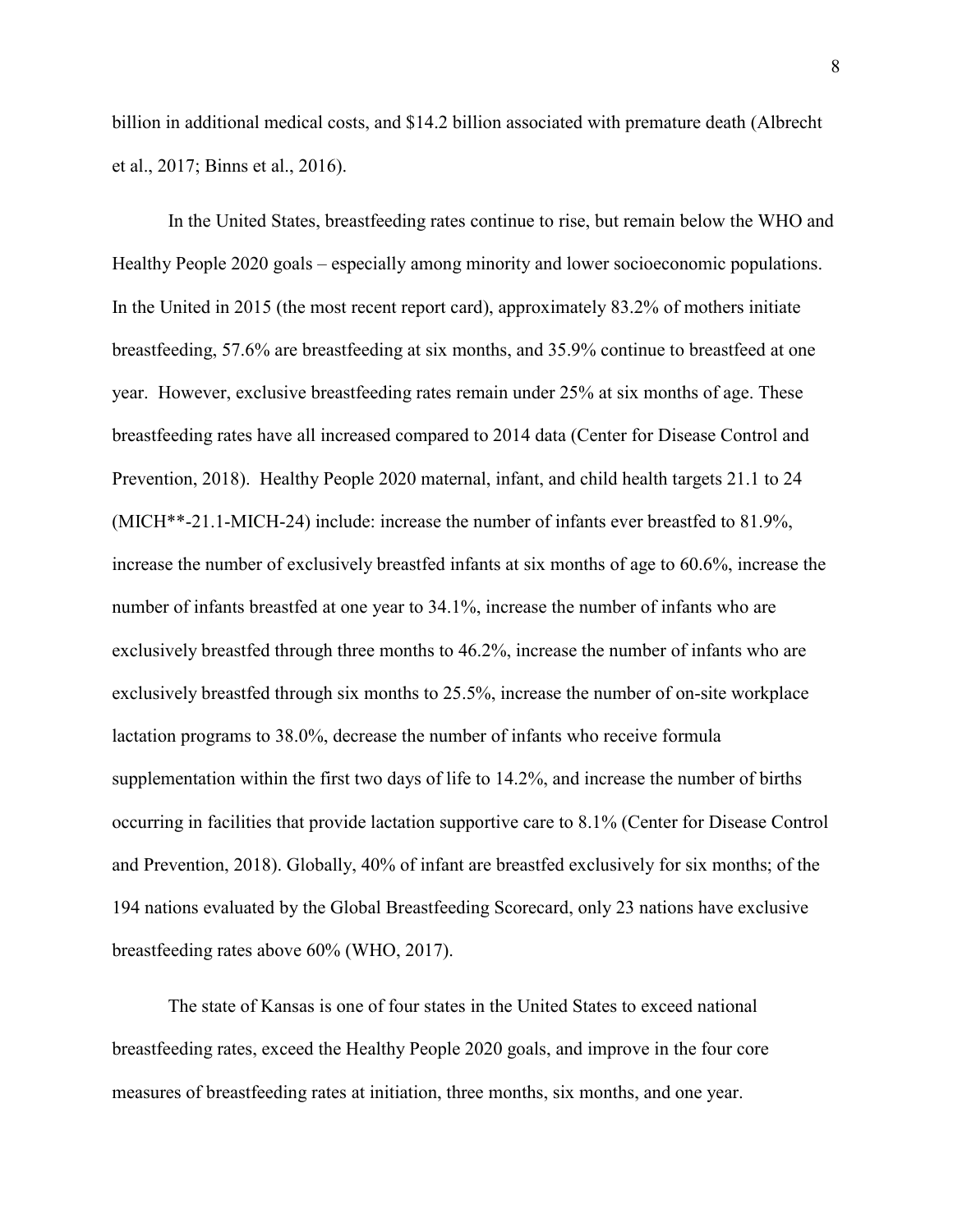Unfortunately, there continues to be disparities among minority groups in Kansas and regionally. African-American or black infants are 10% less likely to have been breastfeed and infants born in southeast (rural) Kansas are 20% less likely to be breastfed than infants in northeast (suburban/urban) Kansas. A previously stated, in additional to health benefits, breastfeeding provides significant financial benefits to individuals and the community. In Kansas, if 90% of infants were breastfed for one-year 22 maternal deaths and seven infant deaths could be prevented, and \$27 million in medical expenses could be saved every year (Kansas Breastfeeding Coalition, n.d.).

Literature demonstrates that infants born in Baby-Friendly Hospital Initiative (BFHI) facilities are more likely to be breastfed at birth and have longer breastfeeding duration (Baerug et al., 2016; Kramer et al., 2001; Merten, Dratva, & Ackermann-Liebrich, 2005). Compared to the national average of 27.6%, almost 41% of infants born in Kansas are born in a BFHI facility (Kansas Breastfeeding Coalition, n.d.). Four years ago, 0% of Kansas infants were born at BFHI facilities.

#### **Breastfeeding Among Students in Higher Education**

 Breastfeeding accommodations and support have primarily focused on women in the workplace. However, there is limited research on the unique demographic of individuals who comprise the student population. The CDC (2016) cites that mothers returning to work, not receiving enough information about breastfeeding, and poor access to professional breastfeeding support as significant barriers for breastfeeding. Literature demonstrates that students are often faced with physical or psychological barriers when returning to school and student mothers are more likely to cease breastfeeding after they return to school (Dinour et al., 2015; West, Power, Hayward, & Joy, 2017). Over the past 30 years, student populations have continued to diversify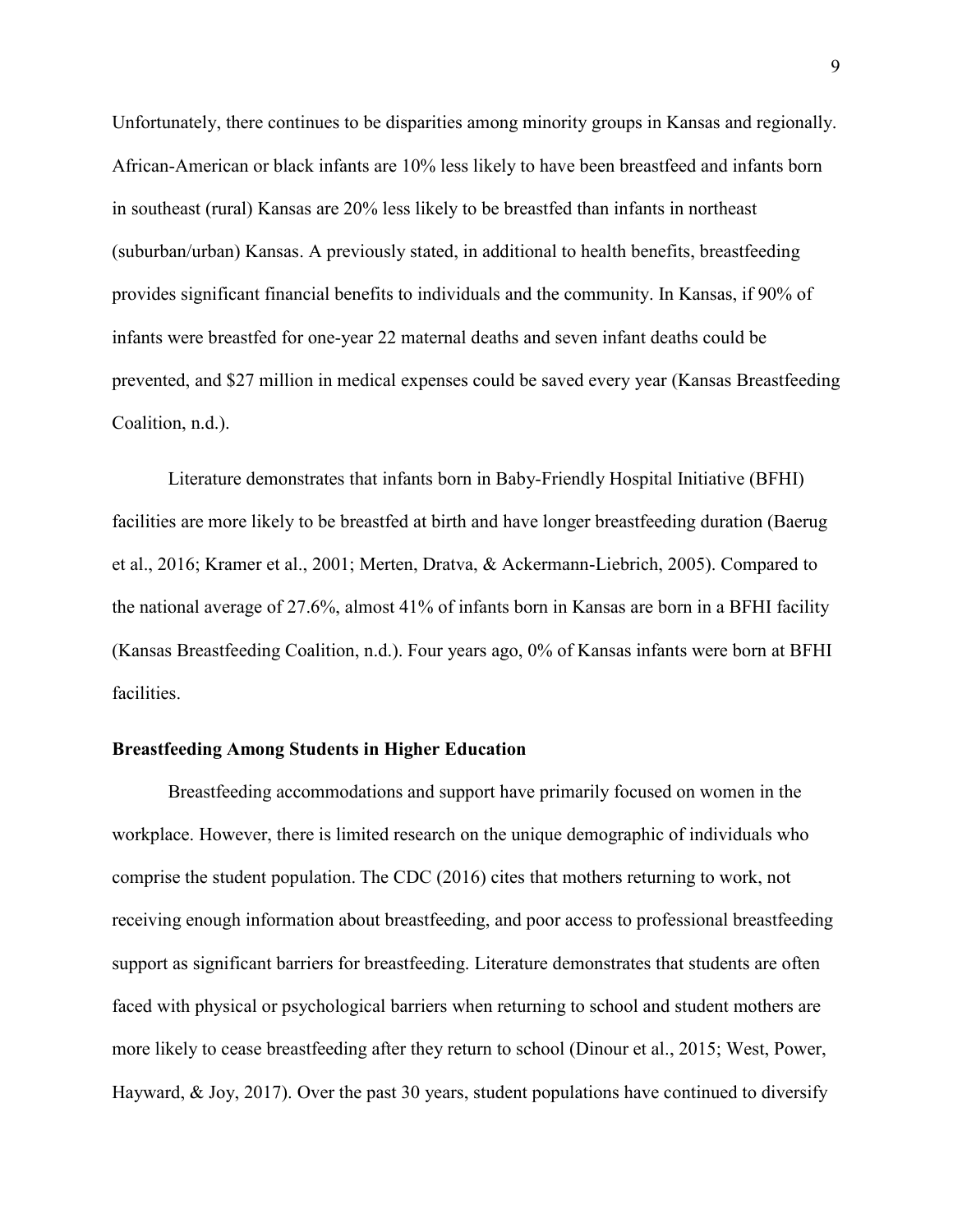with increased racial, ethnic, and socioeconomic demographics; women now account for 56.7% of the enrolled student population (Dinour et al., 2015). Additionally, breastfeeding rates among some ethnic, racial, and socioeconomic populations are lower at initiation and duration than in the overall population. The lack of resources and support may pose increased barriers to breastfeeding initiation and duration among student women of those populations. College students with exposure to breastfeeding were more likely to view breastfeeding positively and more likely to attempt to breastfeed; however, overall students were more likely to view formula feeding as a more practical or convenient way to feed their infants (Jefferson, 2017).

The lack of space and time for milk expression are often cited as barriers to continued breastfeeding. Bostick et al. (2016) found that there were limited policies addressing student lactation accommodations, limited access to hospital grade pumps, and inadequate space for milk expression. A recent study demonstrates that campuses are including lactation space as part of their infrastructure planning; however, there continues to be significant variation in lactation accommodations for students (Henry-Moss, Lee, Benton, & Spatz, 2019). Support from a person's place of employment, the university, and from peers helps to increase breastfeeding duration (Albrecht et al., 2017; Attanasio, Kozhimannil, McGovern, Gjerdingen, & Johnson, 2013). There is a gap in literature addressing specific social and community support that is most beneficial to student mothers; however, social support appears to be a critical factor in breastfeeding duration, especially for mothers who must express milk for their infant(s) (Albrecht et al., 2017; Dinour et al., 2015; McInnes & Chambers, 2008).

The enactment of the ACA extended legal protection to many working mothers. The ACA ensures appropriate facilities and time for milk expression. Unfortunately, student mothers who are not employed by a college or university or protected by the ACA are not extended these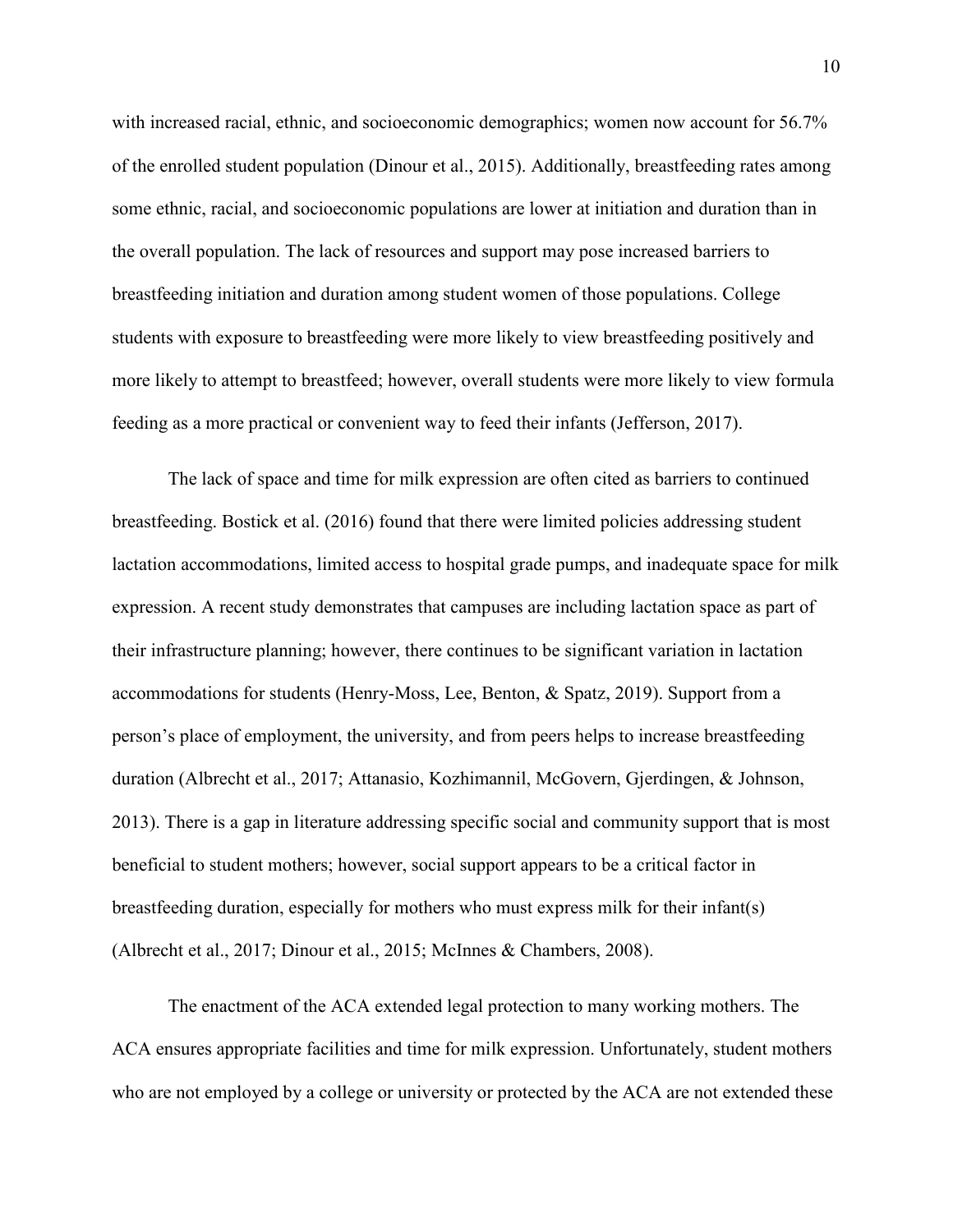protections (Albrecht et al., 2017). Title IX protects students from discrimination based on their sex, which includes protections for pregnant and lactating students, but does not provide specific, uniform accommodations for students. The Department of Education encourages colleges and universities to provide space for milk expression, yet there is legal ambiguity about requiring the implementation of the recommendations ("Know your rights: breastfeeding," n.d.). This results in significant variation among higher education facilities regarding the implementation of formal lactation policies and accommodations available to students (Bostick et al., 2016; Henry-Moss, Abbuhl, Bellini, & Spatz, 2018; Henry-Moss et al., 2019).

# **Community Breastfeeding Support**

 Community breastfeeding support increases breastfeeding initiation and duration; it has been well-established that there is a dose-response between breastfeeding education and support and duration of breastfeeding (Perez-Escamilla, Martinez, & Segura-Perez, 2016). The BFHI was developed in 1991, in cooperation between the WHO and the United Nations Children's Fund (Perez-Escamilla et al., 2016). This global program provides standardized guidelines for maternity-care facilities and health care providers, so they can provide new mothers with information and support regarding breastfeeding and safe formula feeding practices. The BHFI provides the program guide: Ten Steps to Successful Breastfeeding and the International Code of Marketing of Breast-milk Substitutes (See Appendix A). This document provides a comprehensive and evidence-based guide for facilities and health care providers caring for mothers and infants ("Step 10: Strives to achieve the WHO/UNICEF ten steps of the babyfriendly hospital initiative to promote successful breastfeeding: The coalition for improving maternity services," 2007). As of 2015, there are more than 20,000 facilities in 152 countries that are designated as "Baby-Friendly" (Cleminson, Oddie, Renfrew, & McGuire, 2015).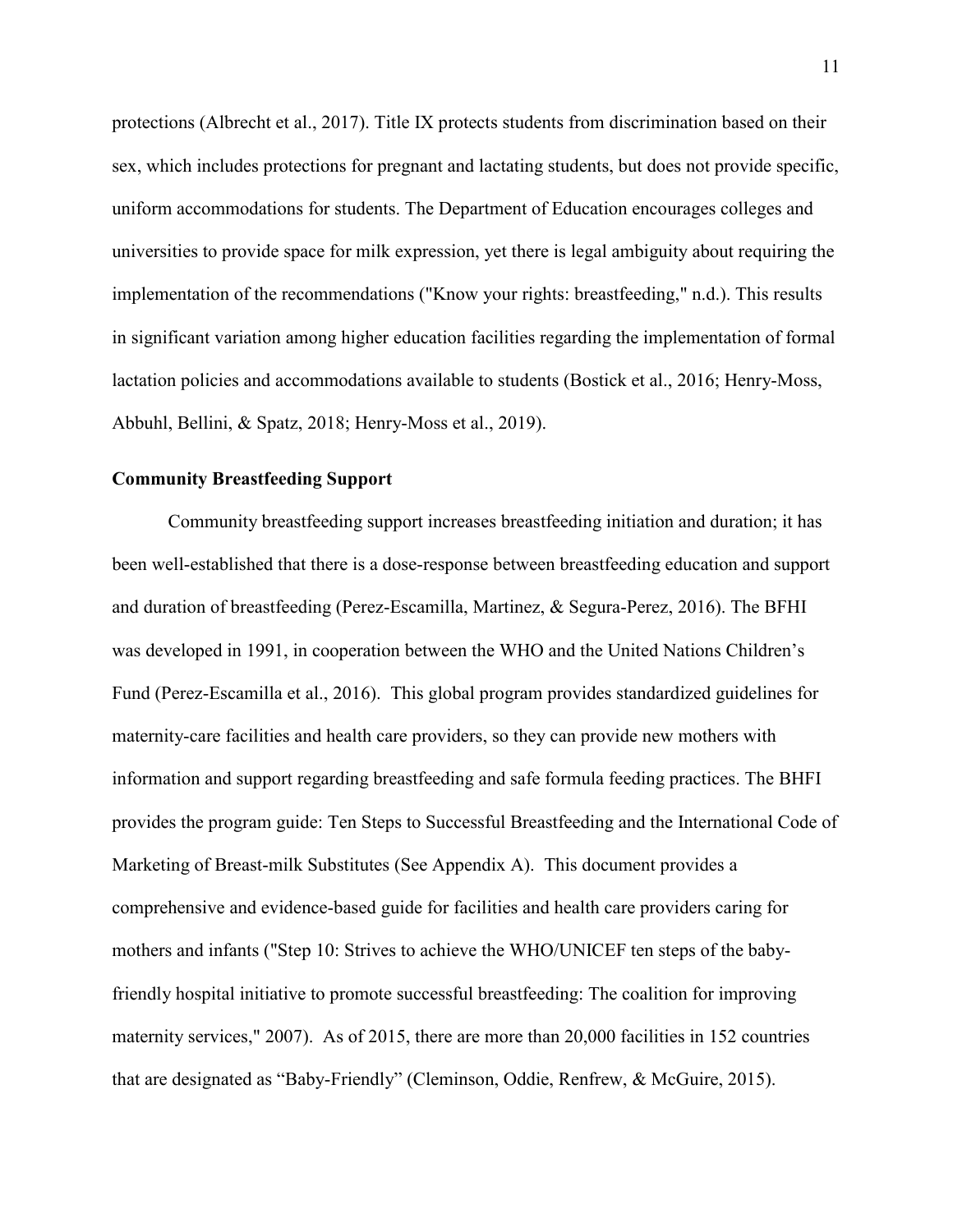Numerous peer-reviewed studies and literature reviews support that the implementation of the BFHI has increased breastfeeding initiation in both the United States and globally (Kramer et al., 2001; Nobari, Jiang, Wang, & Whaley, 2017). The literature suggests that the BFHI practices also increases the duration of breastfeeding. However, women who are employed fulltime are less likely to exclusively breastfeed at one-week post-partum and BFHI practices did not appear to provide significant impact on breastfeeding status at one-week post-partum based on their employment status (Attanasio et al., 2013). The impact of BFHI on returning college students was not addressed. In a small study in Georgia, only 10% of students were aware of BFHI (Anderson, Johnson, Motoyasu, & Bignell, 2018).

 The last step in the BFHI program addresses the need for the establishment of community support and connection of mothers to breastfeeding resources following hospital discharge ("Step 10: Strives to achieve the WHO/UNICEF ten steps of the baby-friendly hospital initiative to promote successful breastfeeding: The coalition for improving maternity services," 2007). Communities that provide out-of-hospital education and support demonstrate improved breastfeeding duration; however, there is a lack of standardized implementation, tracking, and accurate reporting of breastfeeding duration in the community following discharge from a BFHI designated facility (Munn, Newman, Mueller, Phillips, & Taylor, 2016). There are gaps in the literature regarding the types of the community support that are available to college students or the types of community breastfeeding support that provide the greatest impact on breastfeeding initiation and duration in this population.

### **Project Aims**

This needs assessment project consisted of three aims: (1) to assess the support barriers faced by breastfeeding students in the higher education settings in the state of Kansas, (2) to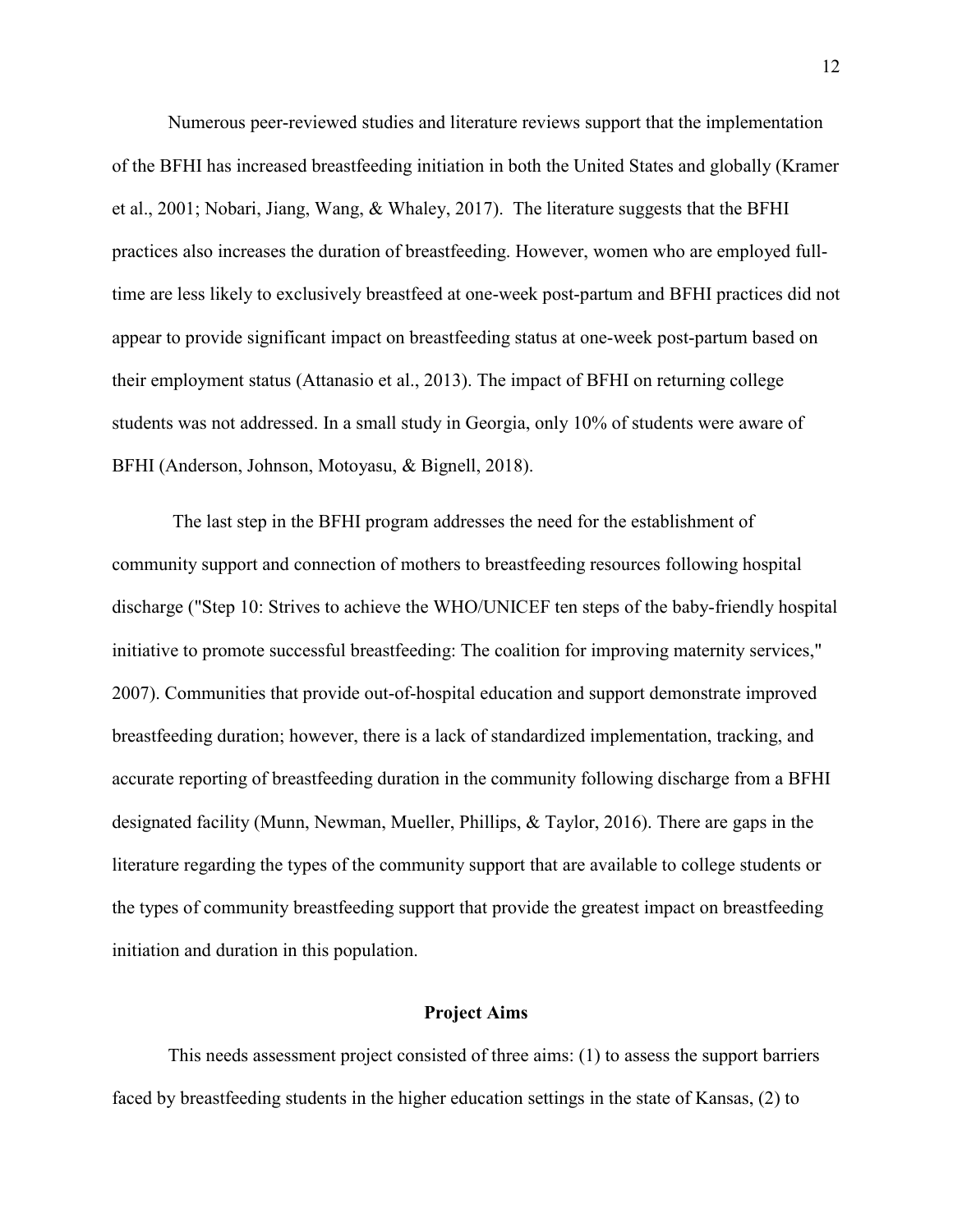identify strategies to improve community breastfeeding support on college campuses, and (3) to provide recommendations for future opportunities to promote improved breastfeeding support and breastfeeding duration among higher education students. The primary outcome of this project was to determine the needs of breastfeeding students in higher education. The secondary outcome was to identify strategies to improve breastfeeding among this population.

## **Project Questions**

- 1. How many of the 32 accredited Kansas higher education institutions have a formal student lactation policy and what accommodations are addressed within the policy?
- 2. What are the barriers to providing a supportive breastfeeding environment for breastfeeding students in the higher education setting?
- 3. What future interventions to support students who breastfeed are needed in the higher education facilities in the state of Kansas?

## **Definition**

#### **Community Breastfeeding Support**

Conceptually, breastfeeding support is a system of strategies and resources for mothers to provide their own milk or donor human milk to an infant and support the breastfeeding journey. Operationally, a support program provides specific interventions and tools to improve breastfeeding duration among mothers in a defined setting.

# **Significance to Advanced Practice Nursing**

The Institute of Medicine (IOM) has called on nurses to practice to the fullest extent of their training and education (Institute of Medicine Committee on the Robert Wood Johnson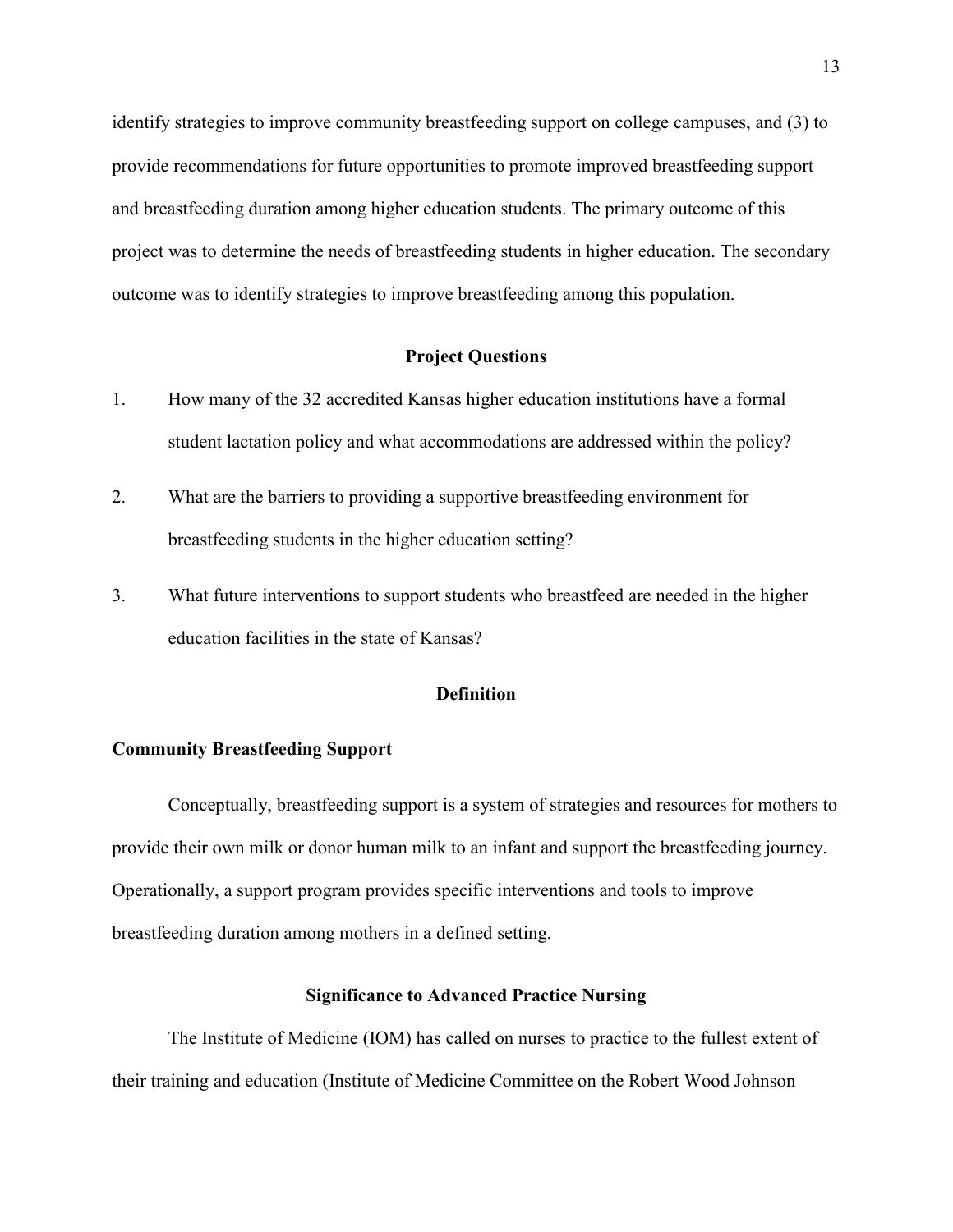Foundation Initiative on the Future of Nursing, 2011). Nurses seeking the terminal degree of the Doctorate of Nursing Practice (DNP) are the future leaders in the nursing field and will transform health care delivery systems. Advance practice nurses will guide evidence-based clinical nursing practice, decrease health care costs, and serve as mentors for the future generations of nurses.

As discussed previously, new parents who receive community breastfeeding support are more likely to initiate breastfeeding and provide human milk for their infant(s). Improving the support systems for new mothers is critical to achieving the Healthy People 2020, WHO, and AAP goals for increasing breastfeeding initiation at birth and breastfeeding duration during the first year of life. From a clinical perspective, certified nurse midwives, nurse practitioners, and pediatric nurse practitioners are often essential to the support system for new parents and their infants during the prenatal and early postpartum periods. These providers often initiate breastfeeding support and education during prenatal care and at delivery (Pitts, Faucher, & Spencer, 2015). Advance practitioners in family practice settings, pediatric clinics, and student health centers are also vital for providing lactation support and promoting breastfeeding education during the first year of life and beyond. In addition to clinical support, advanced practitioners are called to promote policy change at a local, national, and international level for mothers who are separated from their infants. This DNP needs assessment addresses the strengths and weakness of support for this defined population and contributes to the understanding of the unique challenges faced by lactating students in the state of Kansas.

# **Theoretical Framework**

This DNP project was guided by the social-ecological theory. The social-ecological theory was first described by sociologists in the 1930's and more formally conceptualized by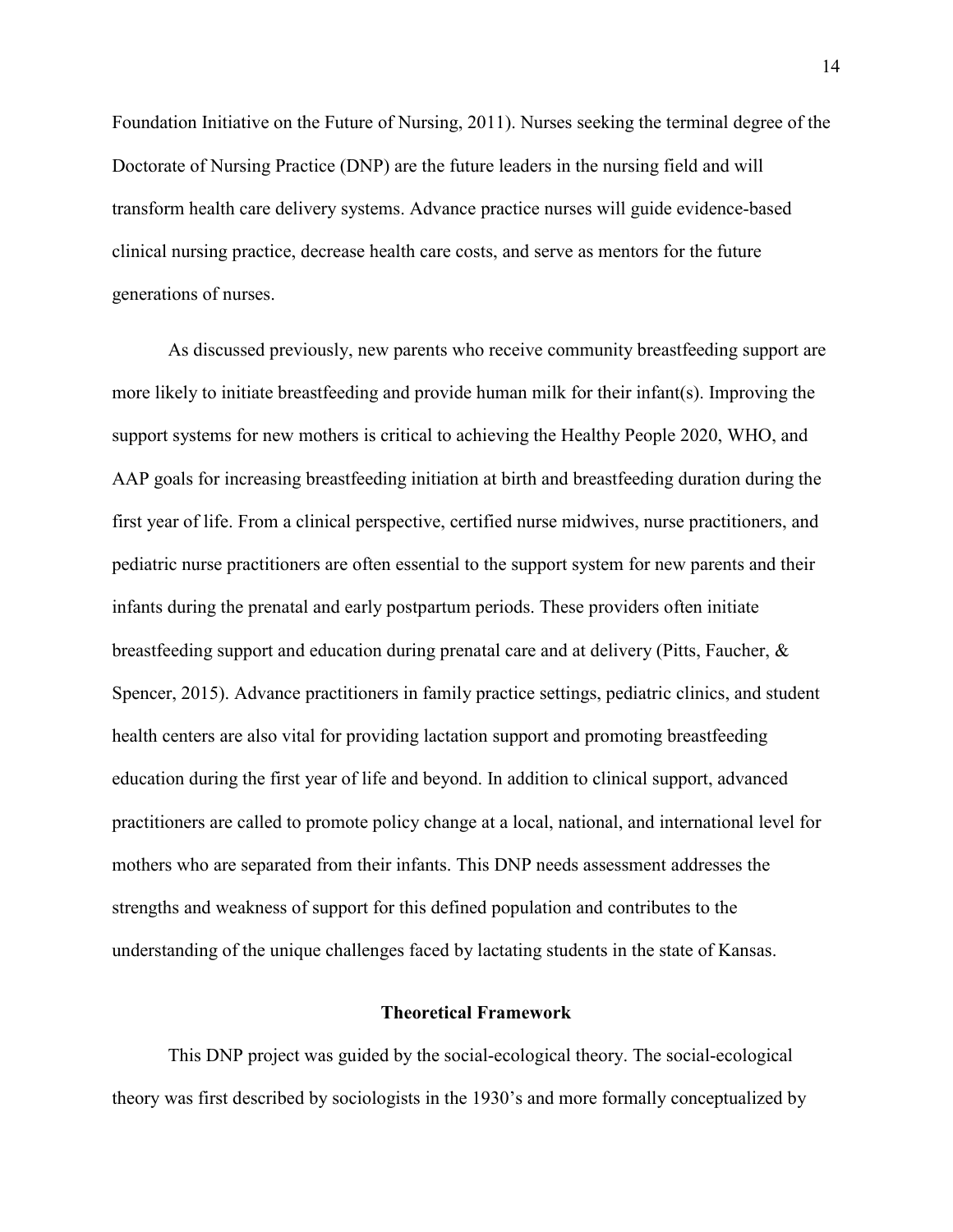Urie Bronfenbrenner in the 1970's. He described a psychosocial theory that demonstrates how an environment shapes an individual. This theory has five spheres: microsystem, mesosystem, exosystem, macrosystem, and chronosystem (Raingruber, 2016). The Centers for Disease Control and Prevention (CDC) depicts a rainbow that surrounds an individual by interpersonal, organizational, community, and policy influences (Centers for Disease Control and Prevention, 2013).

This model is often used for public health initiatives examining the contextual relationships that influence behaviors and how environmental factors influence both individual and community behaviors (See Appendix B). As previously discussed, community support is a strong predictor for successful breastfeeding and breastfeeding duration (Haroon et al., 2013). This project focused on assessing the formal lactation policies, community support, barriers to breastfeeding faced by students, and opportunities to improve support for lactating students in higher education settings in the state of Kansas. This model was chosen for this DNP project because of the role and the significance that community spheres exert in shaping and impacting a person at an individual level.

The Kansas Breastfeeding Coalition (KBC) is a non-profit organization with the mission to "…improve the health and well-being of Kansans by working collaboratively to promote, protect and support breastfeeding." (Kansas Breastfeeding Coalition [KBC], 2014). The KBC provides community support for breastfeeding education, awareness, and promotion, focusing on employers, schools, hospitals, and childcare facilities. The specific areas in which the KBC strives to provide breastfeeding support in Kansas is by helping to build breastfeeding communities and serving as experts in breastfeeding, the organization encourages integrity in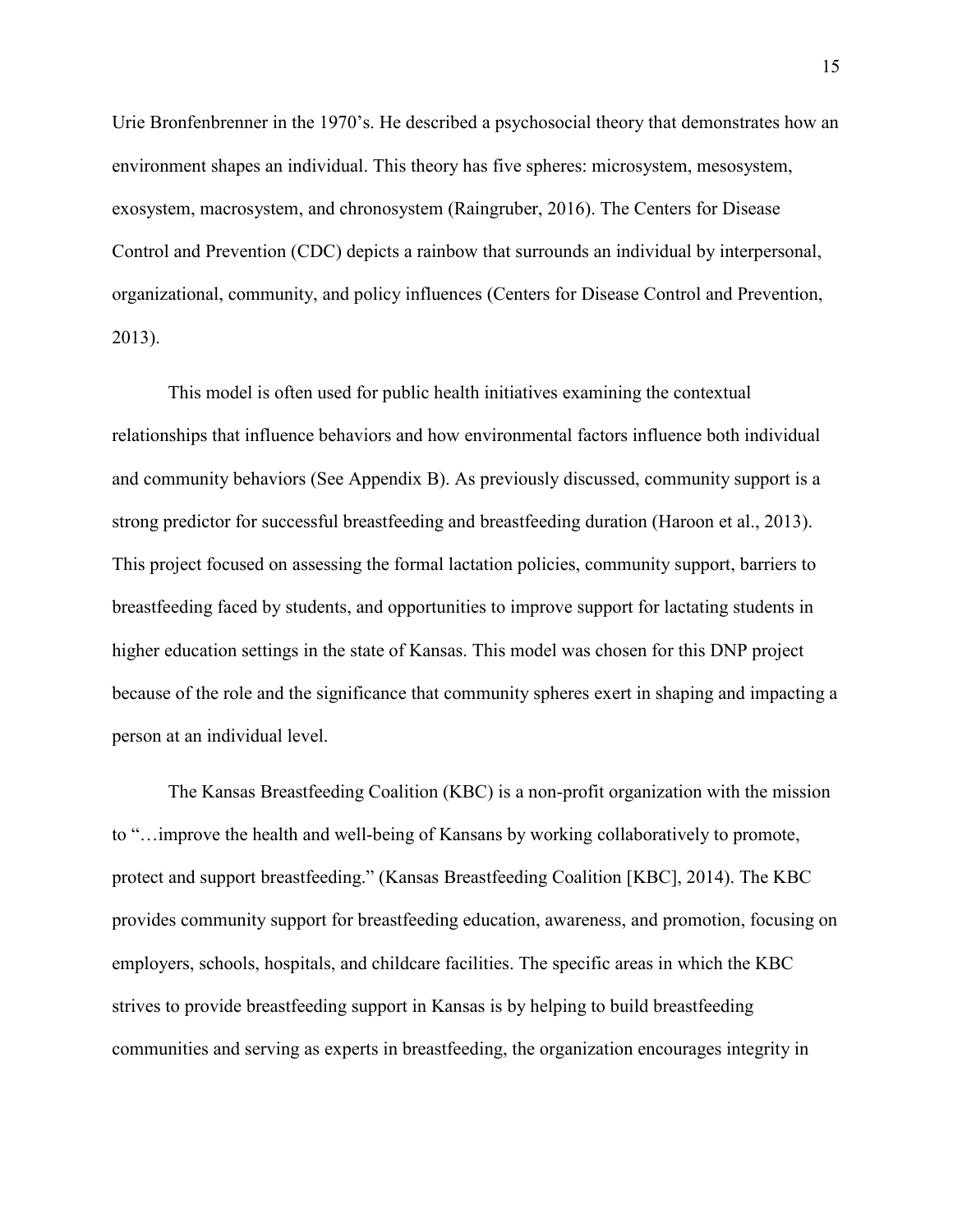supporting the WHO's International Code of Marketing of Breast-milk Substitutes, and promotes inclusion that eliminates the disparities in breastfeeding (Kansas Breastfeeding Coalition, n.d.).

The KBC has several programs and resources that are dedicated to supporting mothers working outside the home and to breastfeeding students. The KBC has developed and implemented an award program in which employers are evaluated on their achievement of specific criteria levels for supporting employees who are breastfeeding. There are more than 250 recognized employers in the state of Kansas that provide exceptional lactation support to their breastfeeding employees. In addition to employee lactation support, the KBC provides: public breastfeeding support, prenatal education for expectant parents, resources for hospital maternity care practices, coalition building, physician education, child care support and education, community breastfeeding education, and an extensive database of breastfeeding information (Kansas Breastfeeding Coalition, n.d.).

 In 2017, the KBC completed a needs assessment survey of the Kansas K-12 education institutions, which focused on the support and accommodations provided to employees in Kansas school districts. The assessment completed by the KBC did not include lactating students or higher education facilities (Kansas Breastfeeding Coalition, n.d.). This needs assessment provides additional information about this specific population and may provide future benefits for parents and infants in Kansas.

#### **Methods**

## **Design**

This needs assessment project focused on formal lactation policy, breastfeeding education, student lactation support, and advocacy for lactating students in the higher education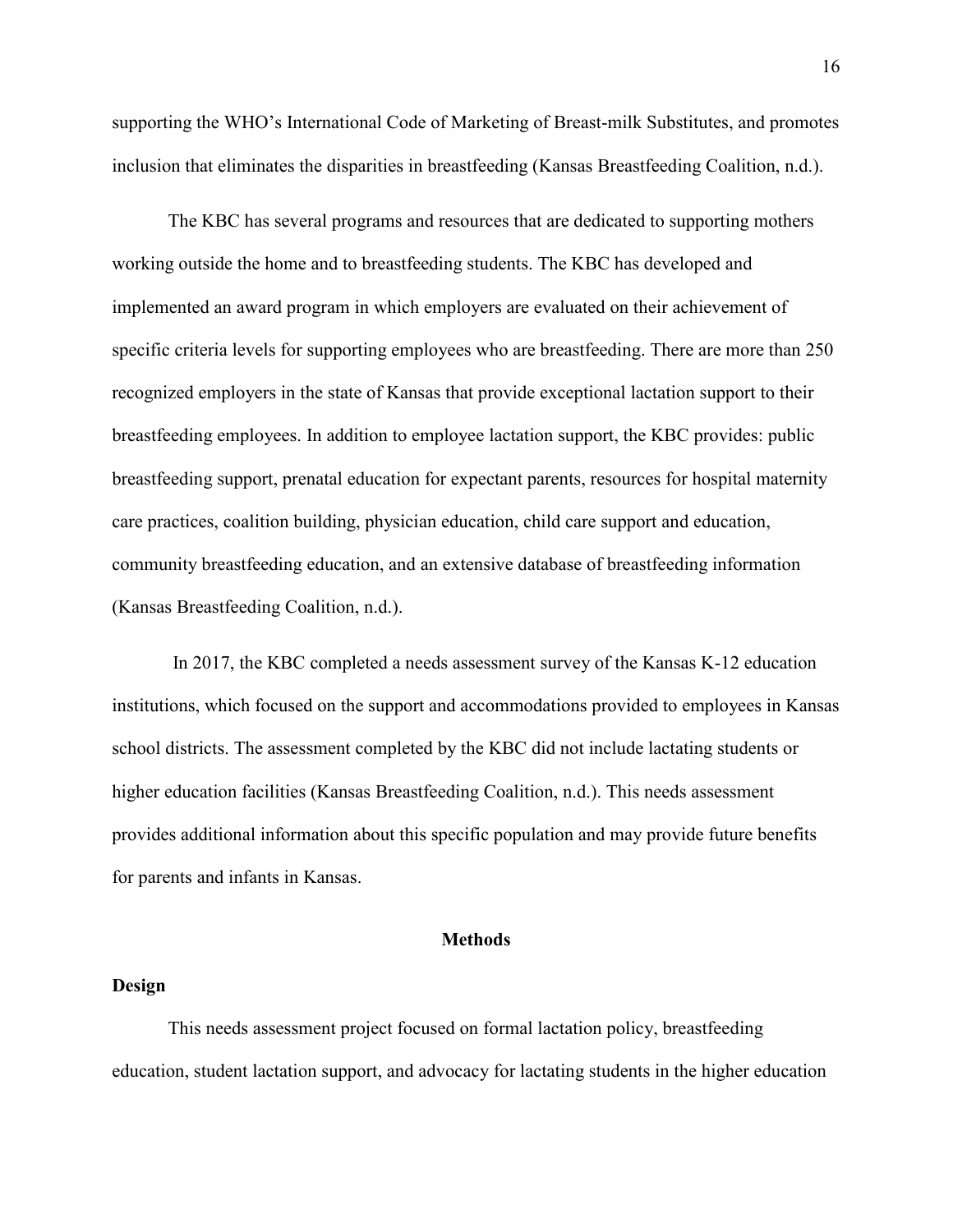setting in Kansas. A needs assessment determines the needs related to a specific concern, issue, or problem within a defined community (The University of Kansas, 2014). This type of assessment, frequently completed through a survey, provides detailed information to learn more about the specific concern within a group or community, to obtain objective information about the identified concern, to gain additional information of unknown needs, to provide clear documentation of a specific need, and to ensure that planned interventions are in accordance with the needs of the community (The University of Kansas, 2014).

# **Setting and Sample**

The target sample for this DNP project needs assessment was the 32 higher education facilities in the state of Kansas with Board of Regents designation. The breakdown of the facilities included: six state universities, one municipal university, nineteen community colleges, and six technical colleges ("Kansas Board of Regents," n.d.). The eligible facilities are listed in Appendix B. Colleges or universities who are not members of the Board of Regents were excluded.

More than 250,000 students are enrolled in the identified academic programs that range from certificate programs to doctoral degrees. According to the Board of Regents in 2018, of the enrolled students: 65.7 identified as white, 9.9% identified as Hispanic, 6.7% identified as black or African American, and 3.2% identified as Asian. Almost 53.9% of enrolled students identified as female. Student age groups include: under 18 (7.3%), 18-19 years (19.5%), 20-24 years (39.8%), 25-34 years (20%), 35-44 years (7.4%), over 45 years (5.9%). Based on student ages, most students are of childbearing age. More than 64% of students were enrolled as part-time students compared to 36% full-time students ("Kansas Board of Regents," n.d.). Information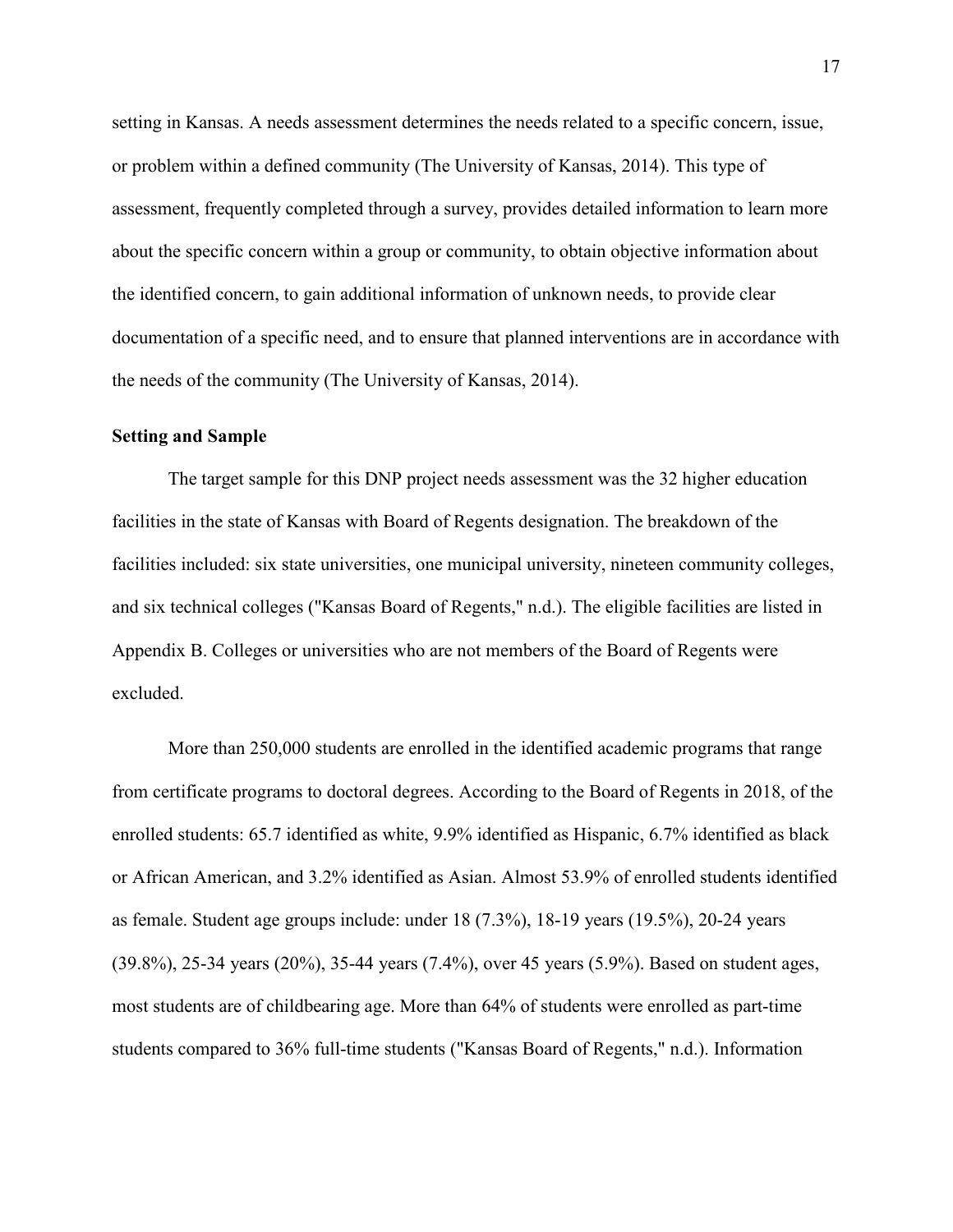regarding non-traditional characteristics, such as parenting, is excluded from the demographic information. The schools that were surveyed include urban, suburban, and rural facilities.

An online survey invitation was sent to a designated representative at each Kansas Board of Regents higher education facility via email/online platform (See Appendix C). Designated individuals included variations of: Title IX coordinator, Vice President of Student Services, Dean of Student Services, human resources specialist, and a nurse. If the organization had multiple campuses, as designated by the Board of Regents, each campus was provided an opportunity to participate in the survey.

### **Survey and Data Analysis**

A 14-question multiple choice and open-ended question survey was designed for this needs assessment project. The KBC, in cooperation with the Kansas Department of Health and Education (KDHE), previously conducted a K-12 needs assessment in the State of Kansas. This DNP candidate used that existing survey resource and tailored the assessment for application in the higher education student population instead of the employee population. This survey also included questions that focused on lactation support planning in higher education settings (Henry-Moss et al., 2019). Participants could select multiple answers that best answer the question. The time approximation for completion of the survey was less than 15 minutes. The survey questions were approved by the DNP committee and the survey tool is included in Appendix D.

Data analysis focused on the following areas: lactation policies for students, dedicated lactation facilities, student support programs, and staff education. Survey respondents had survey space to provide additional narrative information and feedback. Analysis of the multiple-choice responses (ordinal data) was expressed in frequencies and percentages. The analysis of multiple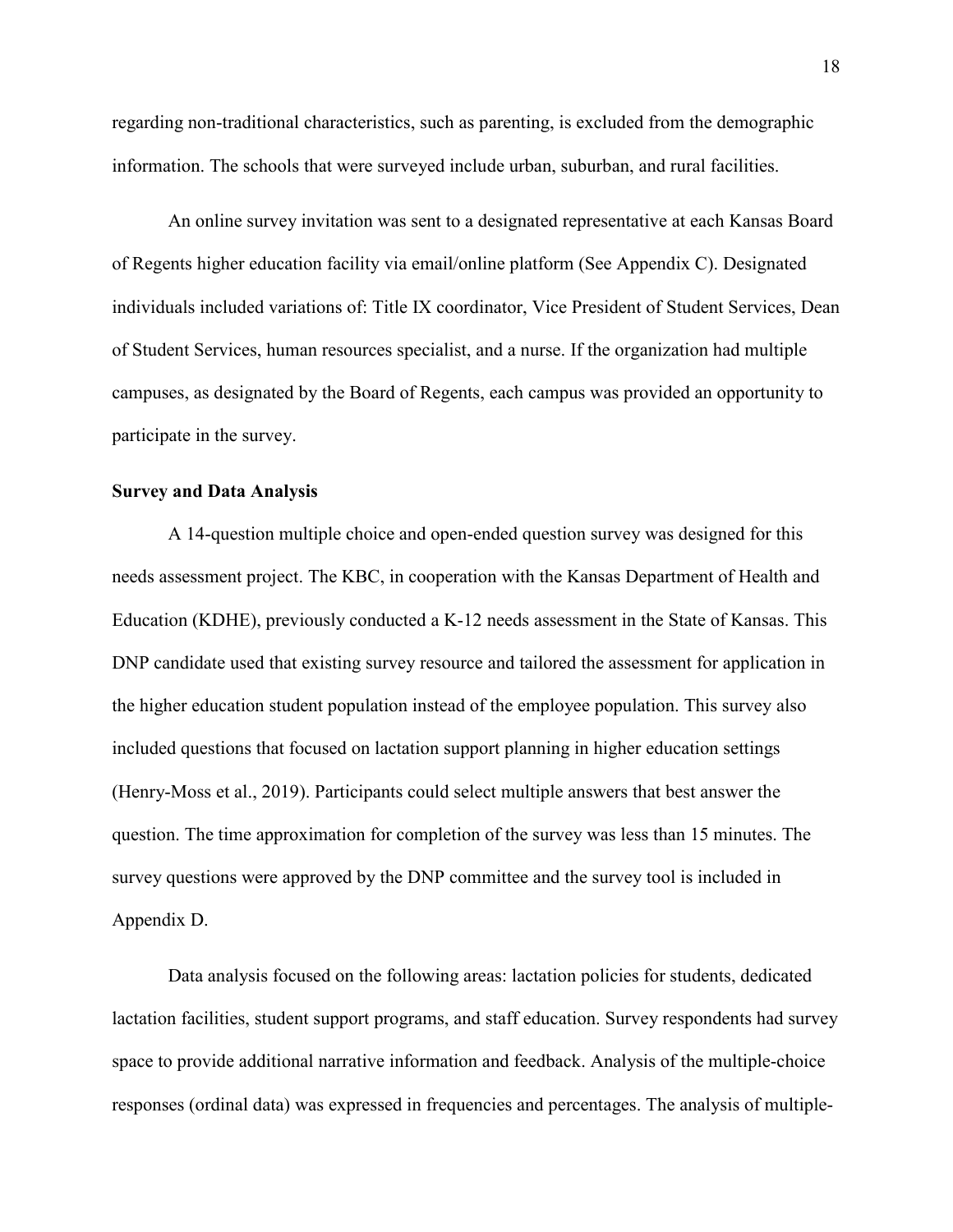choice questions provided information on the strengths and barriers of support in the Kansas facilities. Narrative data from open-ended questions was analyzed with content analysis for themes. Analysis was completed in an aggregate form using the  $REDCap^{TM}$  analysis tool.

#### **Procedure and Data Collection Plan**

 Following committee and university approval, the DNP needs assessment survey was built and administered via REDCap™ to the Title IX coordinators (or designated individual) of each Board of Regents facility. Each satellite campus designated by the Board of Regents received a separate invitation because accommodations and policies may vary between campuses. Participants contact information was obtained via facility webpage or by the DNP student calling the facility. All identified representatives received a letter of invitation by e-mail explaining the project. A link to the online REDCap<sup>™</sup> survey was included in the invitation. A follow-up email was sent approximately four weeks after the initiation of the project, if the survey has not been initiated. Due to limited responses, a third email invitation was sent to potential participants eight weeks after initiating the survey. The DNP student and DNP committee members maintained access to collected information and all steps were taken to ensure the privacy protection of the data.

#### **Human Subjects Protection**

Participation in the survey was voluntary and questions were non-invasive. Questions did not include any specific health data from individuals and there was minimal risk involved for participants. There were no personal benefits to the participant for completing the survey and all results were de-identified and aggregated prior to dissemination. An invitation letter detailing the project was provided to participants and participants consented to participation on the first page of the REDCap™ survey (See Appendix E). This survey did not include any personal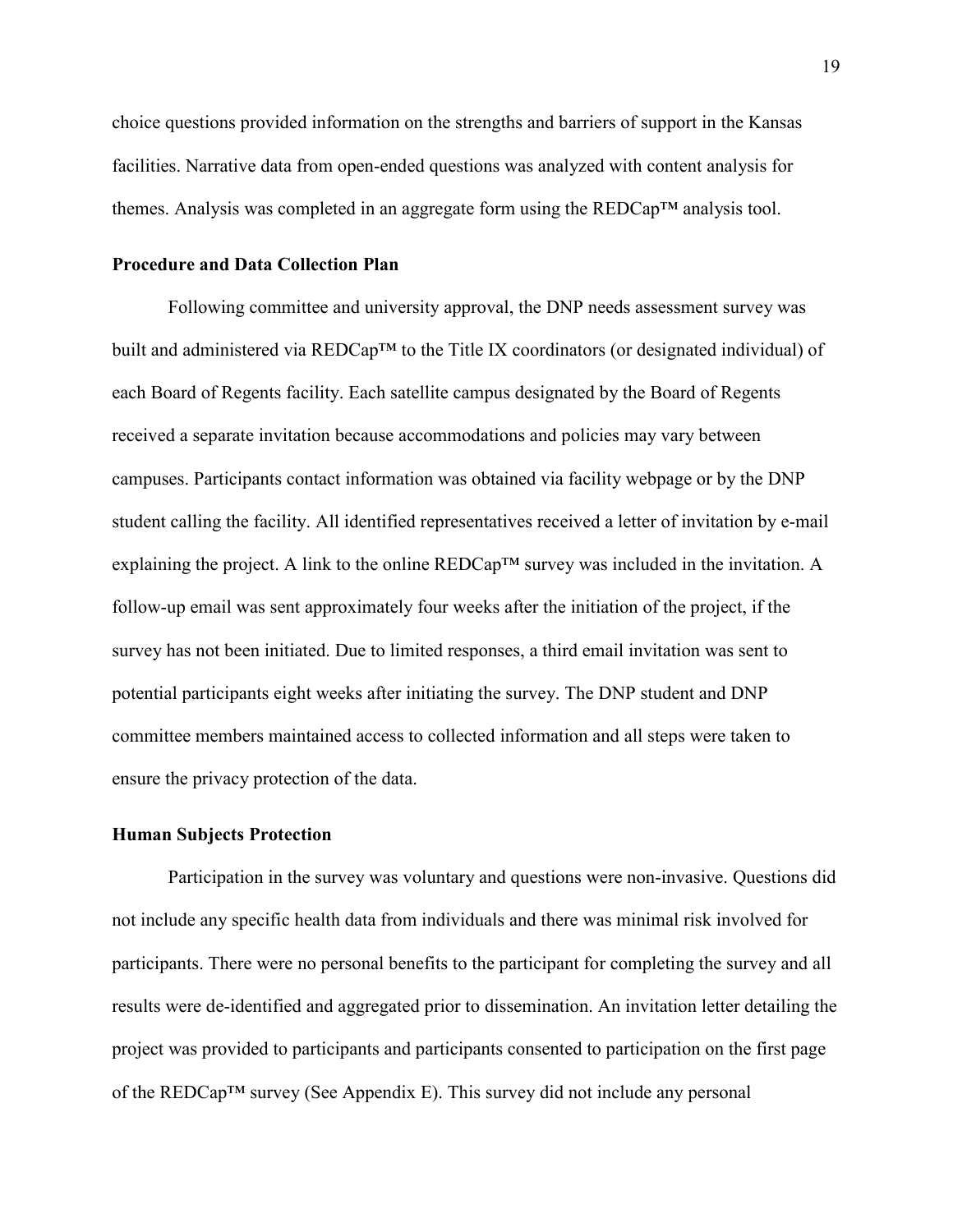information or health information from the individuals participating, except for name and contact information for post-survey contact, as needed for clarification of survey information. This project did not meet the qualifications for a human subjects project and was determined to not need Internal Review Board (IRB) approval.

#### **Results**

# **Demographics**

Representatives from thirty-two Board of Regents facilities/campuses were invited to participate in this survey; several campuses had one individual responsible for Title IX accommodations for multiple campuses and could provide survey information for each campus, if desired. Sixteen individuals ( $n = 16$ , 50%) completed the survey. Titles of the individuals included: Title IX coordinator or Equality, Diversity, or Inclusion Director or similar title  $(n =$ 6); Vice President of Student Services (*n* = 4); Dean or President (*n* = 3); Human Resources (*n* = 1); Nurse  $(n = 1)$ ; and Director  $(n = 1)$ .

#### **Higher Education Facilities**

The schools participating were represented by technical colleges  $(n = 5)$ , community colleges ( $n = 6$ ), and universities ( $n = 5$ ). Most of the respondents represented schools with an average student population between 5001-8000 ( $n = 4$ , 25%). See Figure 1 for higher education facility enrollment. Rural, suburban, and urban schools were all represented in the survey and geographically the schools were distributed throughout the state of Kansas.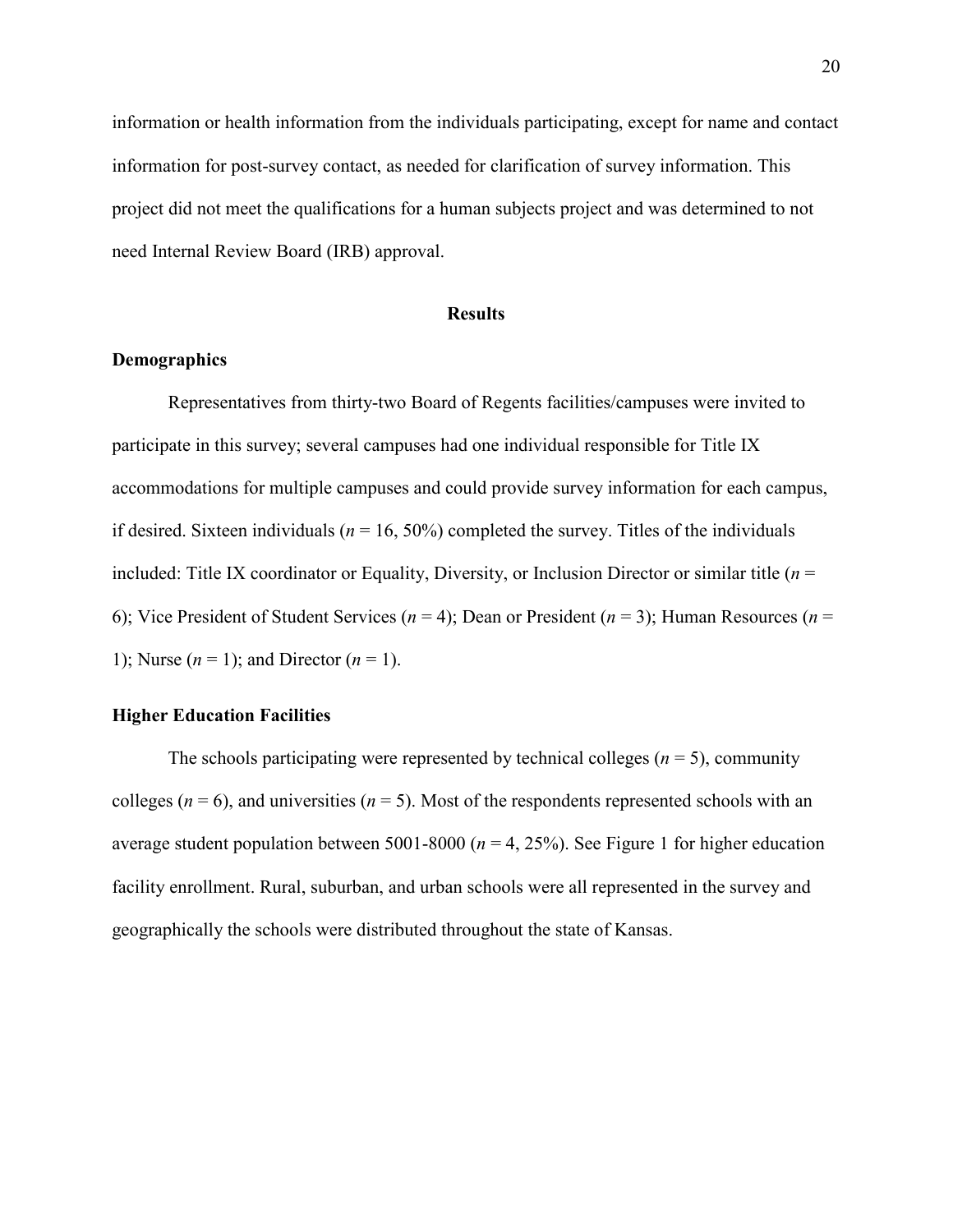

*Figure 1.* The responses of the number of students enrolled at each school.

### **Lactation Policy**

Most of the schools did not have a written student lactation policy ( $n = 11$ , 69%). If a facility had a written policy, they were asked to provide a link, if available. Of the policies provided and reviewed (*n* = 5, 31%), most policies covered both pregnancy and lactation-related accommodations. The reviewed policies generally included definition of policy and definition of medical accommodation, locations of lactation spaces, how to request accommodations, and the contact individual(s) for each facility.

Almost every facility reported having designated lactation spaces for students ( $n = 15$ , 93%). Many of the facilities reported 1-2 dedicated lactation spaces available on campus ( $n = 10$ , 63%); one facility had 10+ designated spaces for student lactation needs. Of facilities who reported available lactation spaces ( $n = 15$ ), most were designated as permanent spaces ( $n = 8$ , 53%). Facilities did not report if the spaces were exclusively for students or for staff, students, and/or visitors. See Figure 2 for the number of lactation spaces available for students.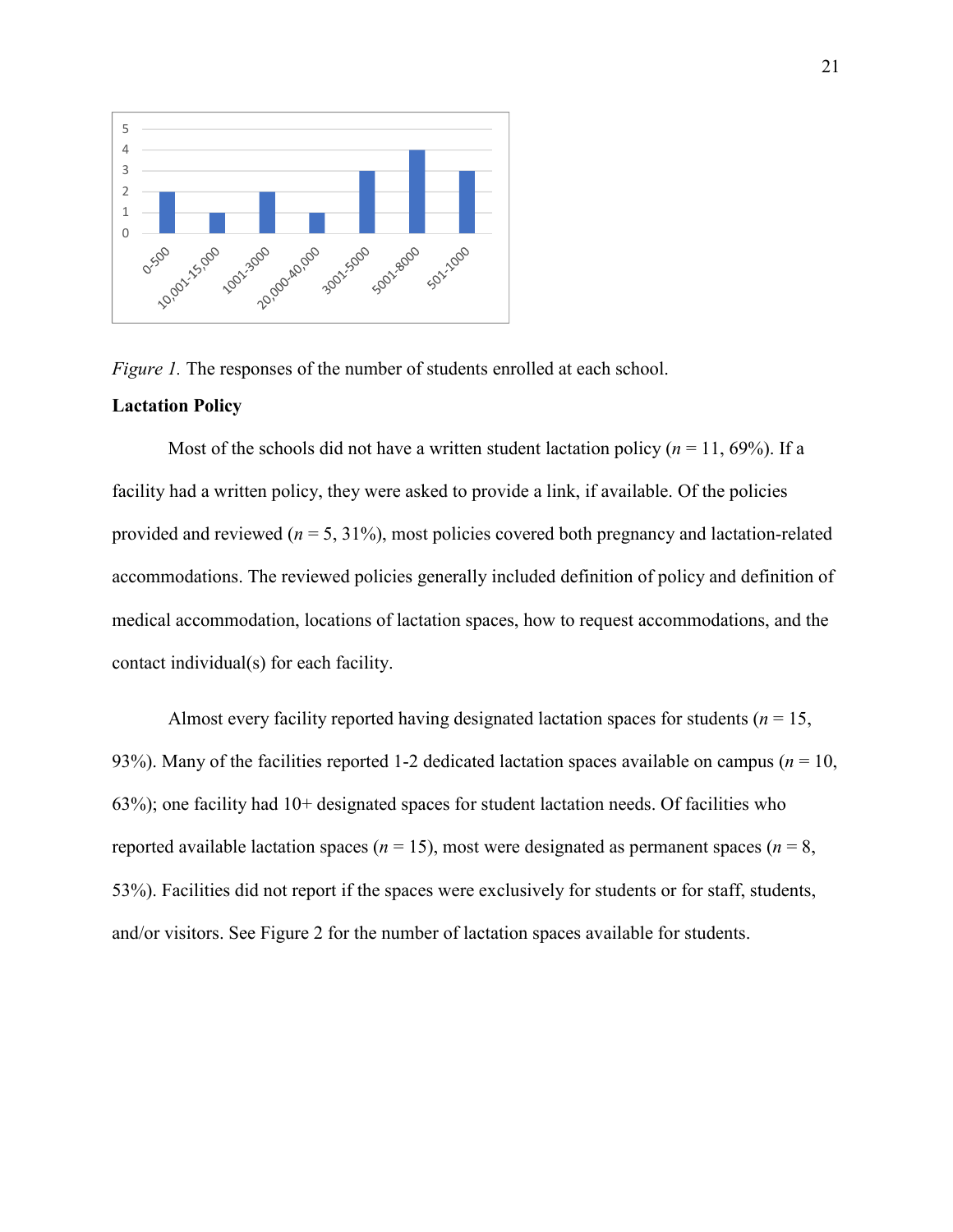

*Figure 2.* Number of lactation spaces at each higher education facility.

#### **Lactation Space Accommodations**

Of the designated lactation spaces available for students, most of the spaces provided locking accommodations ( $n = 10, 67\%$ ), while a fewer number of the spaces ( $n = 2, 13\%$ ) did not provide a locking mechanism. Majority of the spaces accommodated a single user (*n* = 10, 67%), while a limited number of spaces could accommodate multiple users  $(n = 3, 20\%)$ . Of the multiuser spaces, the facilities reported that they contained some form of a privacy barrier. Of the respondents who answered the questions regarding amenities in the lactation spaces ( $n = 14$ , 44%), the lactation spaces provided the following amenities for students in all lactation spaces: electrical outlets ( $n = 10, 67\%$ ), counter or table space ( $n = 9, 60\%$ ), access to sink ( $n = 4, 29\%$ ), access to soap ( $n = 6, 43\%$ ), access to a refrigerator ( $n = 4, 29\%$ ), access to a microwave ( $n = 2$ , 14%), access to lockers or other storage  $(n = 1, 7\%)$ , and access to Wi-fi  $(n = 13, 87\%)$ . None of the facilities provided access to a hospital-grade pump.

### **Insurance Coverage for Lactation**

When asked about if student insurance provided lactation supplies or support, majority of the respondents selected the unknown option  $(n = 13, 81\%)$  and three facilities stated that supplies and/or lactation support were not included in their student health plan ( $n = 3$ , 19%). Per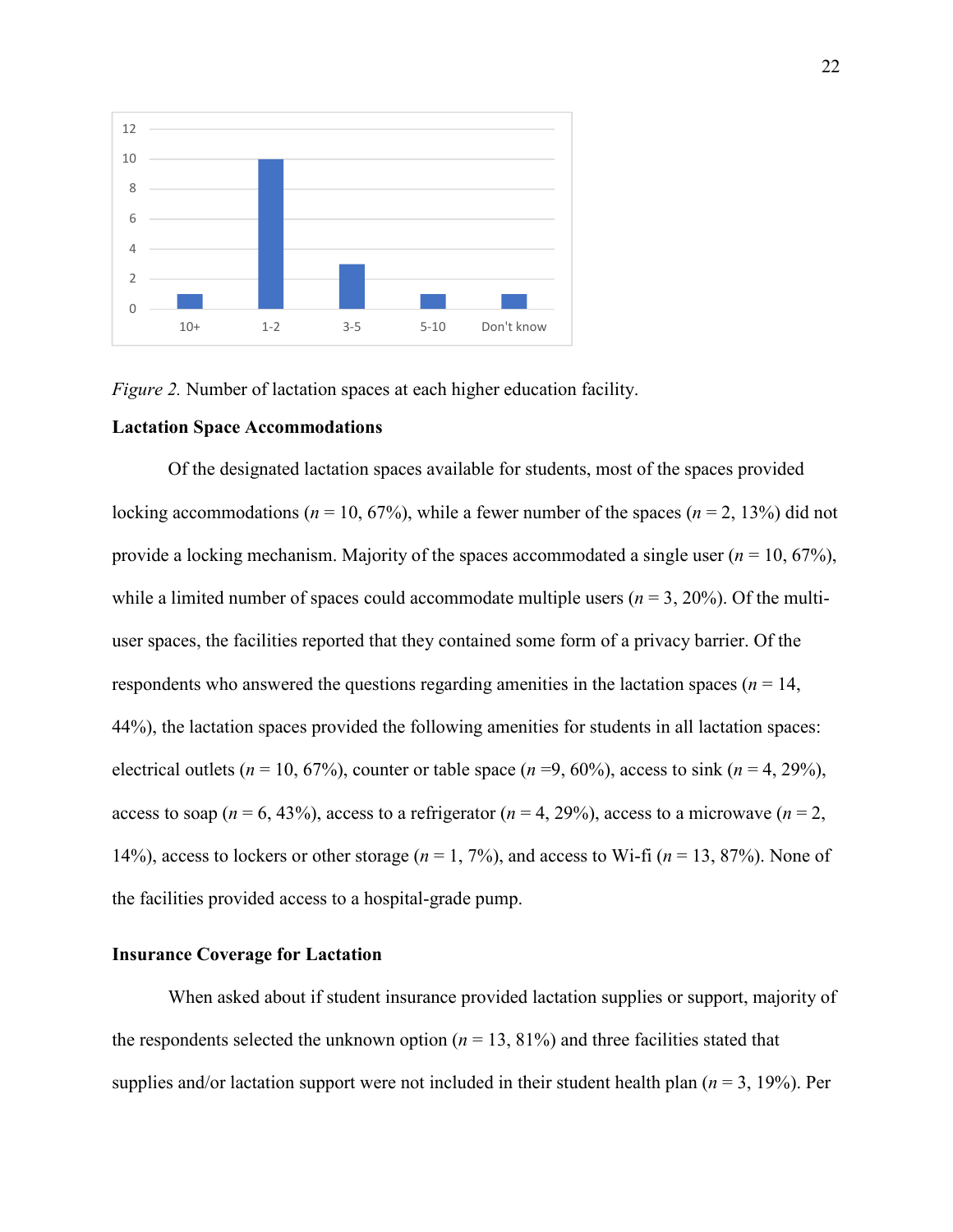the answerers provided by the survey respondents, none of the facilities indicated that lactation services or equipment were provided by the student health insurance plans (see Figure 3).



*Figure 3.* Student insurance benefits for lactation support and supplies.

# **Lactation Education for Staff and Students and Facilitating Breastfeeding Duration**

Responses varied regarding how university/college staff was provided education regarding breastfeeding laws and student accommodations (see Figure 4). Responses ranged from none ( $n = 2$ , 13%) to by request ( $n = 9$ , 56%), staff meetings ( $n = 6$ , 38%), provided as part of mandatory education or orientation ( $n = 2, 13\%$ ), or other ( $n = 5, 31\%$ ). Education regarding accommodations provided to students was primarily by student request  $(n = 11, 69\%)$ . Other forms of education included: the student handbook ( $n = 5$ , 31%), other ( $n = 4$ , 25%), during student orientation ( $n = 4$ , 25%), and by student health center staff ( $n = 1, 6\%$ ). Several facilities reported that no formal education is provided to students ( $n = 3$ , 19%). Four universities cited other means of education.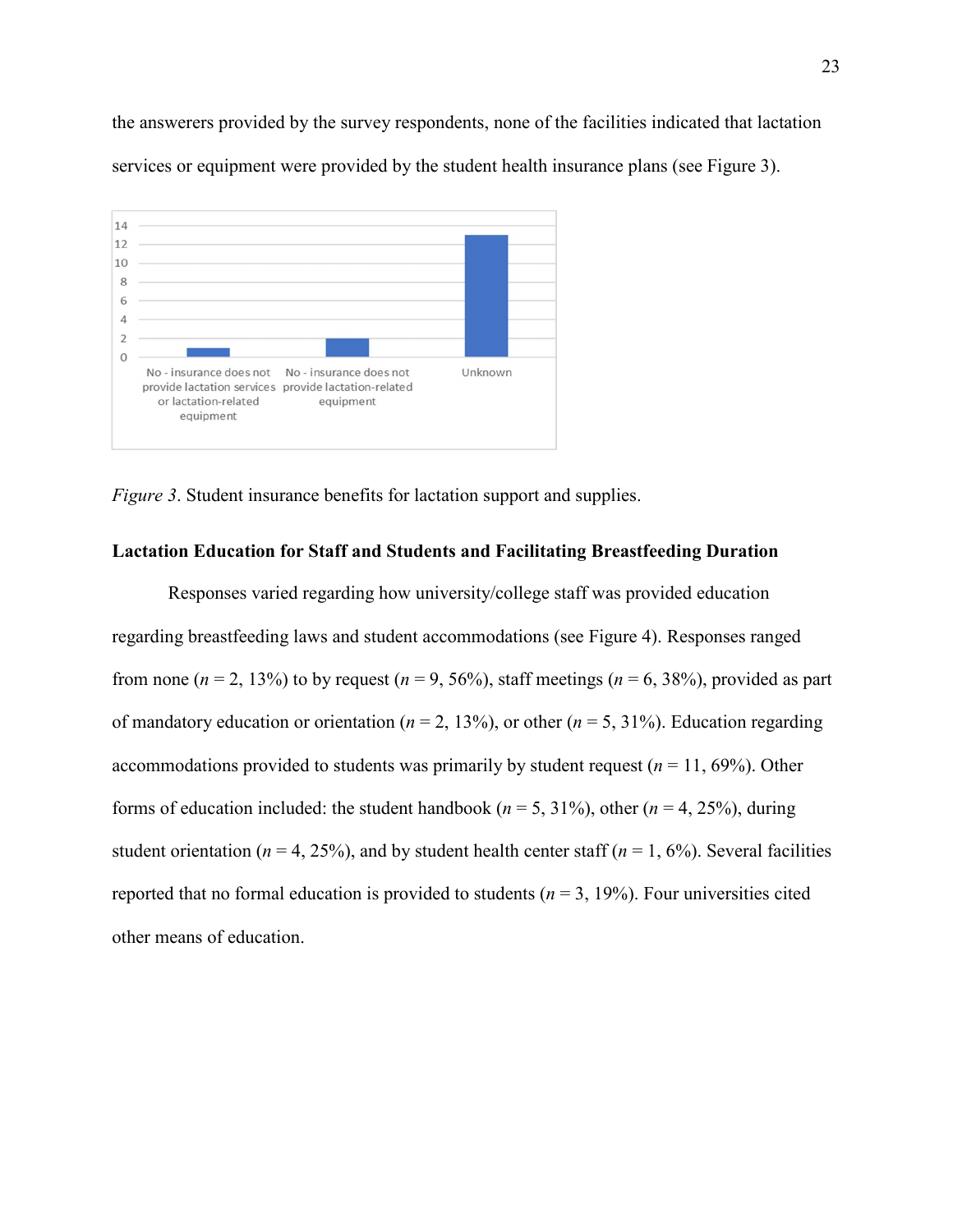

*Figure 4*. Staff education regarding facilities breastfeeding policies, accommodations and support.

 The primary form of student breastfeeding support was by providing designated lactation expression areas or pumping rooms ( $n = 14$ , 88%). Other forms of student support included the option for the caregiver to bring the infant to campus for breastfeeding  $(n = 2, 13\%)$  or on-site childcare availability with the option to breastfeed  $(n = 1, 6\%)$ . Other options that were selected were no accommodations ( $n = 1, 6\%$ ) or other ( $n = 3, 19\%$ ). While not selected from the multiple-choice options, one representative provided a free-text answer that students could be allowed to bring their nursing child to class with instructor approval.



*Figure 3.* Education provided to students about accommodations and lactation policy.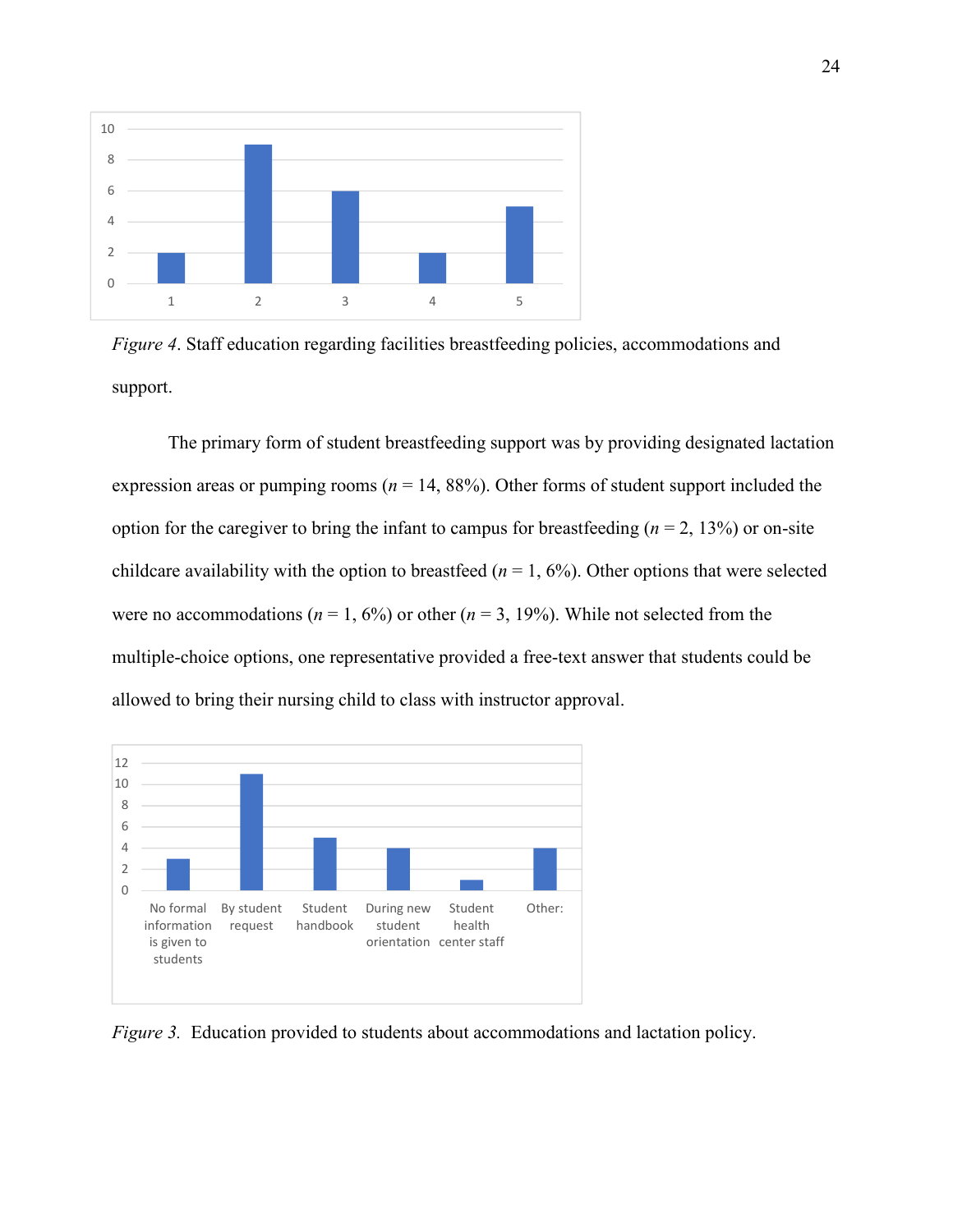Only one facility had received a Breastfeeding Employee Support Award (BESA); while most of the facilities had not been awarded a BESA  $(n = 15, 94%)$ . Of the 15 facilities without award designation, none of the respondents indicated that their organization was working toward obtaining award recognition at this time. Of the facilities surveyed, several indicated that their organization was working on future improvements or changes to their current policies ( $n = 6$ , 38%), while a majority of the schools did not have any current plans for change (*n* = 10, 63%).

Analyzing free-text for reoccurring themes regarding improving current accommodations centered around improving access to additional lactation space (*n* = 2), improving awareness of policies and accommodations ( $n = 1$ ), and formalizing a student lactation policy ( $n = 1$ ). Analysis of staff and student education demonstrated that education or additional education was provided as requested or as needed basis  $(n = 2)$ . Only one facility provides a dedicated Title IX/Pregnant/Parenting specific training. The primary additional accommodations for lactating students including finding additional pumping locations ( $n = 3$ ), breastfeeding educational materials available in lactation rooms ( $n = 1$ ), and unspecified additional accommodations ( $n =$ 1). Due to the limited responses provided by participants, there was limited free-text analysis for this project.

The survey results from this project showed that among the higher education facilities in the state of Kansas, there have been significant strides in providing lactation space for students who need to express milk while separated from their infant(s). While fewer facilities have implemented a formal lactation policy, several respondents indicated that written policies were being evaluated as part of future facility planning. However, this survey also highlighted that there continues to be wide variations of specific accommodations, such as amenities in pumping rooms, and how education is provided to both staff and students. Lastly, this survey showed that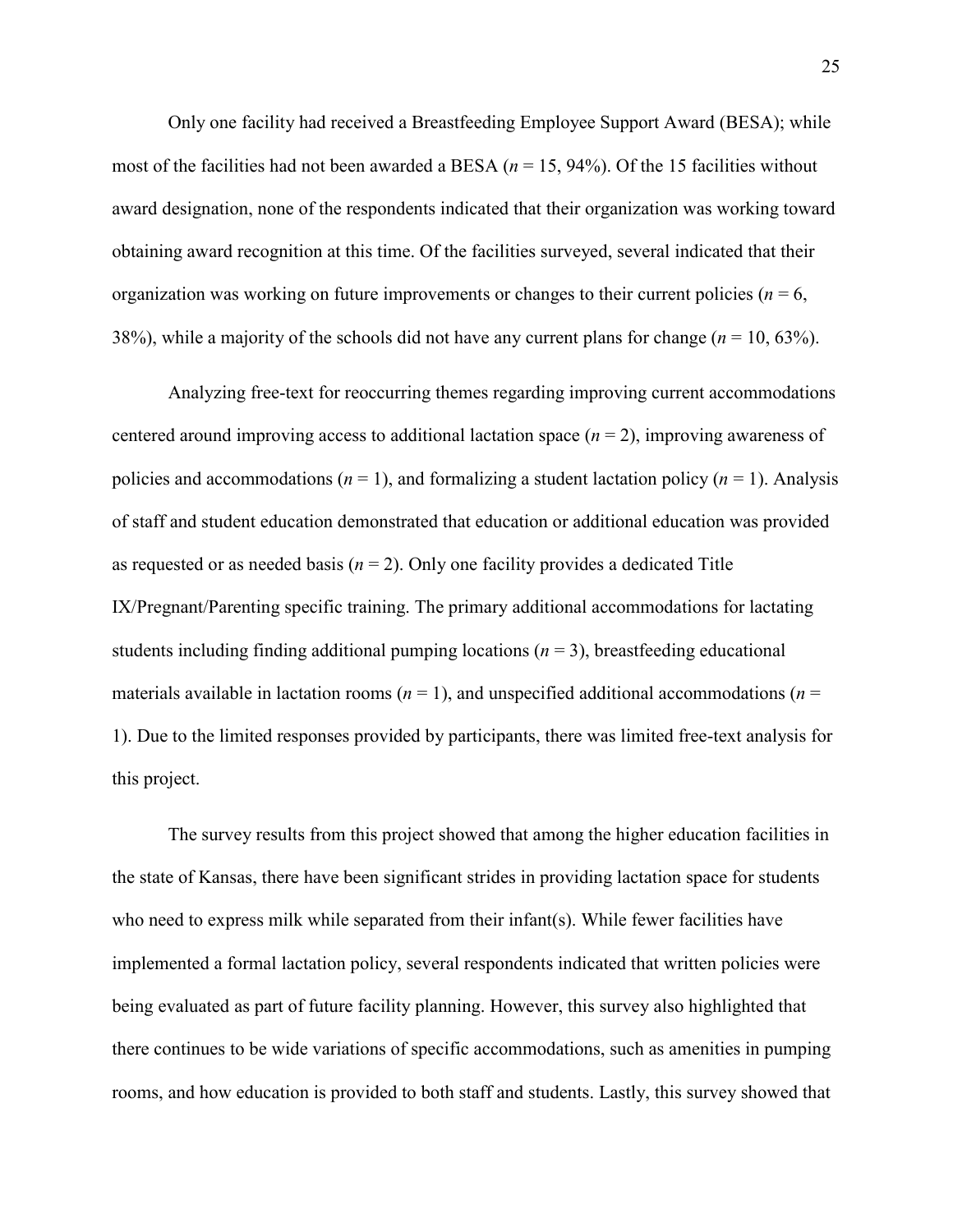additional information and resources need to be provided to staff and administrators regarding insurance coverage for student lactation support and supplies.

#### **Discussion**

 Breastfeeding rates and duration continue to rise, especially in the state of Kansas (Kansas Breastfeeding Coalition, n.d.). With many non-traditional students, including student parents, enrolled in higher education programs it is vital to provide legal protection and support for this demographic of students; however, there has previously been limited research that has focused on this population. As breastfeeding parents are often exempt from many of the legal protections that are provided to employed mothers, it is critical that higher education facilities consider the special challenges faced by student parent(s) (Albrecht et al., 2017; Bostick et al., 2016).

Since the lactating student population is a unique demographic of individuals that has little focused research, especially in the state of Kanas, this project served to provide a baseline assessment of the types of support and education that is available for lactating students in higher education facilities in Kansas. The findings of this project were consistent with other research that has been done on the topic; however, the limitations of the sample size make it difficult to generalize to other populations.

Awareness and planning of lactation accommodations has increased across college campuses, yet there continues to be a wide variation in the implementation among schools (Henry-Moss et al., 2019). While most of the schools provide designated areas for breastmilk expression, the types of accommodations and implementation of accommodations varied significantly between facilities. Kansas facilities frequently reported that they lacked a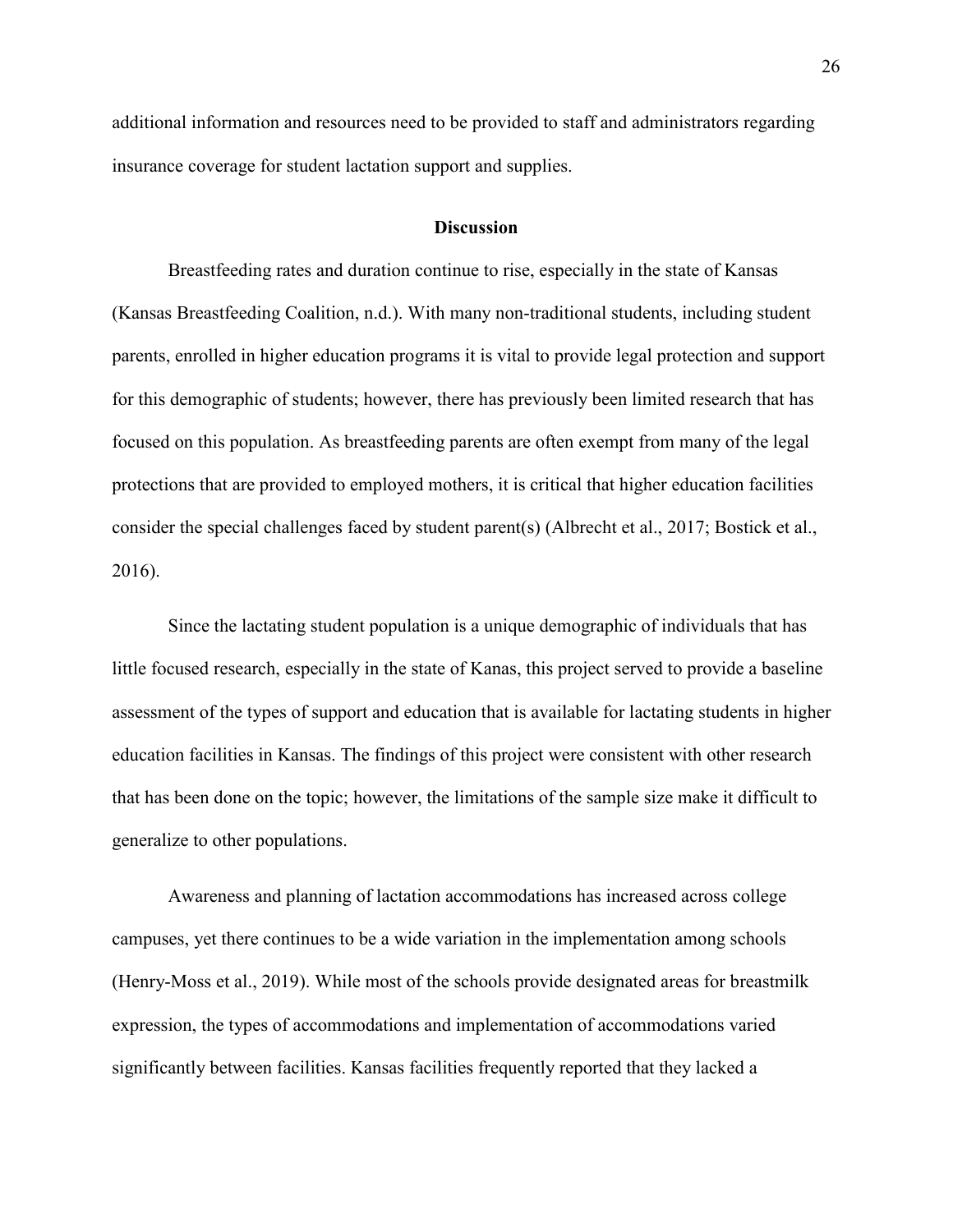formalized lactation policy, yet the number of institutions who did have a formal policy was much higher than the reporting institutions in the cited literature (Albrecht et al., 2017). Compared to Albrecht et al. (2017) where only 4% of the surveyed schools had a written lactation policy, 31% of Kansas facilities surveyed did have a written lactation policy. Several of the Kansas institutions expressed interested in initiating a formal lactation policy and other facilities noted that they planned to improve their current policies in the future.

 Literature demonstrated that 55-76% of survey participants had access to at least one dedicated pumping location compared to 93% of the schools in the state of Kansas (Bostick et al., 2016; Henry-Moss et al., 2019). A significant difference of this project compared to Henry-Moss et. al. (2019) was the title or role of participants who were surveyed. The surveys in the literature primarily targeted architecture or facilities planning individuals, while this DNP project focused on human resource or disabilities coordinators. Amenities in pump rooms, such as access to refrigerators, electrical outlets, etc., provided by Kansas facilities and the facilities in cited literature were similar except for multi-user or hospital grade pumps. Kansas facilities report no hospital-grade pumps compared to 12% of other surveyed institutions (Henry-Moss et al., 2018).

Most participating individuals reported that their facilities do not provide insurance benefits for lactation supplies and/or support. However, all schools that provide health insurance coverage in the state of Kansas must meet the minimal standards of the ACA health care plans ("Types of health insurance that count as coverage," n.d.). Health care plans that follow ACA guidelines, including the student health plans in the state of Kansas, are required to provide lactation support, counseling, and supplies during prenatal and postnatal periods ("Breastfeeding benefits," n.d.).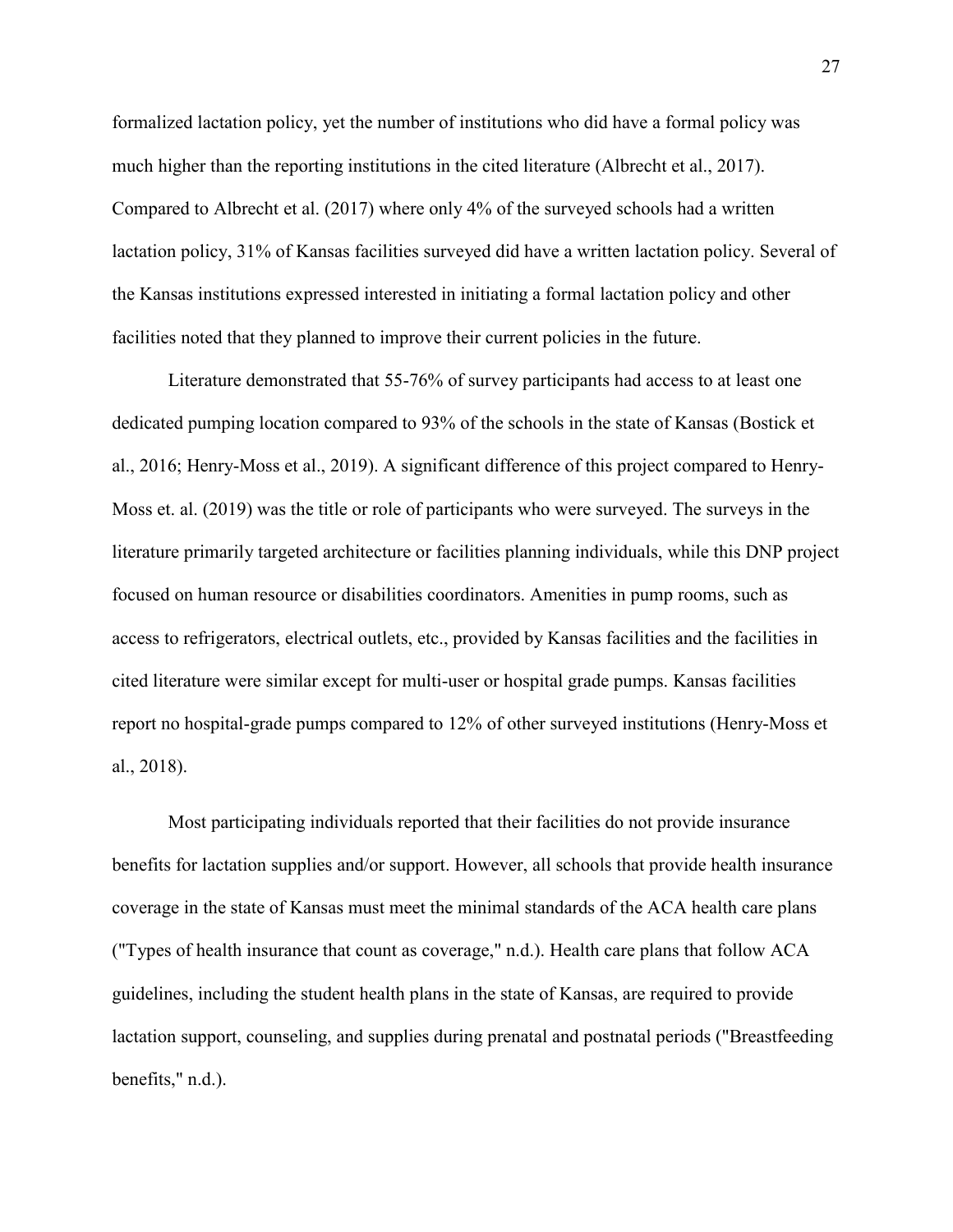While a few schools expressed interest in improving and expanding the services that are available to students, many facilities reported that they do not plan to make improvements or changes to their policies or services soon. The findings of this project support the need to increase accessibility to help facilitate breastfeeding and milk expression among college students who are separated from their infant(s), increase standardized education for both staff and students, and solidify student lactation policies that are easy for students and staff to access.

#### **Strengths and Limitations**

 A strength of this project was the diversity of the student population demographics, the size of the facility, and the geographical location of participating institutions. A limitation of this project was the small sample size. While all Board of Regents facilities were invited to participate in the survey, only half of the identified representatives completed the survey resulting in a limited sample size.

 Facilities without (or limited) lactation policies or accommodations could have been reluctant to participate in the survey which could bias the sample; i.e. decrease external validity of results. This survey was well-represented by large universities; these facilities could have stronger written policies and planning in place than community colleges or technical colleges. The geographic distribution of schools in the participating facilities vs. the non-response group were similar. Because specific student demographics other than enrollment (i.e., gender, race, socioeconomic status) were not evaluated in this survey, the variation or similarities in student demographics is unknown.

A limitation of this project was the timing of project implementation phase. The initial proposal included two email invitations; however, the initial invitation was sent during a week that included a federal holiday and the (first) follow-up email was sent to individuals two weeks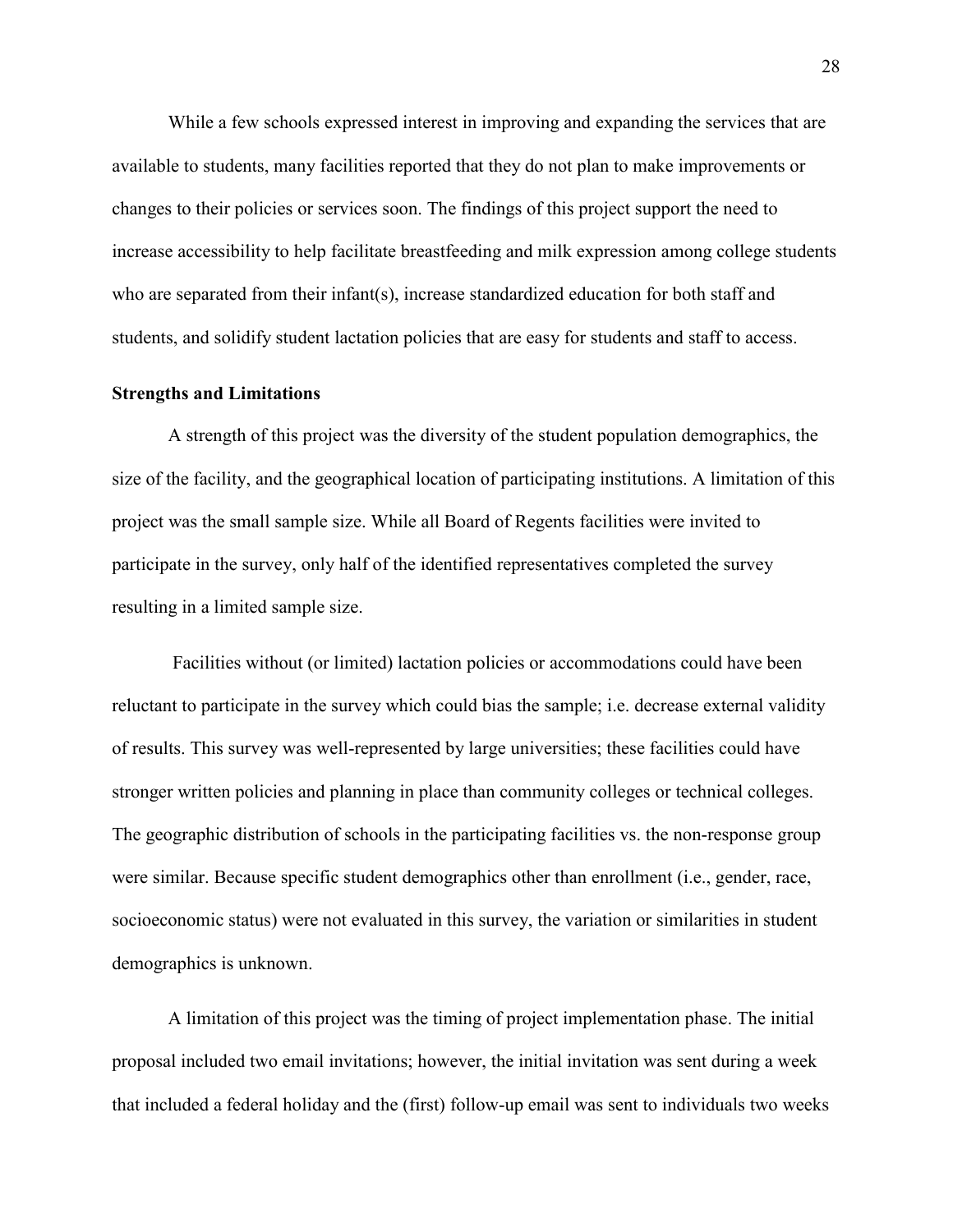prior to the beginning of the fall school semester. Both email invitations generated numerous automatic out of office notifications from potential respondents. The (second) follow-up email was sent to individuals after the beginning of the fall semester and provided a much higher response rate compared to previous email requests. A strength of the project included the online formatting of the survey and the minimal time commitment of the individual completing the survey.

#### **Implications for Research and Practice**

 This DNP project focused on gathering a baseline assessment of how many schools had a formal student lactation policy and what accommodations or supports were provided under that policy. Results indicated that Kansas colleges have a higher number of facilities with a written policy than reported by other studies (Bostick et al., 2016). Of the schools who do not have a formal policy, several respondents expressed intent to solidify a policy in the future, although no specific timeframes were provided by respondents.

 Significant barriers regarding breastfeeding on college campuses identified in this project included the lack of standardized policy, the lack of physical accommodations, and the limited education provided to staff and students. Respondents often selected "unknown" or "other" when answering questions, especially when pertaining to education and insurance coverage of lactation-related services. Information regarding breastfeeding accommodations was often only provided by student or faculty request. Further education regarding the legal rights of studentparents, implementation of a formal education policy, and standardized procedures to raise awareness regarding breastfeeding support for students will be critical for improving breastfeeding support and potentially breastfeeding duration among higher education students in the state of Kansas.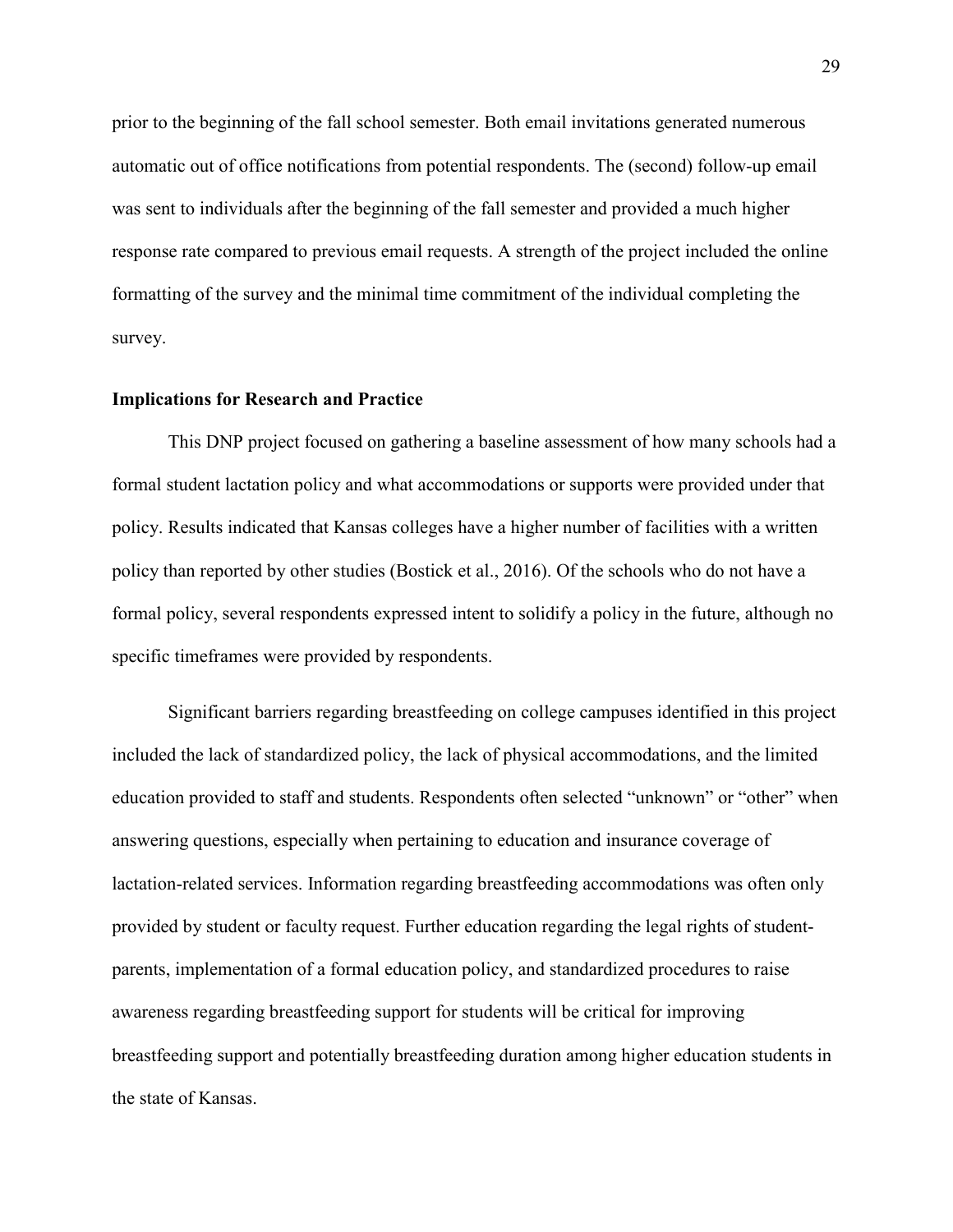Future improvement interventions could center around providing a tool-kit for administrators to assist with planning and implementing a formal policy for each institution. Facilities could be provided with information about implementing and achieving award designation and recognition through the KBC or through other national organizations. Additionally, standardized education programs could be developed and implemented to educate both staff and students on the benefits of continued breastfeeding and how the facility helps students meet their breastfeeding goals. Education regarding lactation support and supplies provided by ACA approved health insurance plans, such as those offered by universities and colleges, could be provided to both student health centers and the Title IX (or equivalent) representatives. Student health programs could play a larger role in direct breastfeeding planning, support, and education. Often physicians and nurse practitioners are the first point of health care contact for many students and support on-going health care needs for students of reproductive age.

 As demonstrated in literature, giving birth in a BFHI facility and increased community breastfeeding support has improved breastfeeding duration. However, this DNP project did not collect data to address whether BFHI initiatives impacted breastfeeding duration among this population. This project also was unable to address the long-term impact of breastfeeding duration based on interventions provided to lactating students on Kansas higher education campuses.

 Dissemination of the results from this project will be presented during the DNP public presentation day at the University of Kansas School of Nursing in December 2019. A summary of the findings from this project was emailed to the participating higher education facilities. Additionally, award application criteria from the KBC and educational materials for students,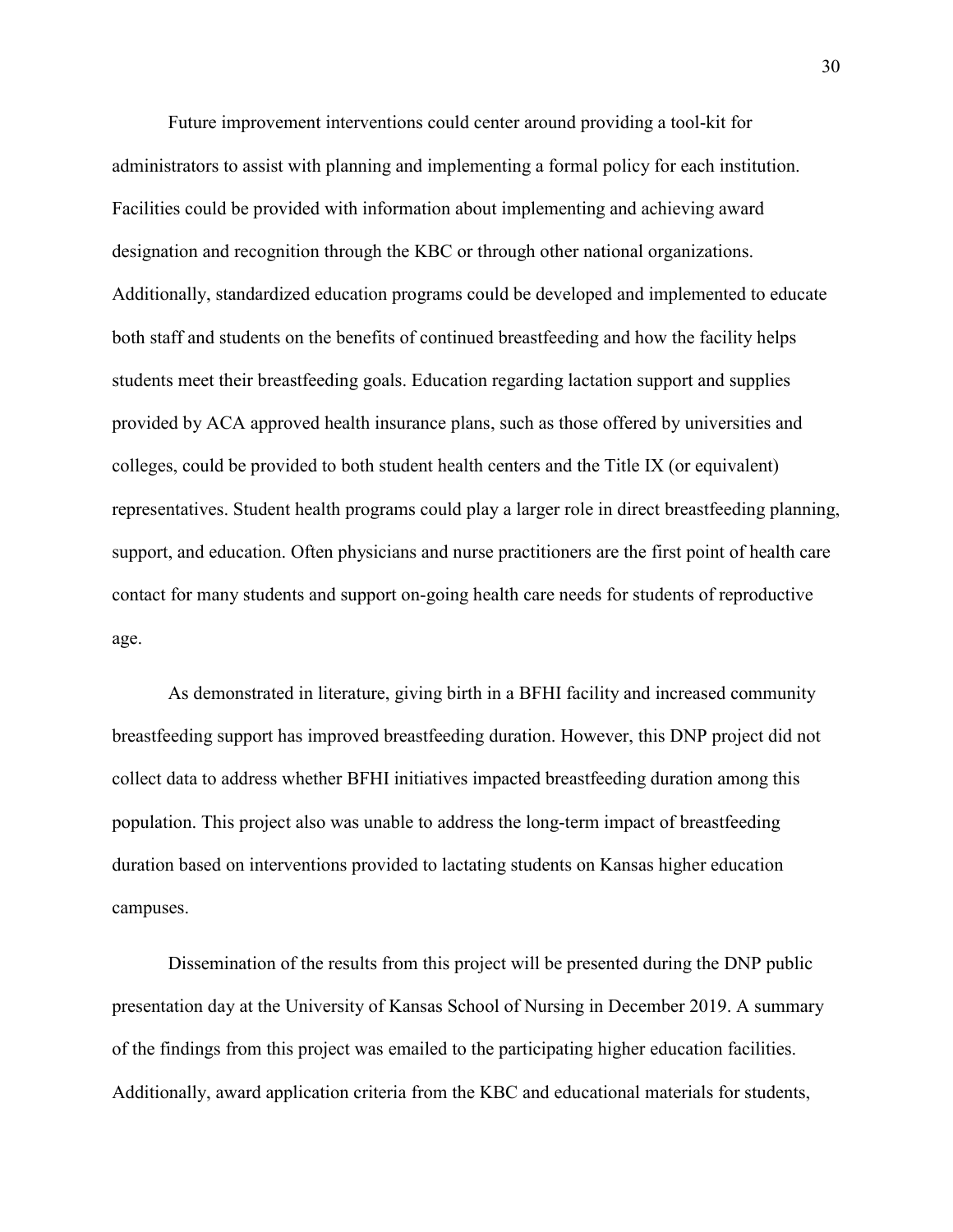educators, and administrators from the Pregnant Scholar was provided to the participating facilities. Information from the ACA website regarding health insurance coverage for lactation supplies and support was provided to all participating facilities. Strategies identified for future planning include: cooperation between administrators (or Title IX representatives) with facilities planning committees to improve designated lactation spaces, the involvement and participation of health care providers or lactation specialists during planning and implementation phases of policy and education development, and formal means of communicating new and existing lactation policies to students and staff.

#### **Conclusion**

Breastfeeding parents who have community support have increased breastfeeding rates and longer breastfeeding durations (Haroon et al., 2013). The BFHI has increased breastfeeding rates at initiation, but there continues to be challenges with sustaining breastfeeding duration after birth facility discharge. College students providing expressed milk for their infant(s) face many barriers including lack of time, space, and few legal protections. Community breastfeeding support and formal lactation policies aim to increase breastfeeding duration and support among college students. Kansas breastfeeding rates and duration have increased, yet there is limited information regarding breastfeeding among students enrolled in higher education in Kansas. This DNP needs assessment project identified strengths and barriers for breastfeeding in higher education facilities in the state of Kansas, identified strategies to improve community breastfeeding support on college campuses, and provided recommendations for future opportunities to promote improved breastfeeding support and breastfeeding duration among higher education students.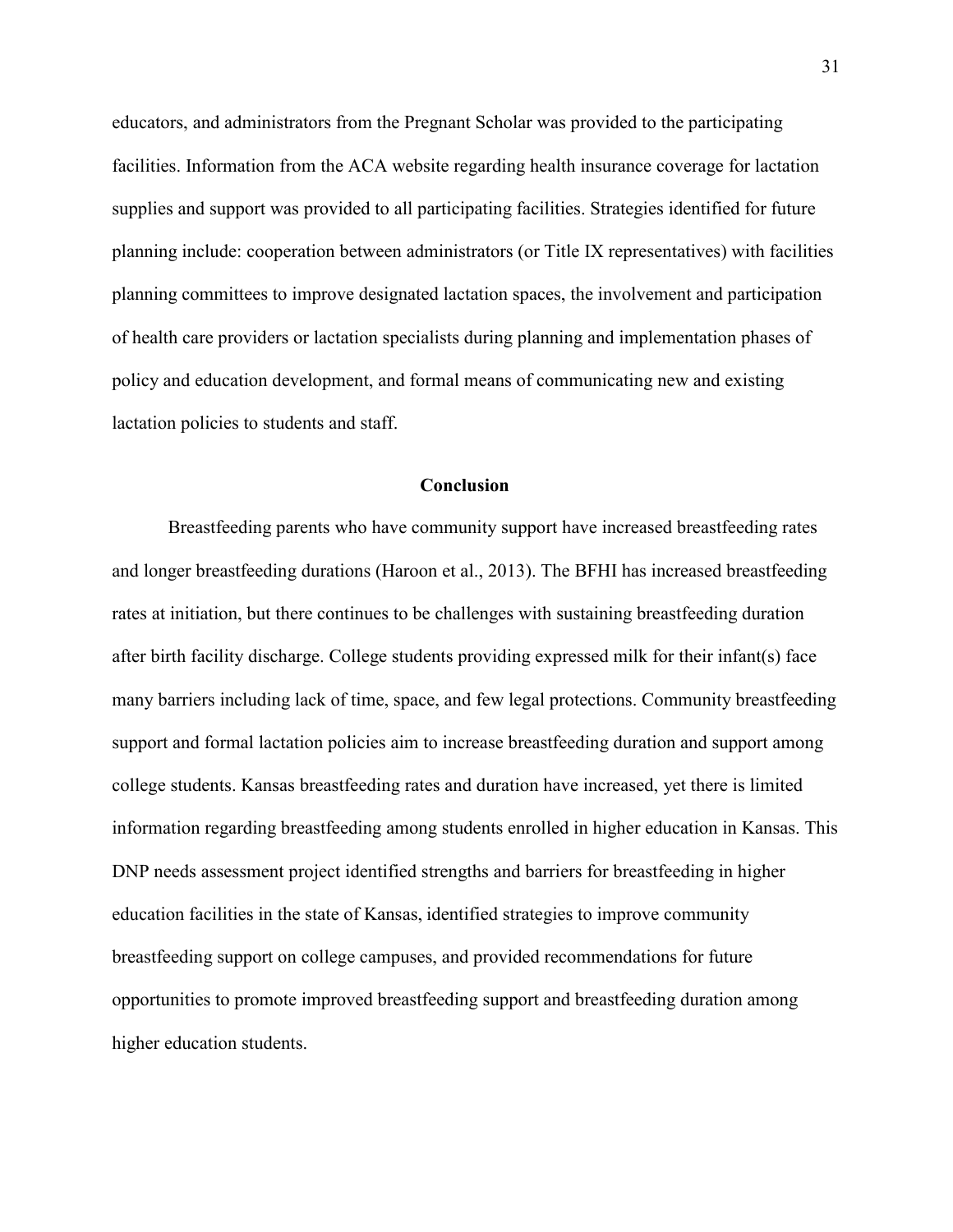#### References

Albrecht, S. A., Wang, J., & Spatz, D. (2017). A call to action to address barriers to breastfeeding and lactation faced by student-mothers. *Nursing for Womens Health*, 431- 437. doi:10.1016/j.nwh.2017.10.006

Anderson, A. K., Johnson, E., Motoyasu, N., & Bignell, W. E. (2018). Awareness of breastfeeding laws and provisions of students and employees of institutions of higher learning in Georgia. *Journal of Human Lactation*, 890334418801536. doi:10.1177/0890334418801536

- Attanasio, L., Kozhimannil, K. B., McGovern, P., Gjerdingen, D., & Johnson, P. J. (2013). The impact of prenatal employment on breastfeeding intentions and breastfeeding status at 1 week postpartum. *Journal of Human Lactation, 29*, 620-628. Retrieved from https://journals.sagepub.com/doi/abs/10.1177/0890334413504149. doi:10.1177/0890334413504149
- Baerug, A., Langsrud, O., Loland, B. F., Tufte, E., Tylleskar, T., & Fretheim, A. (2016). Effectiveness of baby-friendly community health services on exclusive breastfeeding and maternal satisfaction: A pragmatic trial. *Maternal Child Nutrition, 12*, 428-439. doi:10.1111/mcn.12273
- Bartick, M. C., Jegier, B. J., Green, B. D., Schwarz, E. B., Reinhold, A. G., & Stuebe, A. M. (2017). Disparities in breastfeeding: Impact on maternal and child health outcomes and costs. *Journal of Pediatrics 181*, 49-55.e46. doi:10.1016/j.jpeds.2016.10.028
- Binns, C., Lee, M., & Low, W. Y. (2016). The long-term public health benefits of breastfeeding. *Asia Pacific Journal of Public Health, 28*(1), 7-14. doi:10.1177/1010539515624964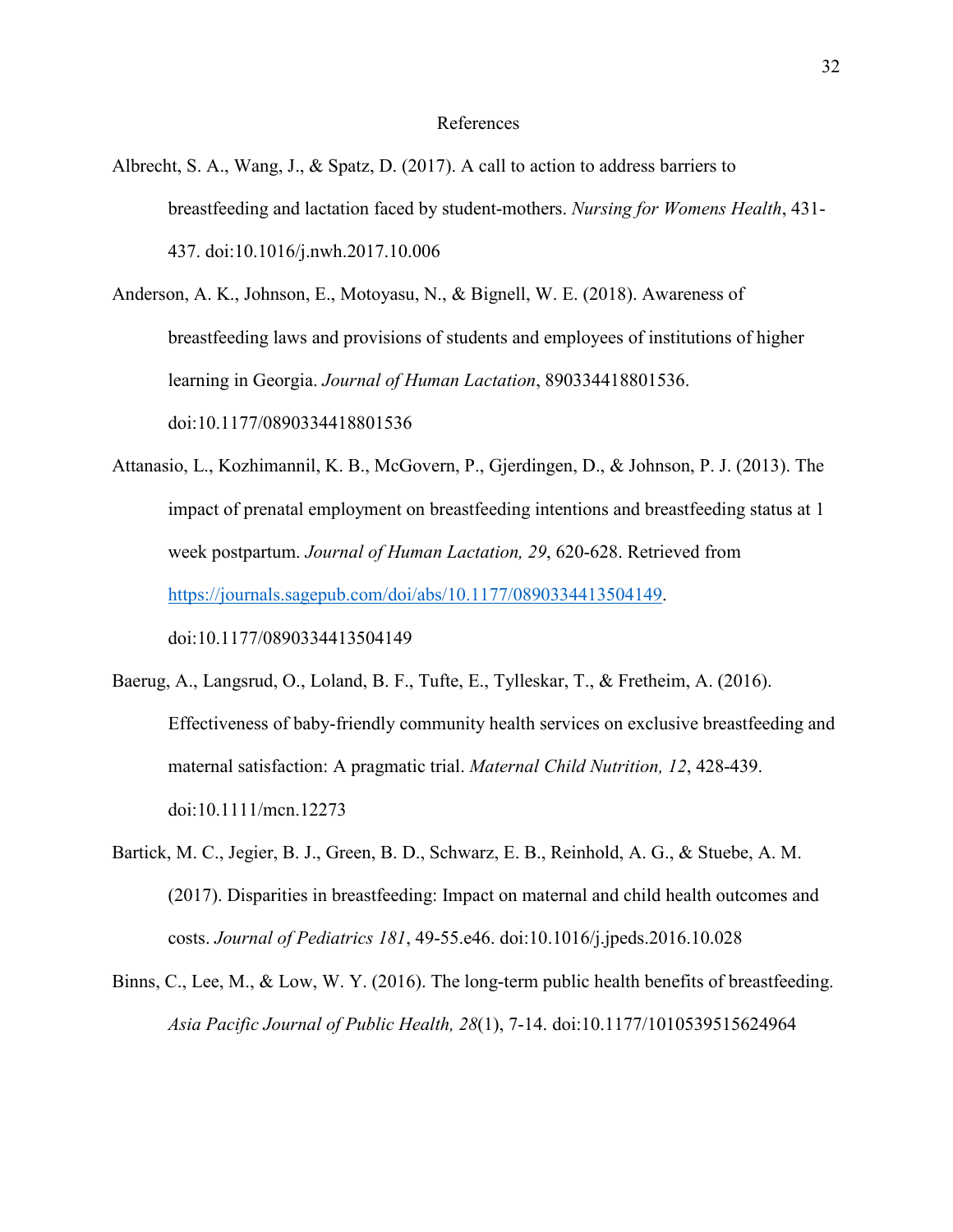- Bostick, M. W., Albrecht, S. A., Baghdadi, N., Haley, C., & Spatz, D. L. (2016). Do american colleges and universities support the lactation needs of students? *Breastfeeding Medicine, 11*, 376-379. doi:10.1089/bfm.2016.0022
- Breastfeeding benefits. (n.d.). Retrieved from https://www.healthcare.gov/coverage/breastfeeding-benefits/
- Center for Disease Control and Prevention. (2018). Breastfeeding report card United States Retrieved from https://www.cdc.gov/breastfeeding/data/reportcard.htm
- Centers for Disease Control and Prevention. (2013). Social ecological model. Retrieved from https://www.cdc.gov/cancer/nbccedp/sem.htm
- Centers for Disease Control and Prevention. (2016). Breastfeeding rates continue to rise Retrieved from https://www.cdc.gov/media/releases/2016/p0822-breastfeeding-rates.html
- Cleminson, J., Oddie, S., Renfrew, M. J., & McGuire, W. (2015). Being baby friendly: evidencebased breastfeeding support. *Archive of Disease in Childhood. Fetal Neonatal Edition, 100*(2), F173-178. doi:10.1136/archdischild-2013-304873
- Dinour, L. M., Pope, G. A., & Bai, Y. K. (2015). Breast milk pumping beliefs, supports, and barriers on a university campus. *Journal of Human Lactation, 31*, 156-165. doi:10.1177/0890334414557522
- Haroon, S., Das, J. K., Salam, R. A., Imdad, A., & Bhutta, Z. A. (2013). Breastfeeding promotion interventions and breastfeeding practices: a systematic review. *BMC Public Health, 13 Suppl 3*, S20. doi:10.1186/1471-2458-13-s3-s20
- Henry-Moss, D., Abbuhl, S., Bellini, L., & Spatz, D. L. (2018). Lactation space experiences and preferences among health care workers in an academic medical center. *Breastfeeding Medicine, 13*, 607-613. doi:10.1089/bfm.2018.0101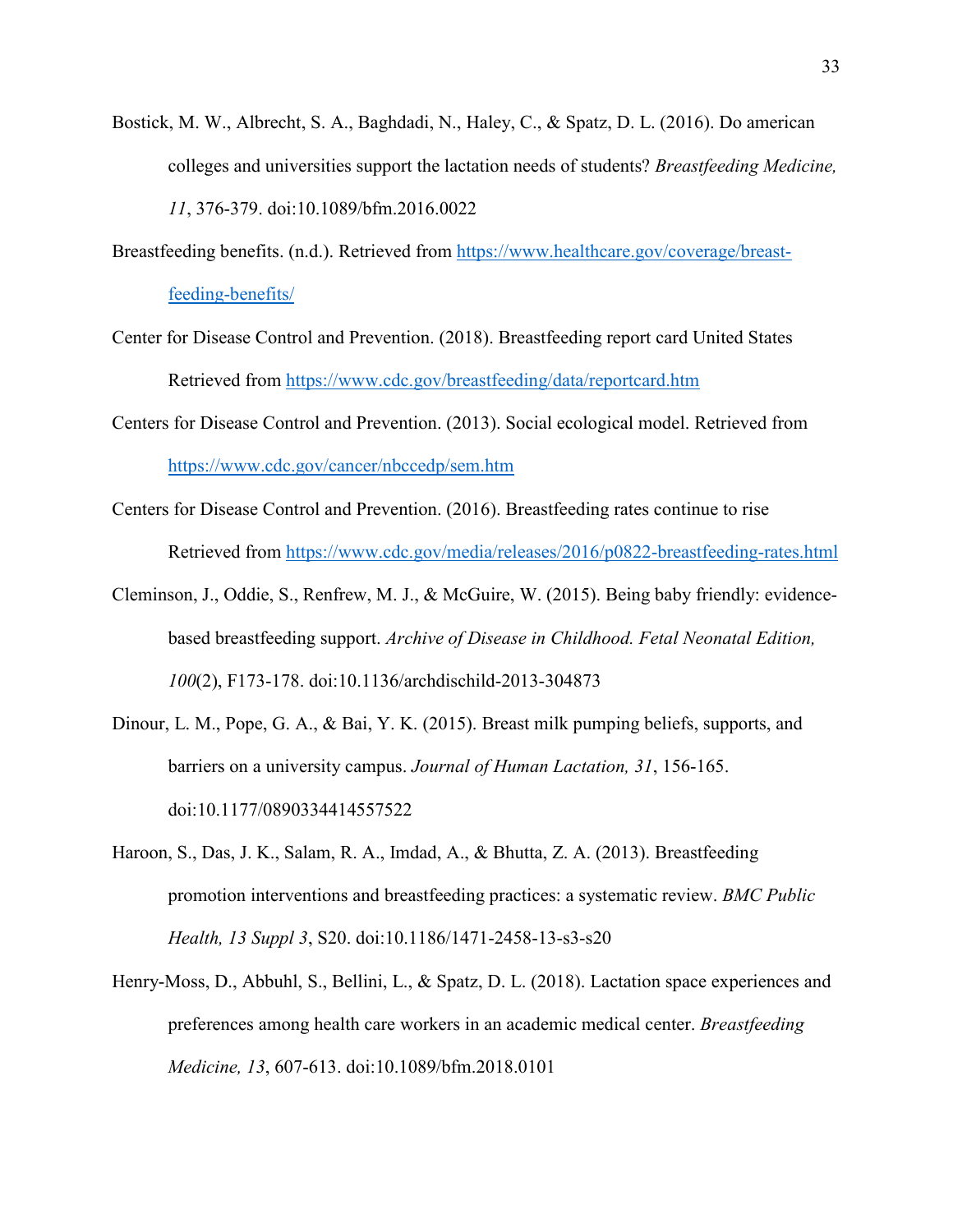- Henry-Moss, D., Lee, J., Benton, K., & Spatz, D. L. (2019). An exploration of lactation facilities and planning in U.S. higher education campuses. *Breastfeeding Medicine*. doi:10.1089/bfm.2018.0198
- Institute of Medicine Committee on the Robert Wood Johnson Foundation Initiative on the Future of Nursing, a. t. I. o. M. (2011). In *The Future of Nursing: Leading Change, Advancing Health*. Washington (DC): National Academies Press (US).
- Jefferson, U. T. (2017). Breastfeeding exposure, attitudes, and intentions of African American and caucasian college students. *Journal of Human Lactation, 33*, 149-156. doi:10.1177/0890334416679384

Kansas Board of Regents. (n.d.). Retrieved from https://kansasregents.org/

- Kansas Breastfeeding Coalition. (n.d.). The state of breastfeeding in Kansas. Retrieved from http://ksbreastfeeding.org/wp-content/uploads/2018/09/stateofBFinKS.pdf
- Know your rights: breastfeeding. (n.d.). Retrieved from https://thepregnantscholar.org/knowyour-rights-breastfeeding/
- Kramer, M. S., Chalmers, B., Hodnett, E. D., Sevkovskaya, Z., Dzikovich, I., Shapiro, S., . . . Helsing, E. (2001). Promotion of breastfeeding intervention trial (PROBIT): A randomized trial in the Republic of Belarus. *Journal of the American Medical Association, 285*, 413-420.
- McInnes, R. J., & Chambers, J. A. (2008). Supporting breastfeeding mothers: Qualitative synthesis. *Journal of Advanced Nursing, 62*, 407-427. doi:10.1111/j.1365- 2648.2008.04618.x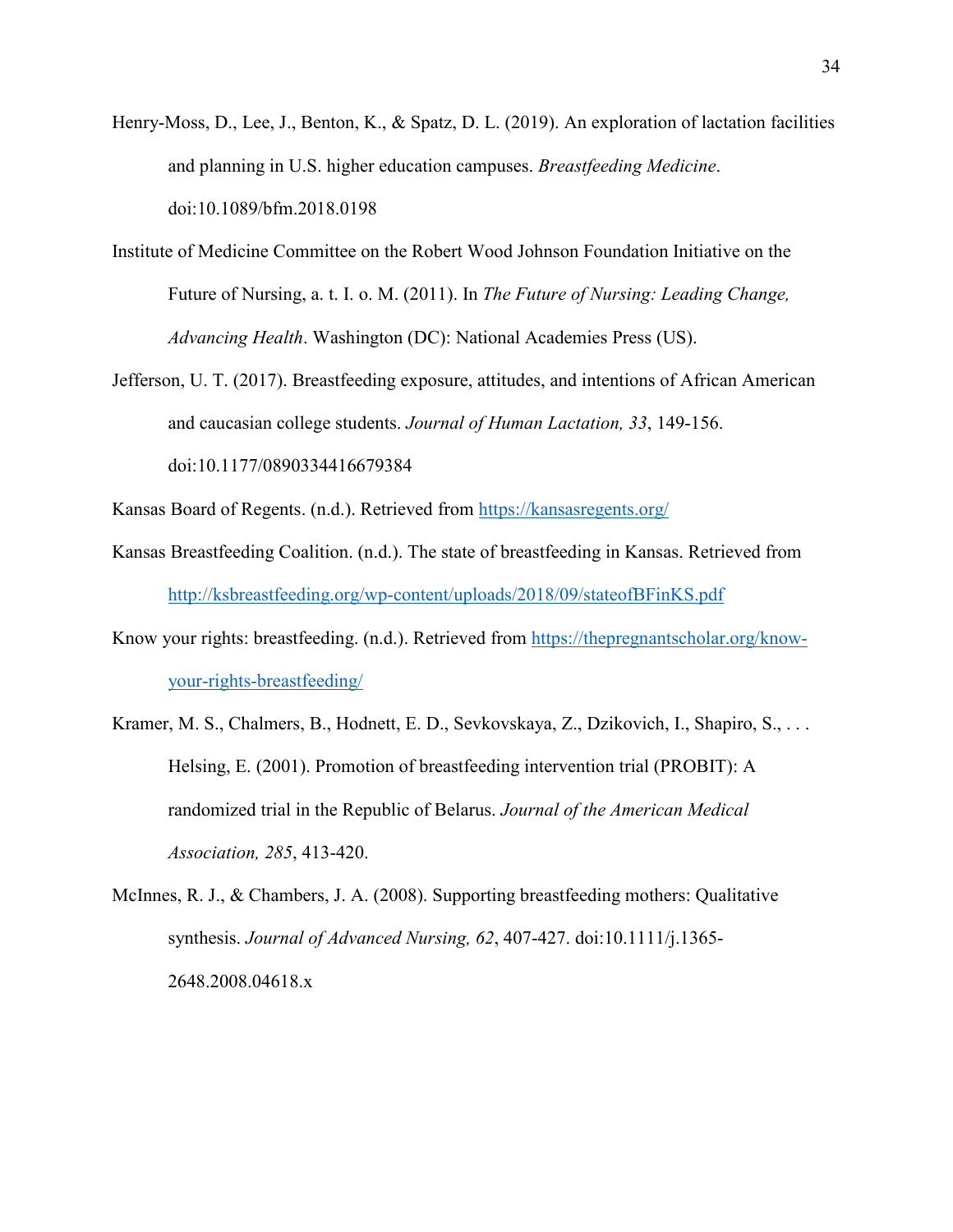- Merten, S., Dratva, J., & Ackermann-Liebrich, U. (2005). Do baby-friendly hospitals influence breastfeeding duration on a national level? *Pediatrics, 116*(5), e702-708. doi:10.1542/peds.2005-0537
- Munn, A. C., Newman, S. D., Mueller, M., Phillips, S. M., & Taylor, S. N. (2016). The impact in the United States of the baby-friendly hospital initiative on early infant health and breastfeeding outcomes. *Breastfeeding Medicine, 11*, 222-230. doi:10.1089/bfm.2015.0135
- Nadworny, E. (2018). Today's college students aren't who you think they are. Retrieved from https://www.npr.org/sections/ed/2018/09/04/638561407/todays-college-students-arentwho-you-think-they-are
- Nobari, T. Z., Jiang, L., Wang, M. C., & Whaley, S. E. (2017). Baby-friendly hospital initiative and breastfeeding among WIC-participating infants in Los Angeles County. *Journal of Human Lactation, 33*, 677-683. doi:10.1177/0890334417716118
- Perez-Escamilla, R., Martinez, J. L., & Segura-Perez, S. (2016). Impact of the baby-friendly hospital initiative on breastfeeding and child health outcomes: A systematic review. *Maternal Child Nursing 12*, 402-417. doi:10.1111/mcn.12294
- Pitts, A., Faucher, M. A., & Spencer, R. (2015). Incorporating breastfeeding education into prenatal care. *Breastfeeding Medicine, 10*, 118-123. doi:10.1089/bfm.2014.0034
- Raingruber, B. (2016). *Contemporary health promotion in nursing practice*: Jones & Bartlett Publishers.
- Step 10: Strives to achieve the WHO/UNICEF ten steps of the baby-friendly hospital initiative to promote successful breastfeeding: The coalition for improving maternity services. (2007).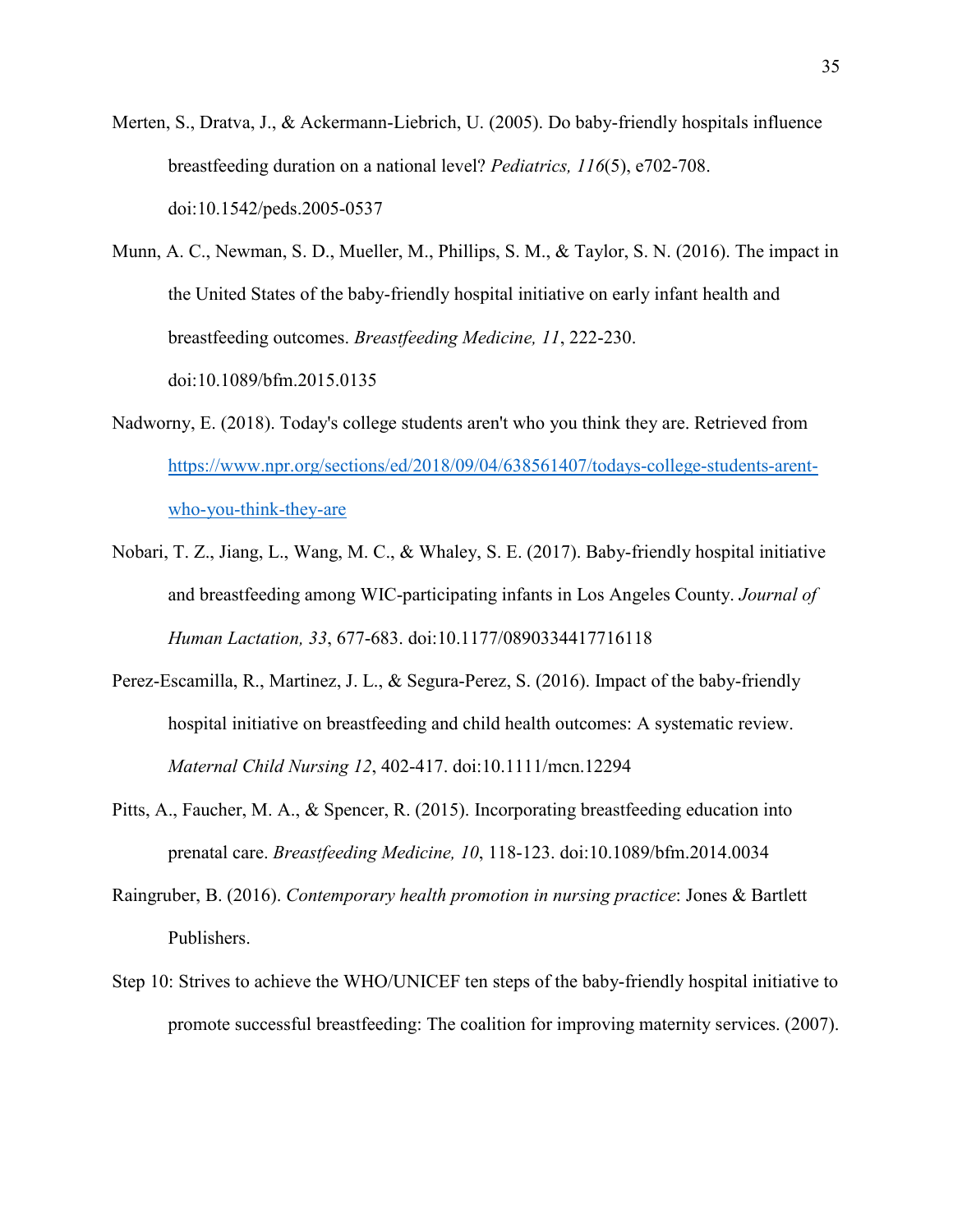*Journal of Perinatal Education 16 Supplement 1*, 79s-80s.

doi:10.1624/105812407x173227

The University of Kansas. (2014). Section 7 conducting needs assessment surveys Retrieved from https://ctb.ku.edu/en/table-of-contents/assessment/assessing-community-needs-andresources/conducting-needs-assessment-surveys/powerpoint

Types of health insurance that count as coverage. (n.d.). Retrieved from

https://www.healthcare.gov/fees/plans-that-count-as-coverage/

- West, J. M., Power, J., Hayward, K., & Joy, P. (2017). An exploratory thematic analysis of the breastfeeding experience of sdents at a Canadian university. *Journal of Human Lactation, 33*, 205-213. doi:10.1177/0890334416679621
- World Health Organization. (2017). Babies and mothers worldwide failed by lack of investment in breastfeeding. Retrieved from

http://www.who.int/mediacentre/news/releases/2017/lack-investment-breastfeeding/en/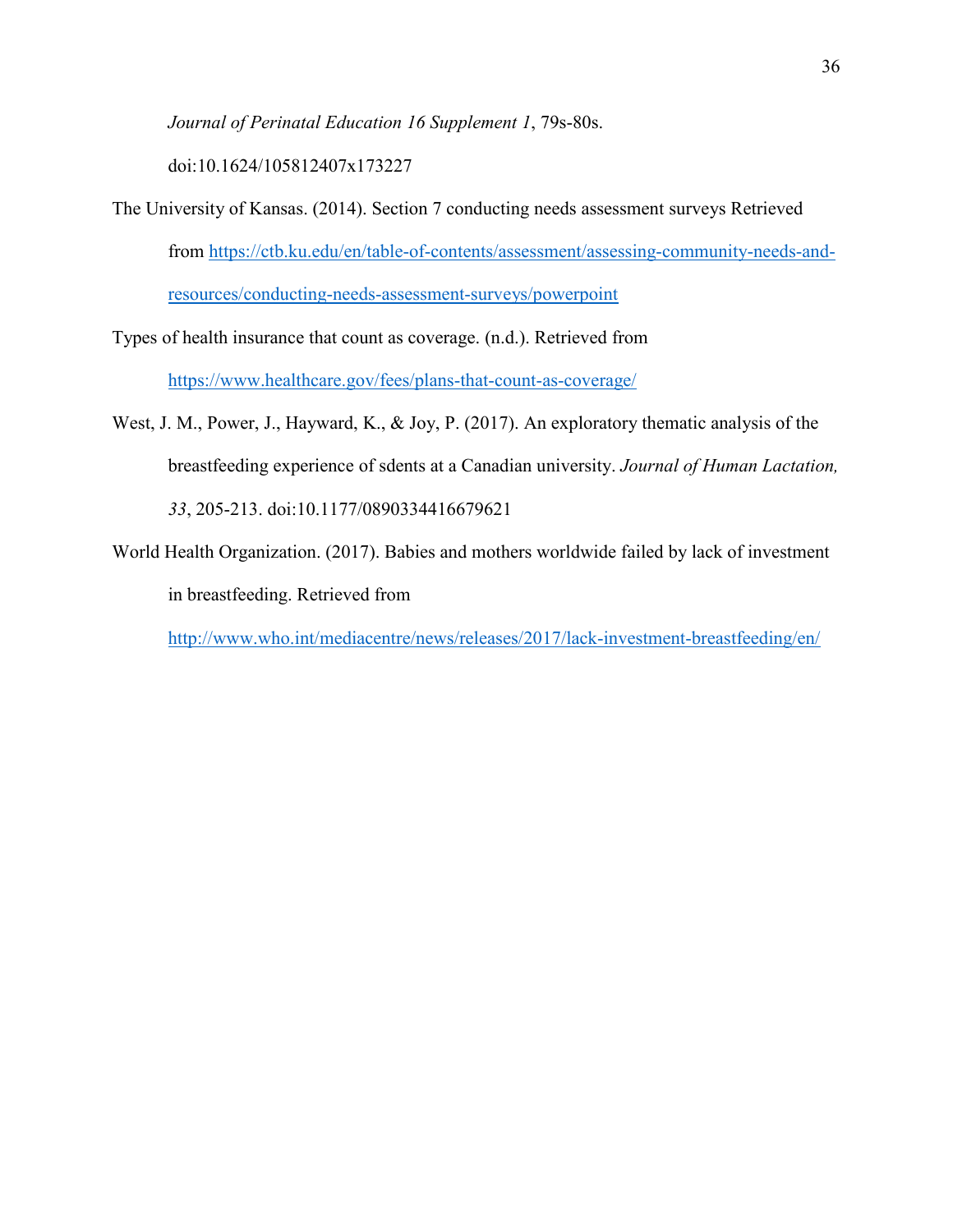# Appendix A

# UNICEF/WHO: The Ten Steps to Successful Breastfeeding

- Have a written breastfeeding policy that is routinely communicated to all health-care staff.
- Train all health-care staff in skills necessary to implement this policy.
- Inform all pregnant women about the benefits and management of breastfeeding.
- Help mothers initiate breastfeeding within one half-hour of birth.
- Show mothers how to breastfeed and how to maintain lactation even if they should be separated from their infants.
- Give newborn infants no food or drink other than breast milk, unless medically indicated.
- Practice rooming in: Allow mothers and infants to remain together 24 hours a day.
- Encourage breastfeeding on demand.
- Give no artificial teat or pacifiers (also called "dummies" or "soothers") to breastfeeding infants.
- Foster the establishment of breastfeeding support groups and refer mothers to them on discharge from hospitals or clinics.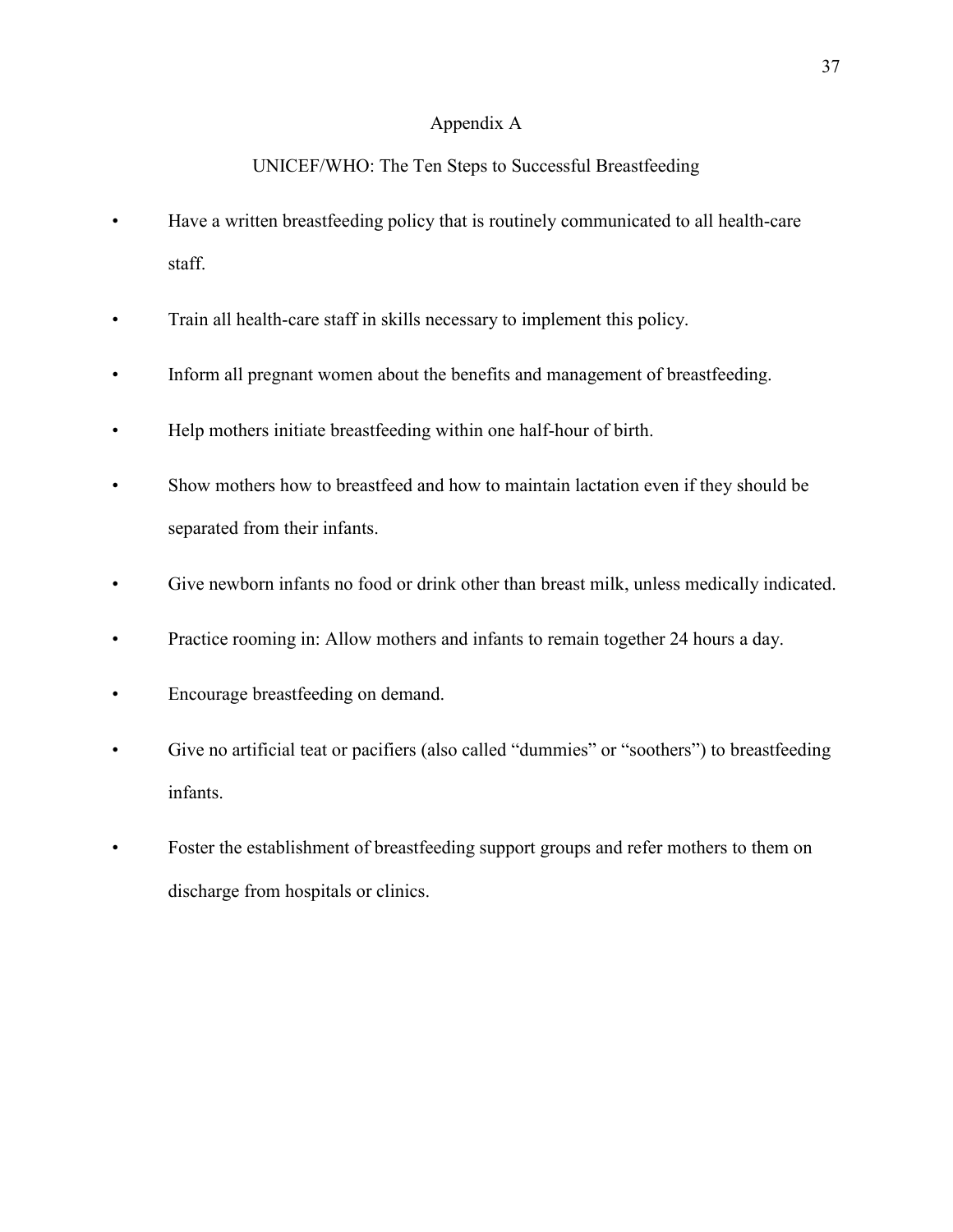# Appendix B

# The Social-Ecological Model

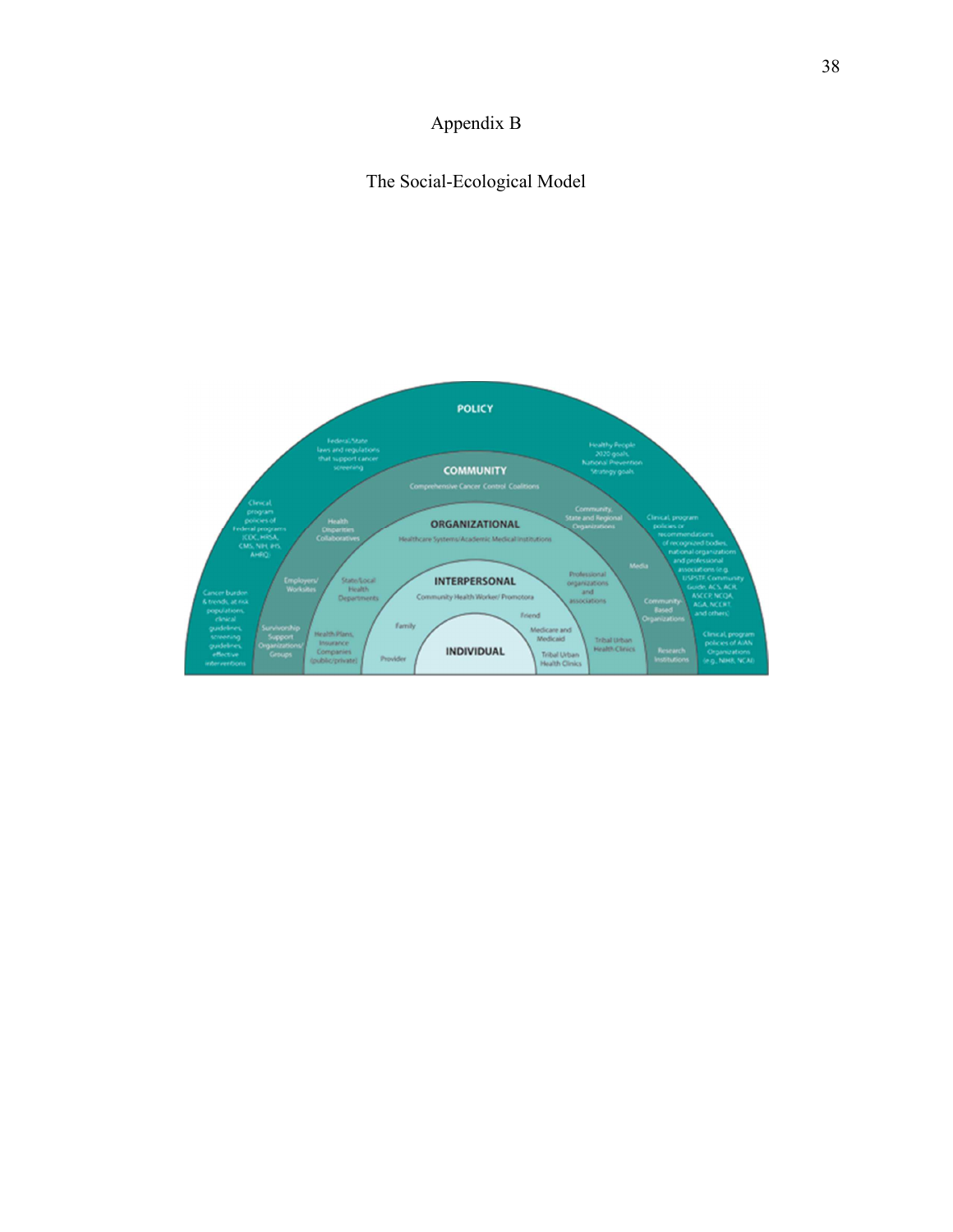# Appendix C

# Kansas Board of Regents Higher Education Facilities

# Universities

1. Emporia State University

Emporia, KS 66801 • (620) 341-1200

School Code: 00192

2. Fort Hays State University

Hays, KS 67601 • (785) 628-3478

School Code: 001915

3. Kansas State University

Manhattan, KS 66506 • (785) 532-6250

School Code: 001928

4. Kansas State University Polytechnic Campus

College of Technology & Aviation • Salina, KS 67401 • (785) 826-2640

School Code: 001928

5. Kansas State University Olathe

Olathe, KS 66061 • (913) 541-1220

School Code: 001928

6. Pittsburg State University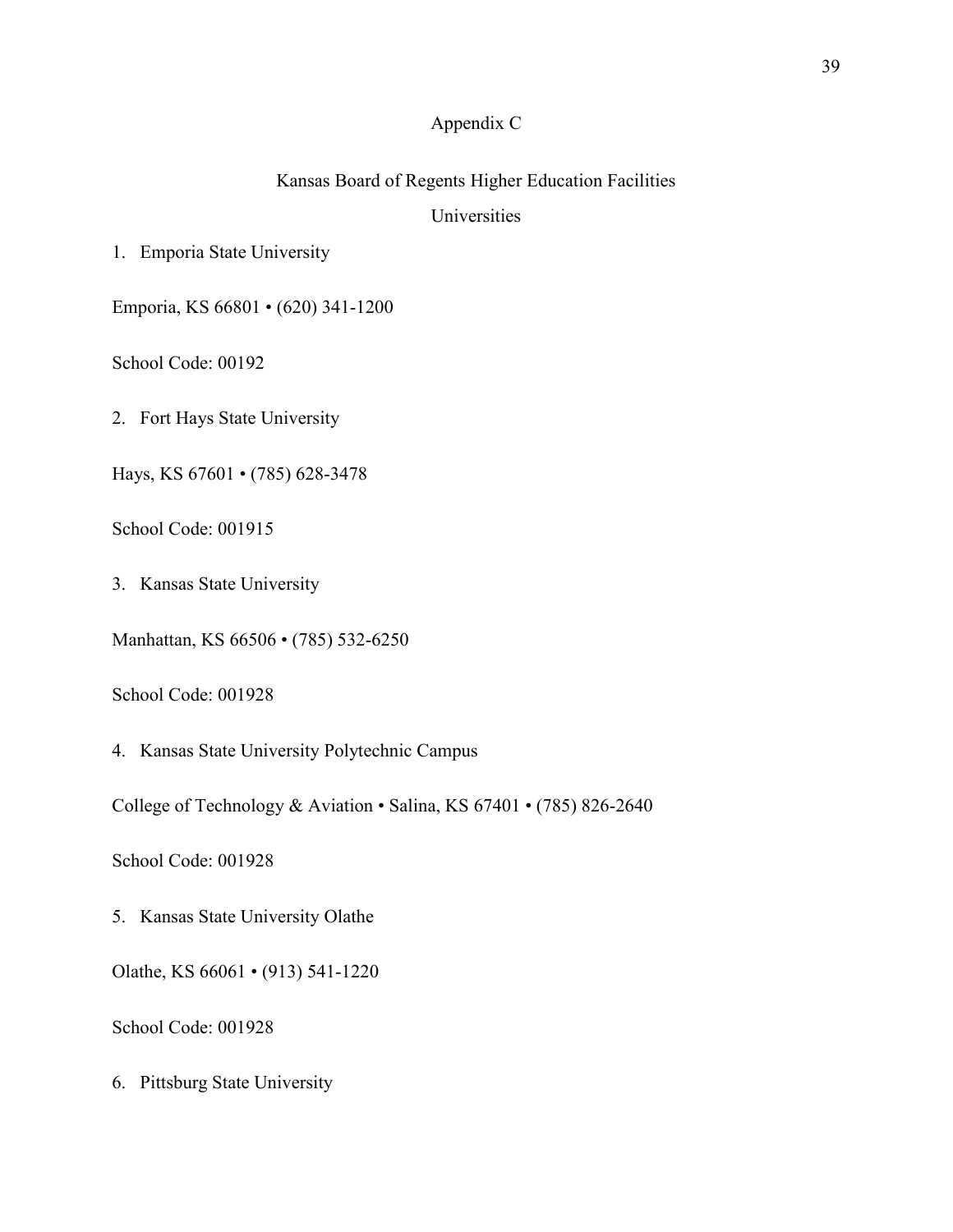Pittsburg, KS 66762 • (800) 854-PITT or (620) 235-4251

School Code: 001926

7. University of Kansas

Lawrence, KS 66045 • (785) 864-2700

School Code: 001948

8. University of Kansas Medical Center

Kansas City, KS 66160 • (913) 588-5000

School Code: 004605

9. Wichita State University

Wichita, KS 67260 • (316) 978-3456

School Code: 001950

10. Washburn University

Topeka, KS 66621 • (785) 670-1010

School Code: 001949

11. COMMUNITY AND TECHNICAL COLLEGES

Allen Community College

Iola, KS 66749 • (620) 365-5116

School Code: 001901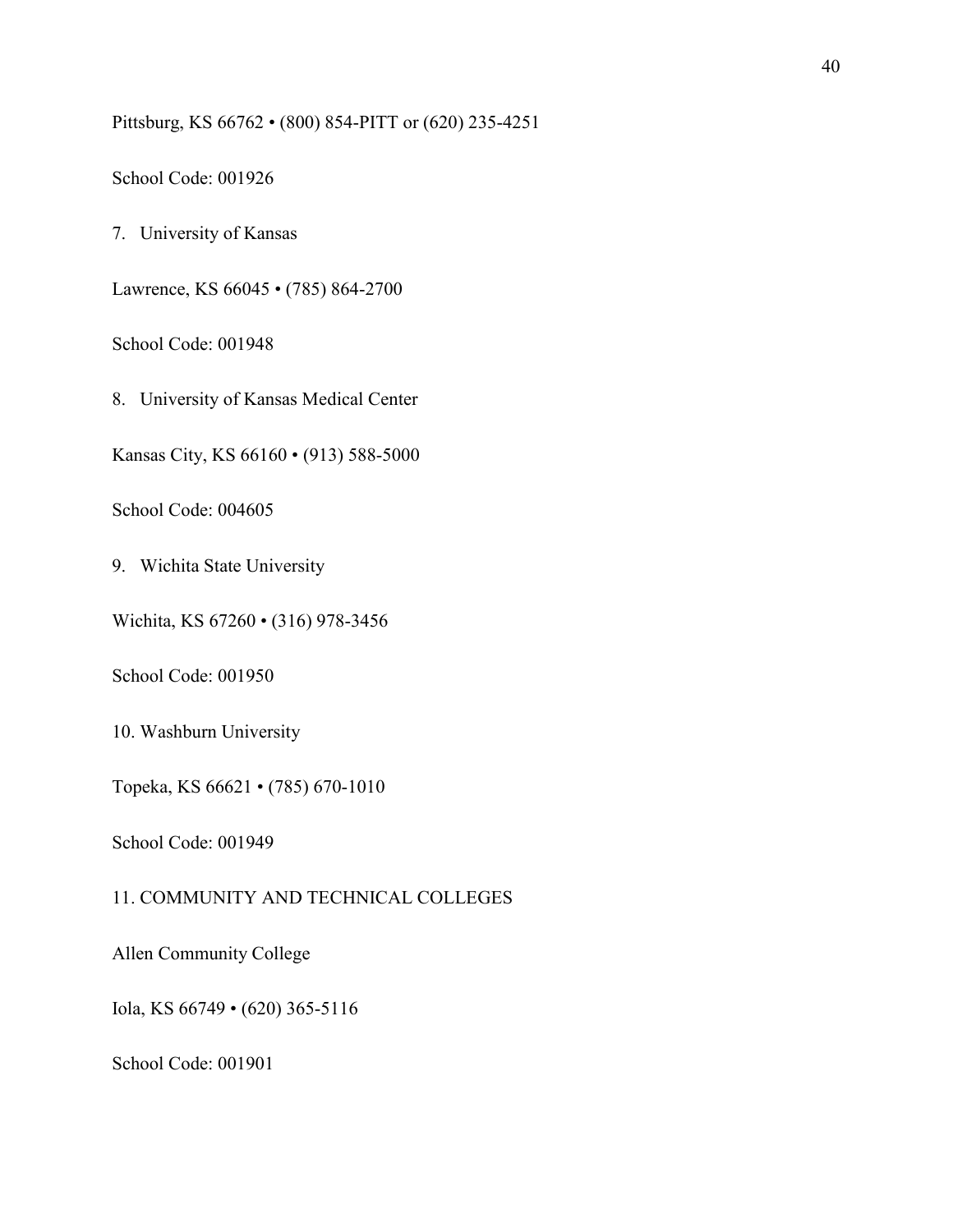12. Barton Community College

Great Bend, KS 67530 • (800) 748-7594

School Code: 004608

13. Butler Community College

El Dorado, KS 67042 • (316) 321-2222

School Code: 001906

14. Cloud County Community College

Concordia, KS 66901 • (800) 729-5101

School Code: 001909

15. Coffeyville Community College

Coffeyville, KS 67337 • (620) 251-7700 or (800) 782-4732

School Code: 001910

16. Colby Community College

Colby, KS 67701 • (785) 462-3984

School Code: 001911

17. Cowley Community College

Arkansas City, KS 67005-1147 • (620) 442-0430 or (800) 593-2222

School Code: 001902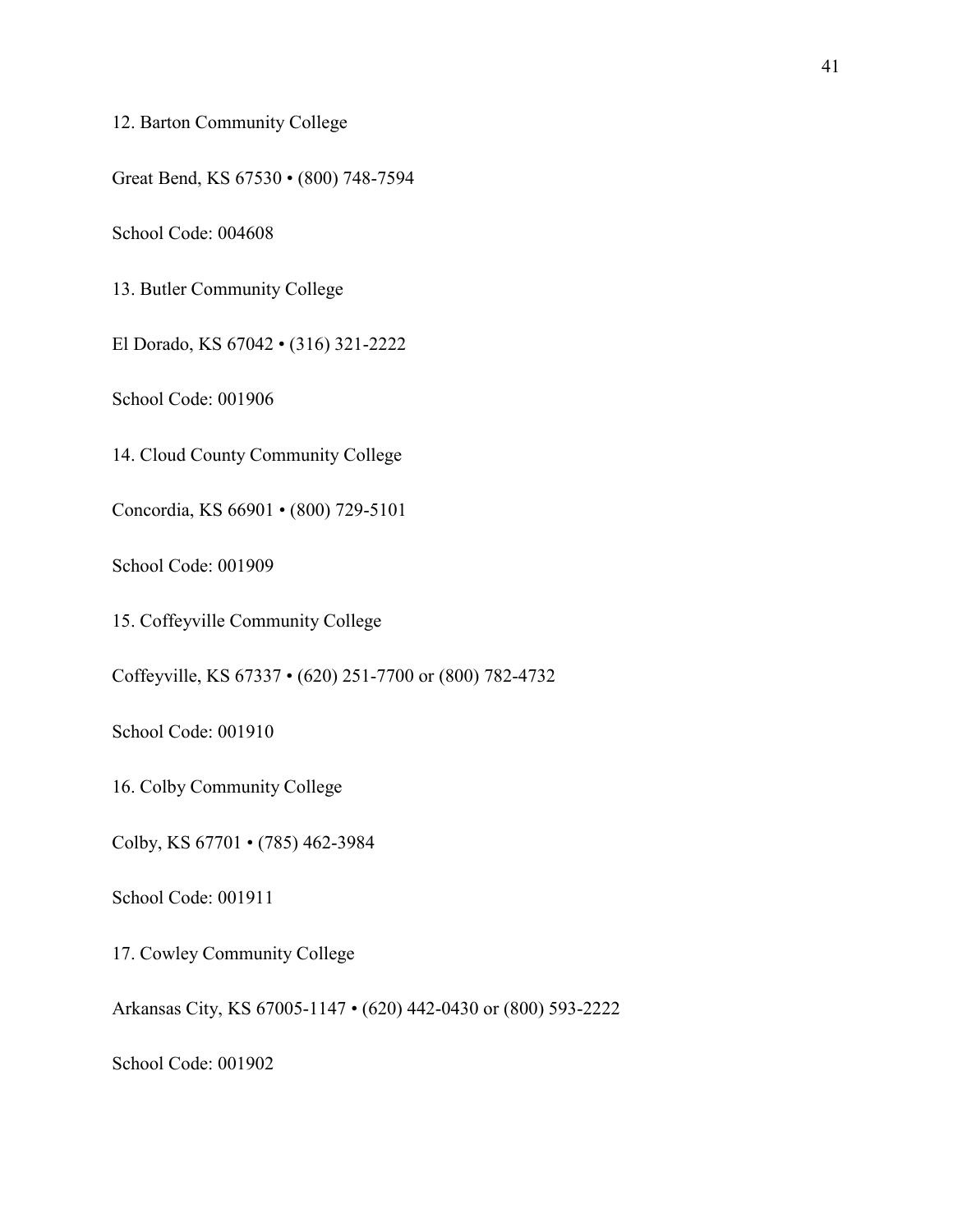18. Dodge City Community College

Dodge City, KS 67801 • (620) 225-1321 • Fax: (620) 227-9200

School Code: 001913

19. Flint Hills Technical College

Emporia, KS 66801 • (620) 343-4600

20. Fort Scott Community College

Fort Scott, KS 66701 • (620) 223-2700

School Code: 001916

21. Garden City Community College

Garden City, KS 67846 • (620) 276-7611 • Fax: (620) 276-9630

School Code: 001919

22. Highland Community College

Highland, KS 66035 • (785) 442-6000 • Fax: (785) 442-6100

School Code: 001921

23. Hutchinson Community College

Hutchinson, KS 67501 • (620) 665-3500 • Fax: (620) 665-3310

School Code: 001923

24. Independence Community College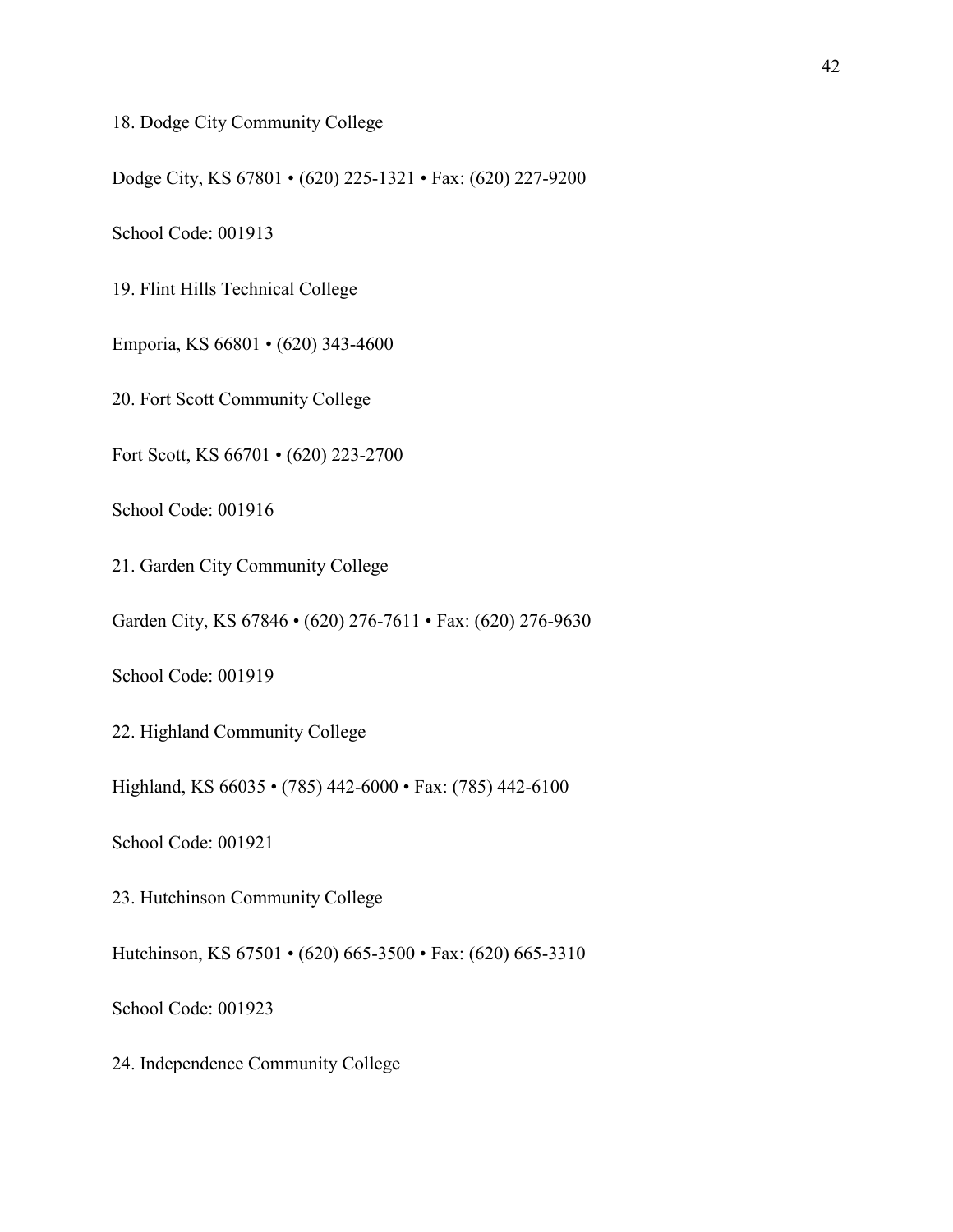Independence, KS 67301 • (620) 331-4100 or (800) 842-6063

School Code: 001924

25. Johnson County Community College

Overland Park, KS 66210 • (913) 469-8500

School Code: 008244

26. Kansas City Kansas Community College

Kansas City, KS 66112 • (913) 334-1100

School Code: 001925

27. Labette Community College

Parsons, KS 67357 • (620) 421-6700

School Code: 001930

28. Manhattan Area Technical College

Manhattan, Kansas 66503-2499 • (785) 587-2800 or

(800) 352-7575

School Code: 005500

29. Neosho County Community College

Chanute, KS 66720 • (620) 431-2820

School Code: 001939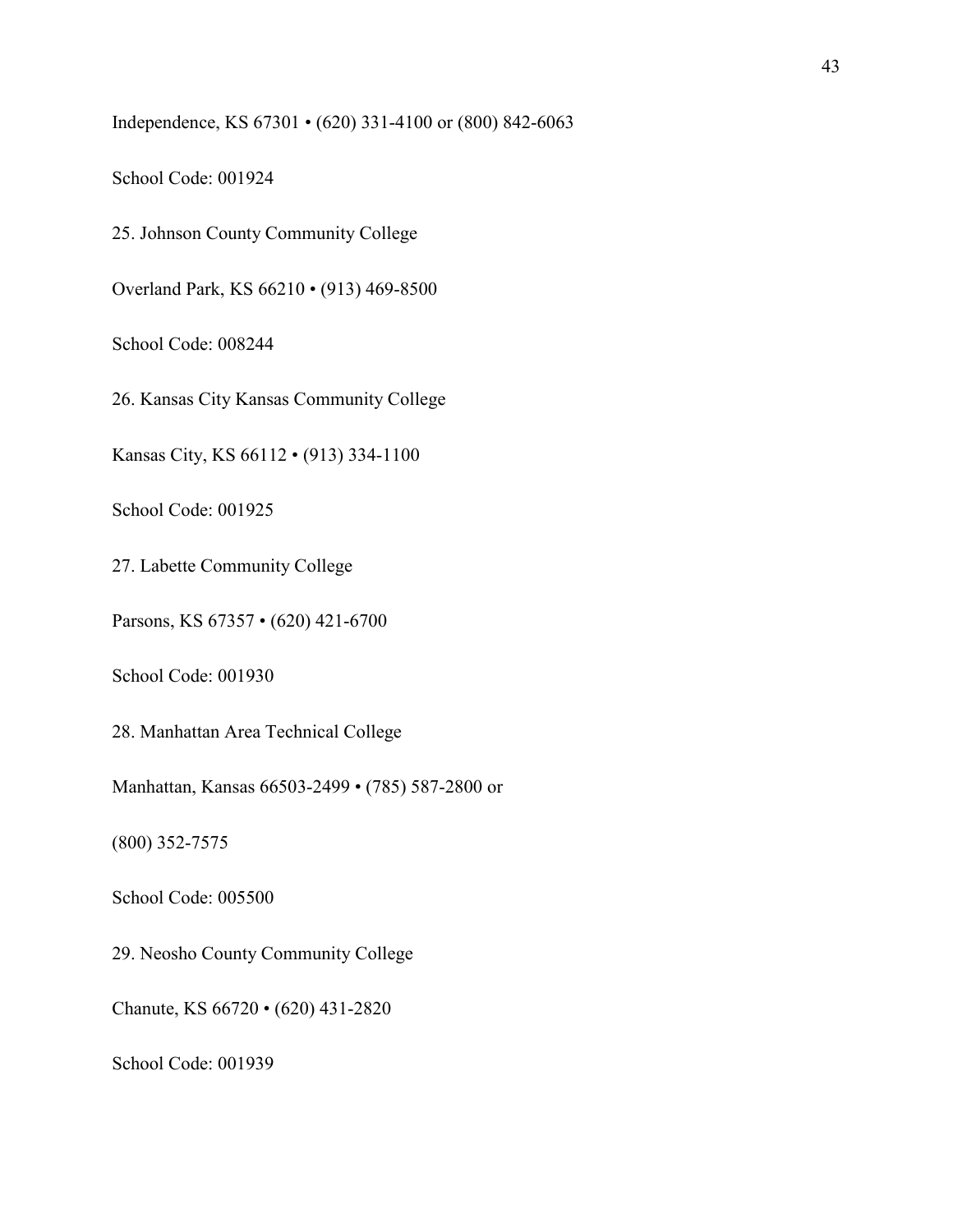# 30. North Central Kansas Technical College

Beloit, KS 67420 • (785) 738-2276 or (800) 658-4655

School Code: 005265

31. Northwest Kansas Technical College

Goodland, KS 67735 • (800) 316-4127

School Code: 005267

32. Pratt Community College

Pratt, KS 67124 • (620) 672-5641

School Code: 001938

33. Salina Area Technical College

Salina, KS 67401-8195 • (785) 309-3100

School Code: 005499

34. Seward County Community College

Liberal, KS 67905 • (620) 624-1951

School Code: 008228

35. Washburn University Institute of Technology

Topeka, KS 66604 • (785) 670-2010

36. Wichita State University Campus of Applied Sciences and Technology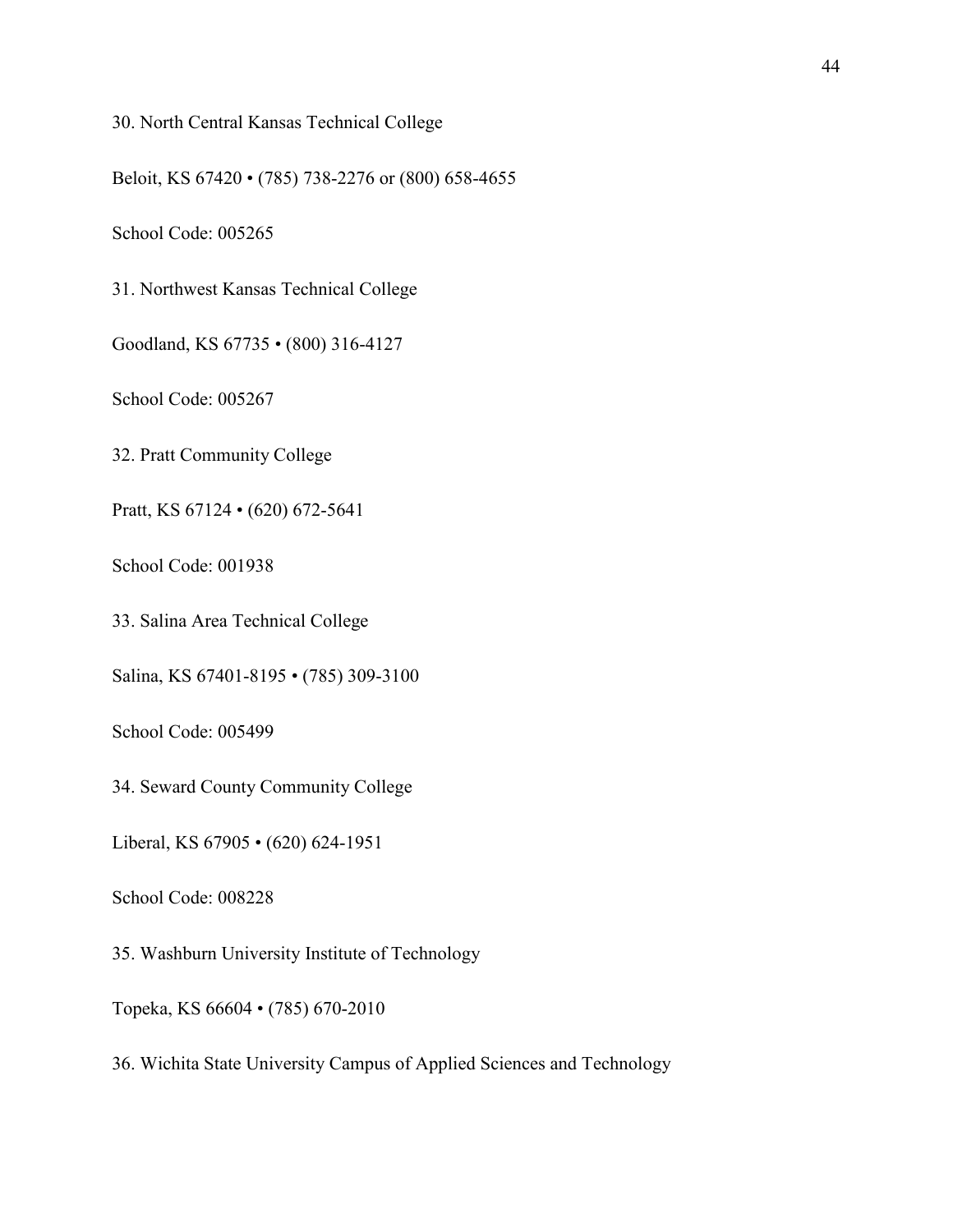Wichita, KS 67226 • (316) 677-9400

School Code: 005498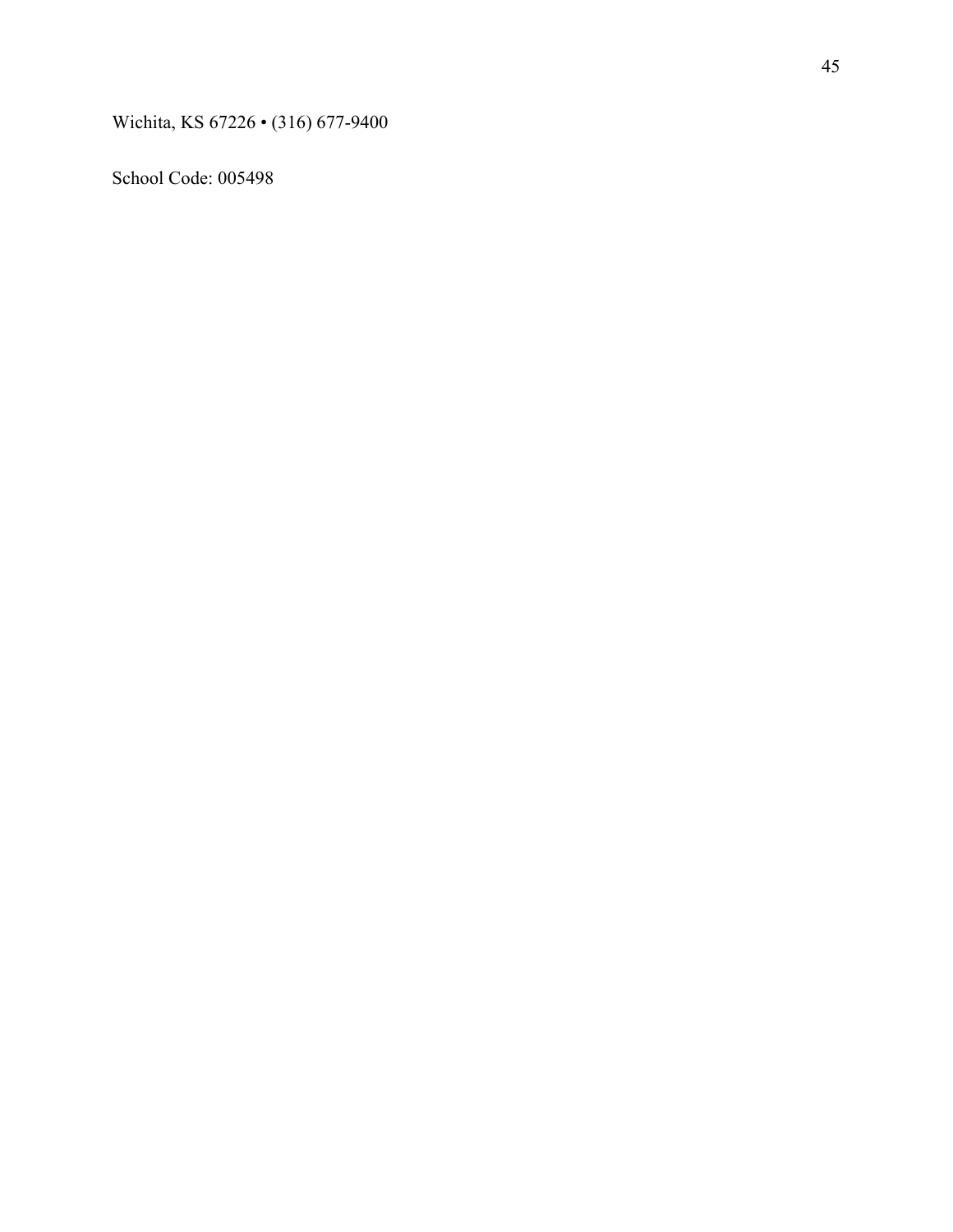# Appendix D

# Needs Assessment Survey

# Question 1

What is the name of your organization/campus location or school code?

Question 2

What is the name, role or position that you hold?

Question 3

For the purposes of contacting you after the survey, as needed for survey clarification, and to

share results of the survey, what is your name?

Please provide your e-mail address:

Please provide your telephone number:

Question 4

How many students are enrolled at your campus?

 0-500 501-1000 1001-3000 3001-5000 5001-8000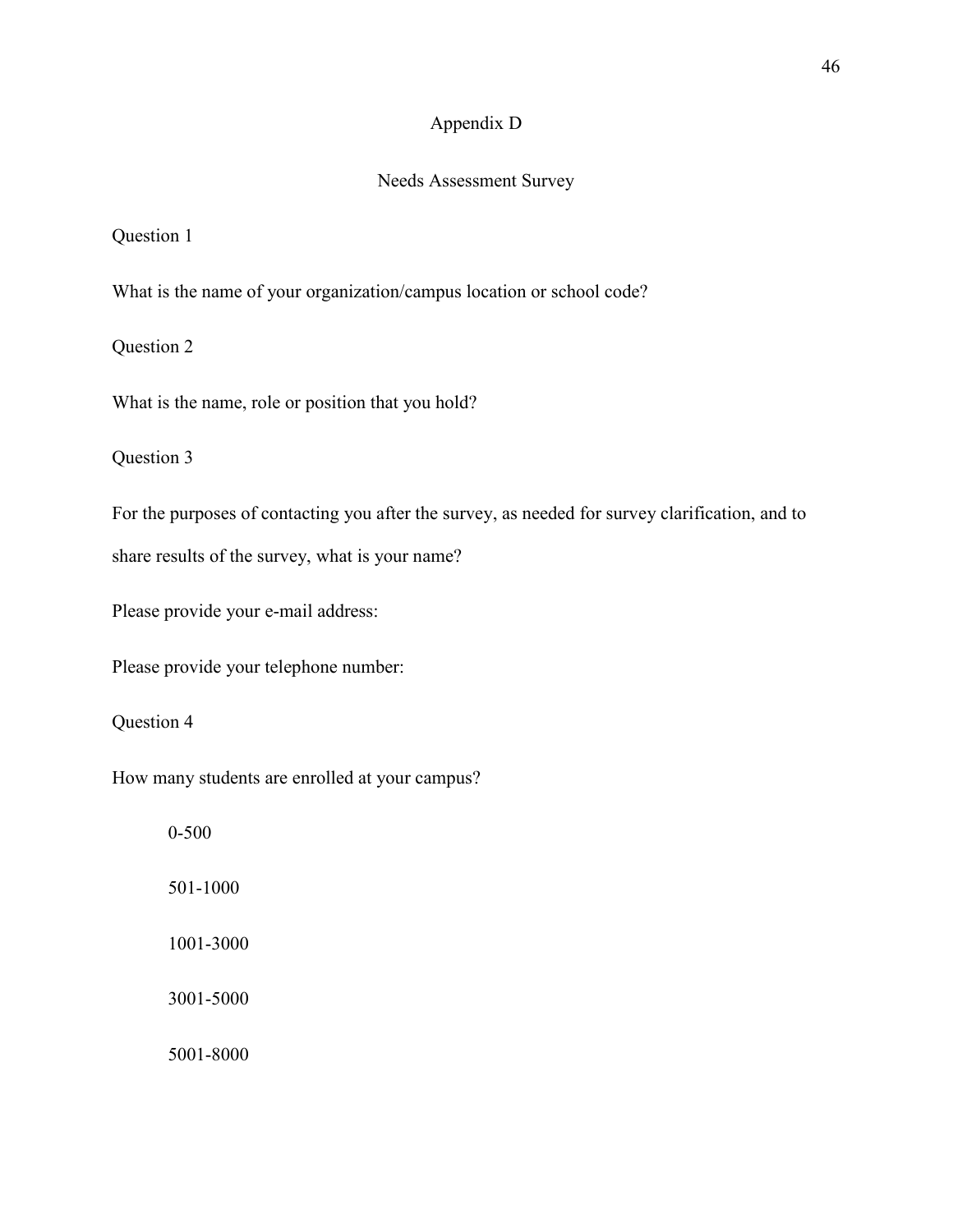8001-10,000 10,001-15,000 15,001-20,000 20,000-40,000 40,001-50,000+

# Question 5

Does your facility or campus have a written lactation policy that specifically addresses students (please provide a link or summary, if possible)?

Yes

If yes, please provide a link or summary, if possible:

No

Other:

Question 6

How many designated lactation space(s) are available for student use?

 0 1-2 3-5 5-10  $10+$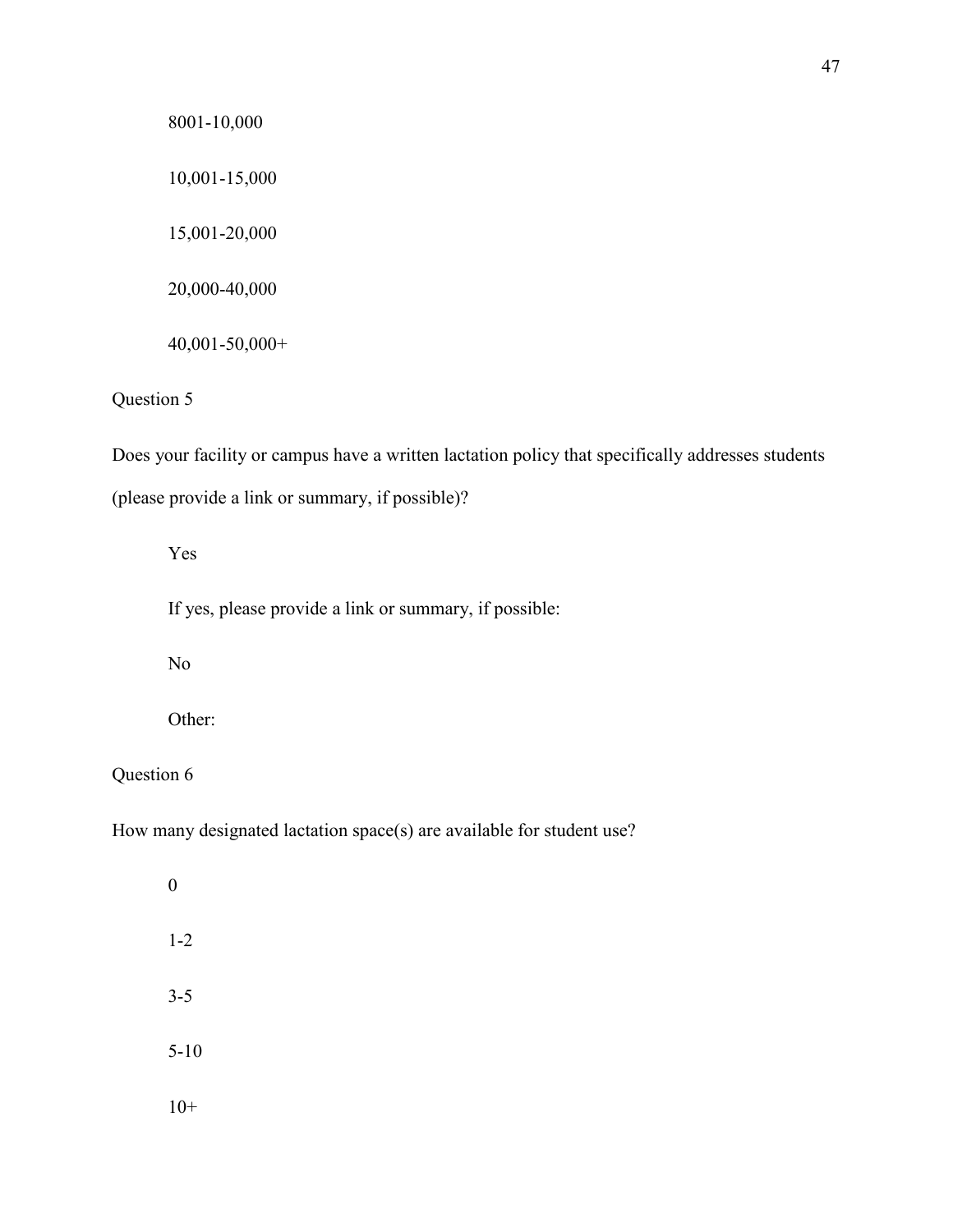# Question 7

What are the characteristics of the lactation space? Select all that apply.

Permanent space None Few Most All Locked access None Few Most All Single-user None Few Most All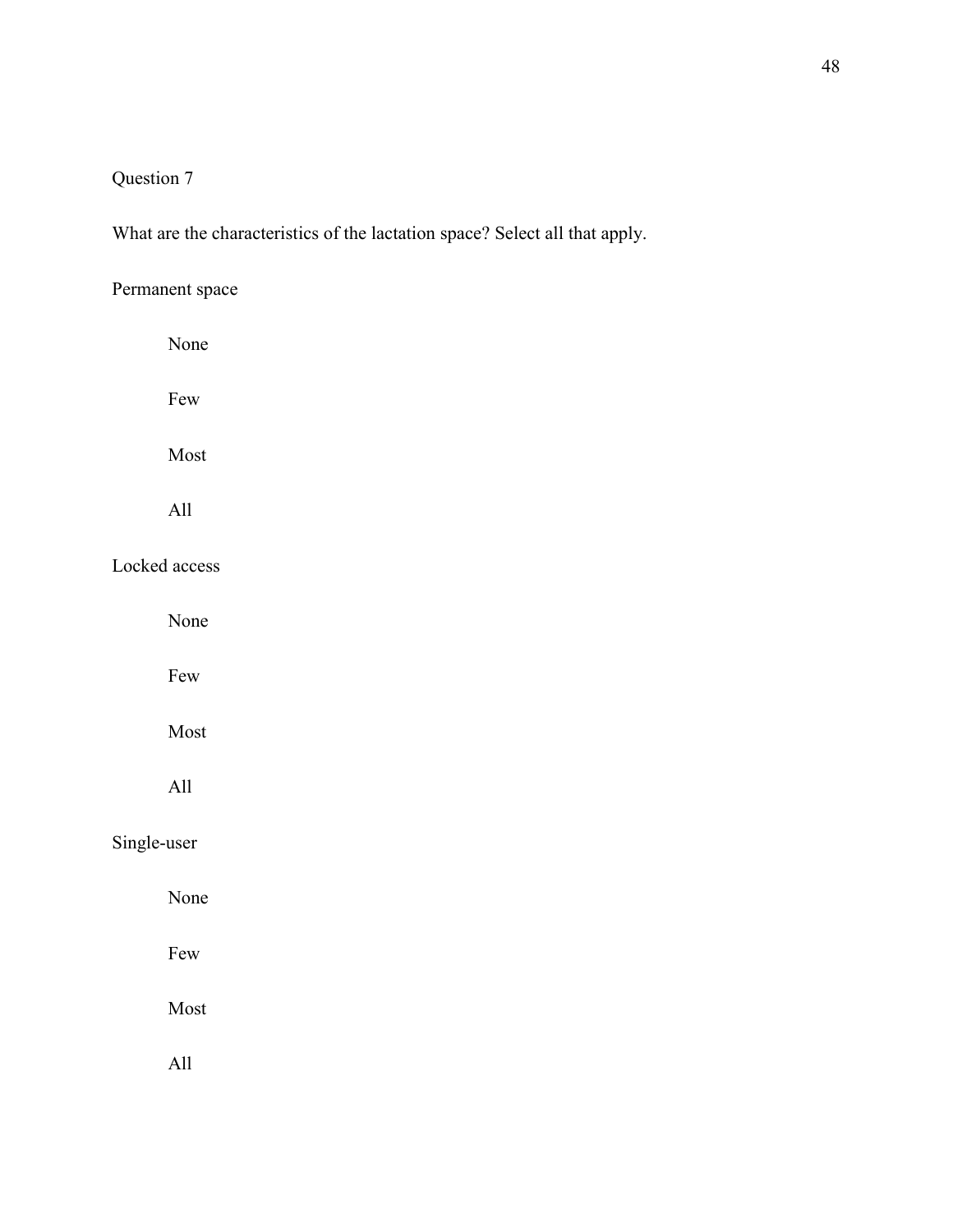None

Few

Most

All

# Locking mechanism (ie: key code, manual, etc)

None

Few

Most

All

# Electrical outlets

None

Few

Most

All

# Table or counter space

None

Few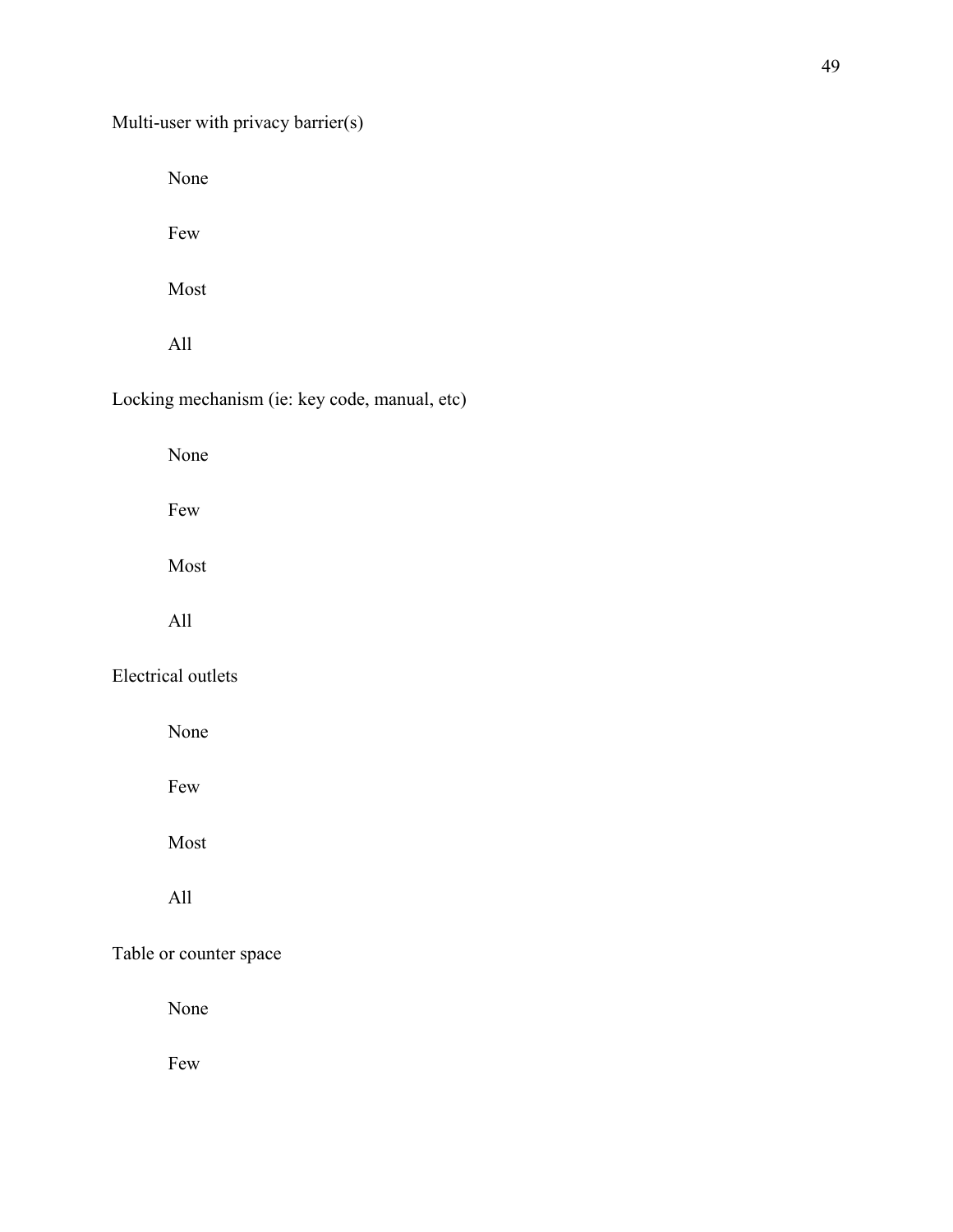Most All Sink None Few Most All Access to soap None

Few

Most

All

# Refrigerator

None

Few

Most

All

Microwave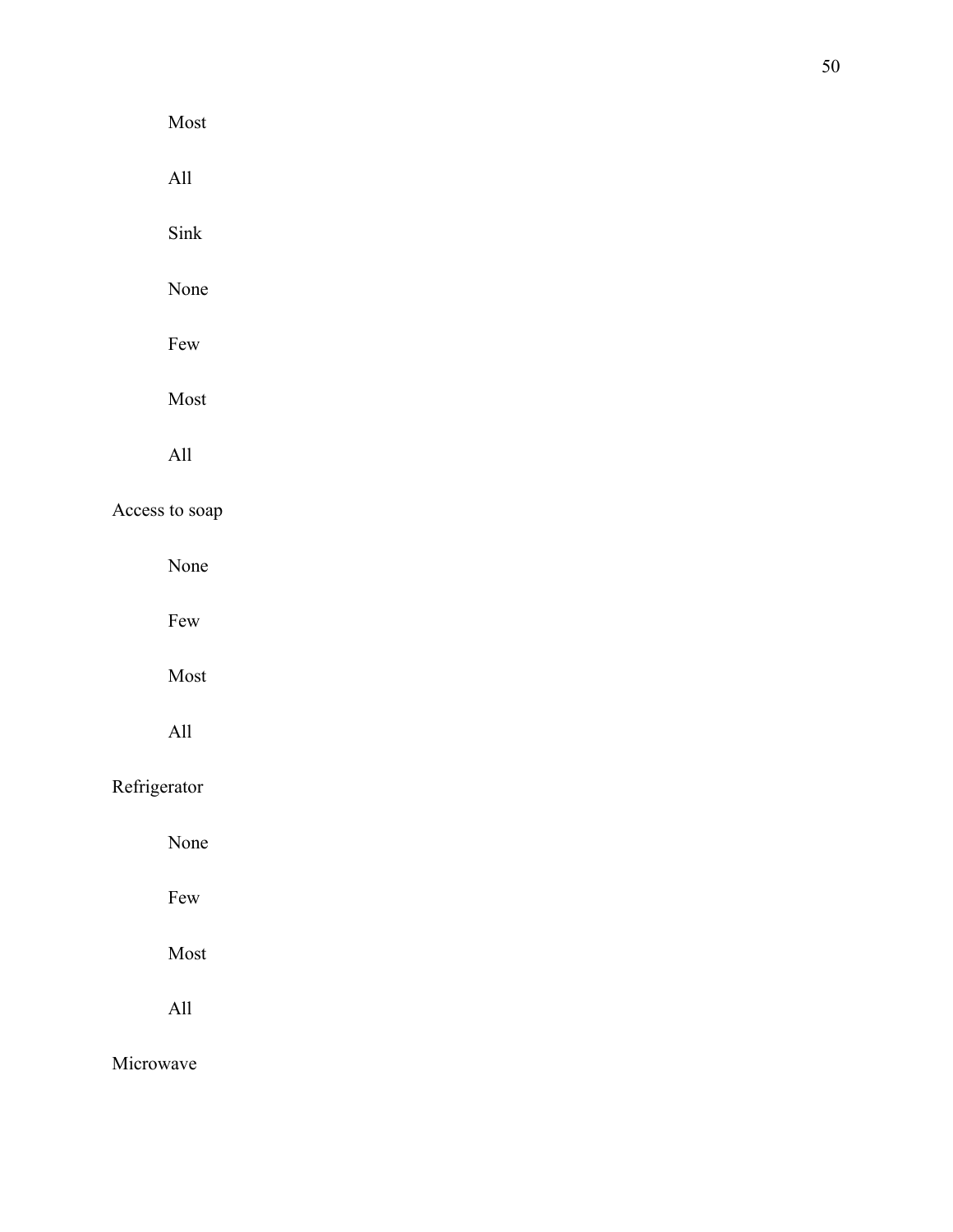None

Few

Most

All

Lockers or storage

None

Few

Most

All

Hospital grade pump

None

Few

Most

All

# Wi-Fi access

None

Few

Most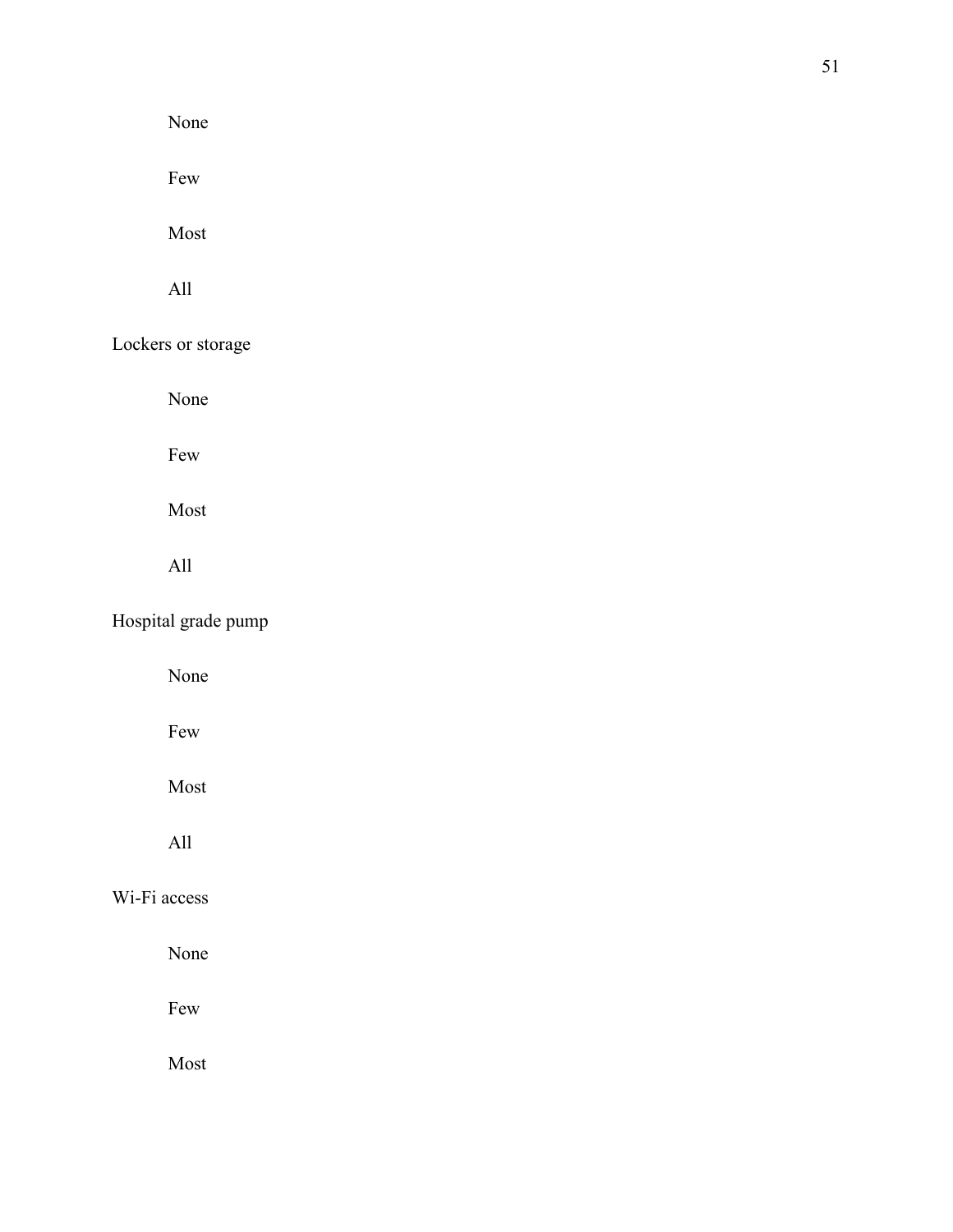## Question 8

Do student health insurance plans provide coverage for lactation services (i.e.: lactation consultants) or equipment (i.e.: breast pump and supplies)? Please select all that apply.

Yes – insurance provides both lactation services and equipment

Yes – insurance provides lactation services only

Yes – insurance provides lactation-related equipment

No – insurance does not provide lactation services or lactation-related equipment

No – insurance does not provide lactation services

No – insurance does not provide lactation-related equipment

Unknown

# Question 9

How is university/school staff educated about breastfeeding laws and student accommodations? Choose all that apply.

No education is provided

Education is provided by request

Staff meetings or memos

Education is part of mandatory education or orientation

Other: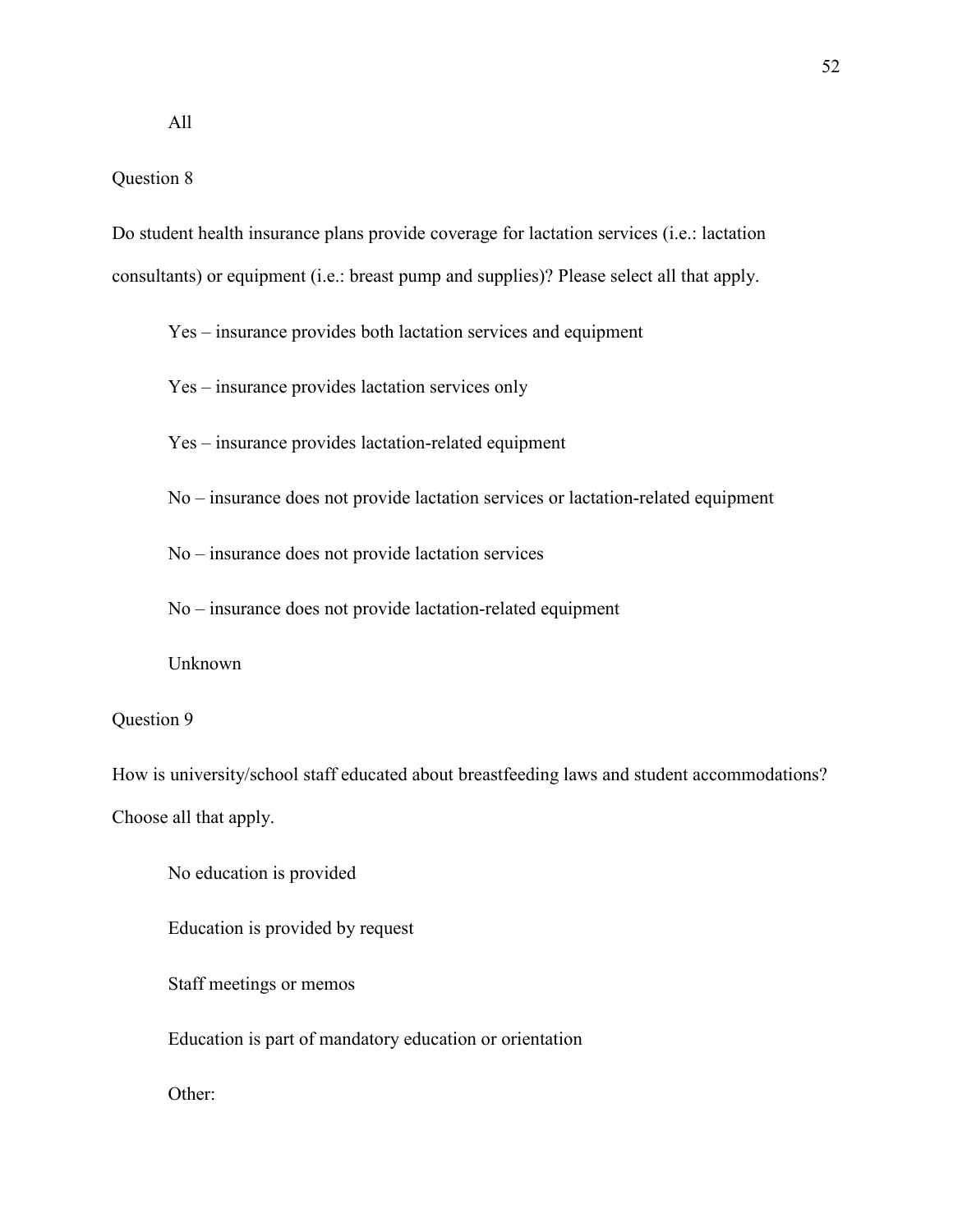## Question 10

How are students educated regarding policies, accommodations, and available support? Choose all that apply.

 No formal information is given to students By student request Student handbook During new student orientation Student health center staff Campus lactation support group Other:

Question 11

What accommodations are provided so that students can continue to breastfeed their infant(s)? Choose all that apply.

Designated lactation spaces for milk expression

Students can bring their infant to class

On-site childcare available for students where student can breastfeed

Caregiver can bring infant(s) to campus to facilitate breastfeeding

No accommodations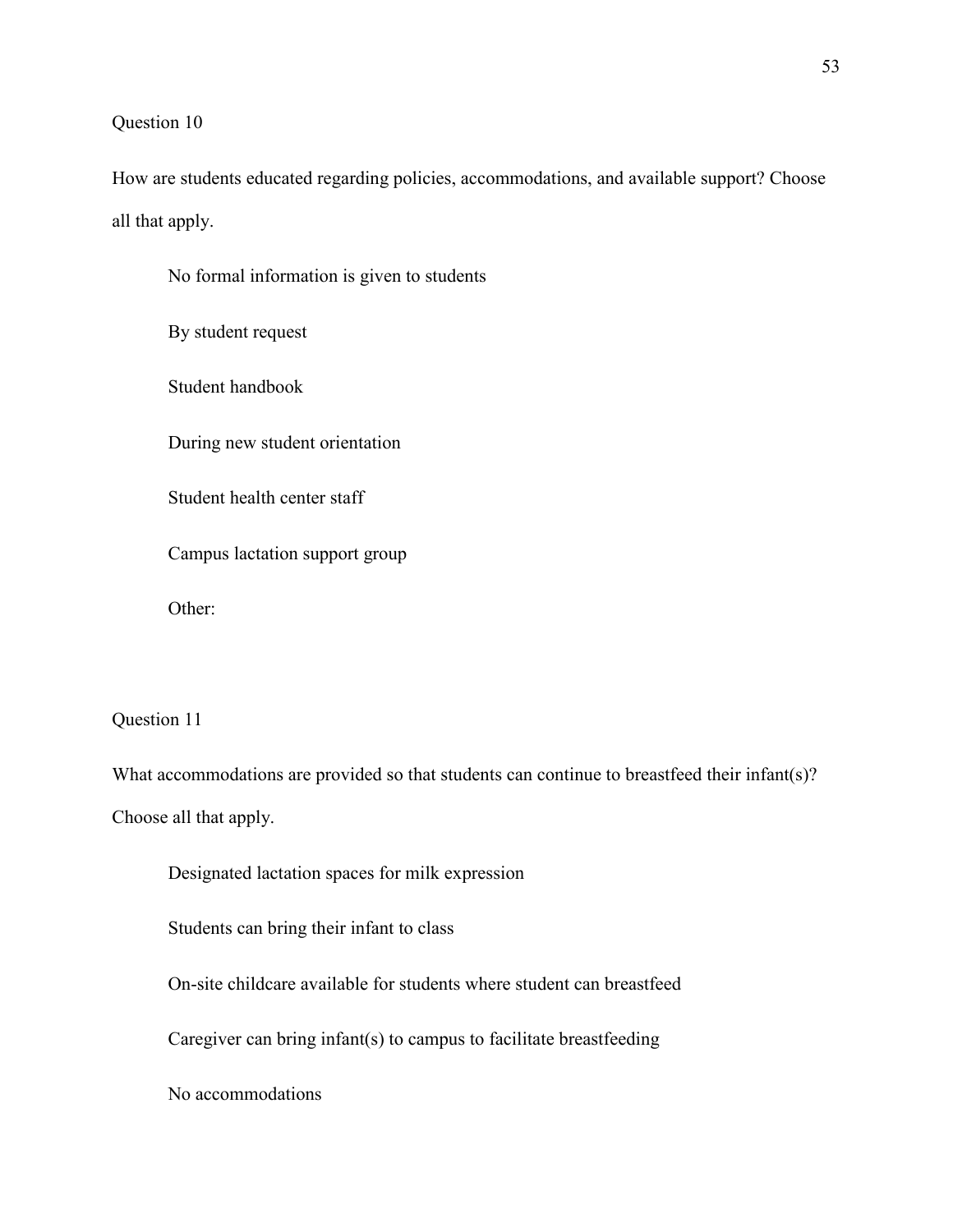Other:

# Question 12

Has your organization been awarded a Breastfeeding Employee Support Award?

Yes

No

No, but currently working toward designation or interested in designation

Question 13

What additional lactation accommodations or student support does your institution provide?

# Question 14

Does your organization plan to make any future changes or improvements to your current policies or accommodations?

No

Yes

If yes, please describe plans for future accommodations or improvements: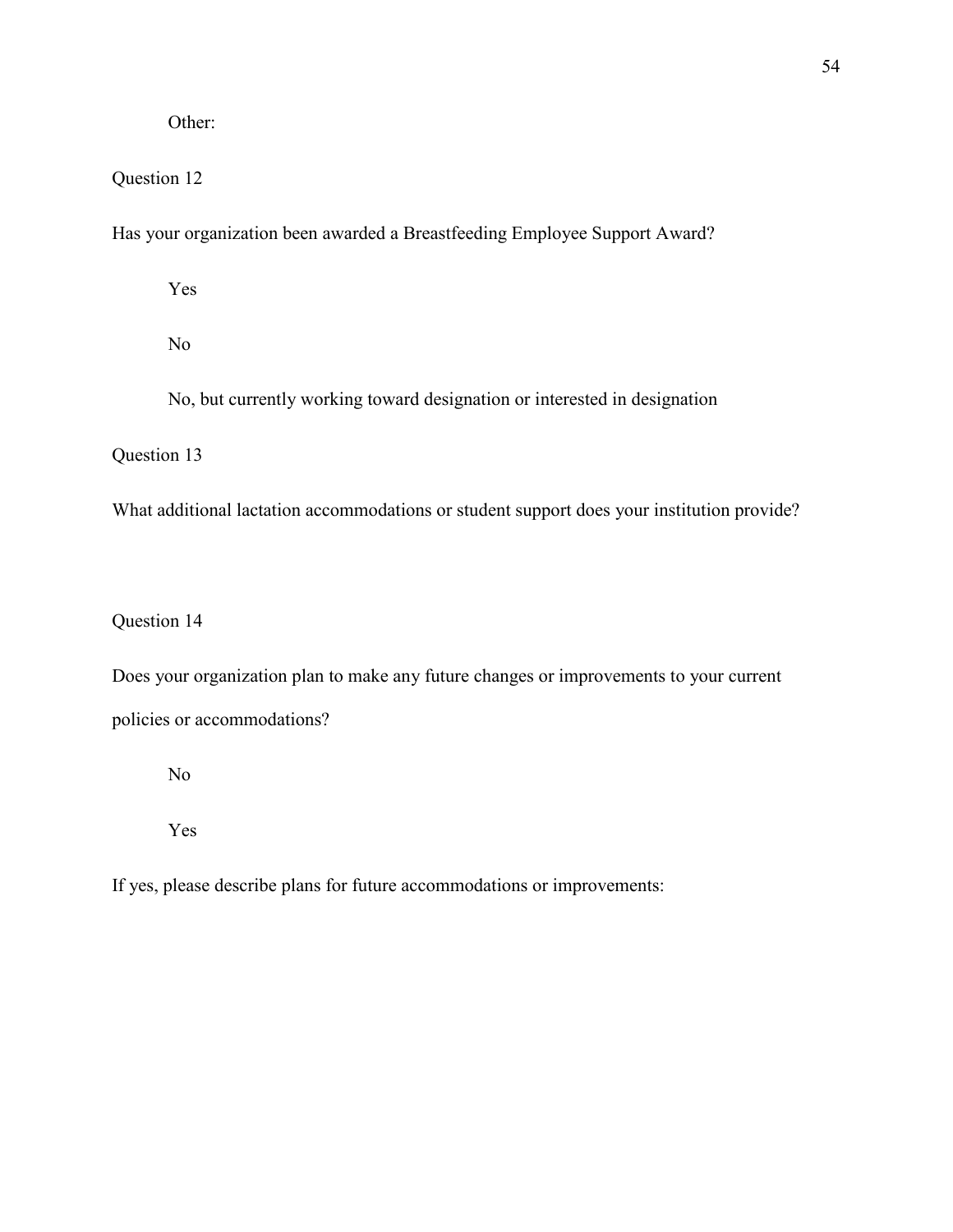#### Appendix E

### Letter of Invitation

June xx, 2019

Dear xx:

I am Lauren Kenny and I am a Doctor of Nursing Practice student at the University of Kansas. I am conducting a needs assessment project determining what policies, support systems, and resources are available for students who are breastfeeding in higher education facilities in the state of Kansas. The purpose of this project is to assess breastfeeding support in the higher education setting, to determine the policies and accommodations for breastfeeding students among the Board of Regents facilities in the state of Kansas, and to provide recommendations to promote and facilitate breastfeeding among the student population in the academic setting.

 An online questionnaire will be administered to the 32 Board of Regents facilities in Kansas. Data analysis will focus on describing the following areas: lactation policies for students, dedicated lactation facilities, campus on-site lactation support, and staff education. A summary and recommendations will be provided to the facilities at the completion of the project. This project will conclude with a written report and public presentation.

There are no personal benefits to the participant for completing the survey. All results will be de-identified and aggregated prior to dissemination. Informed consent will be obtained prior to starting the survey and this survey will not include any personal information or health information.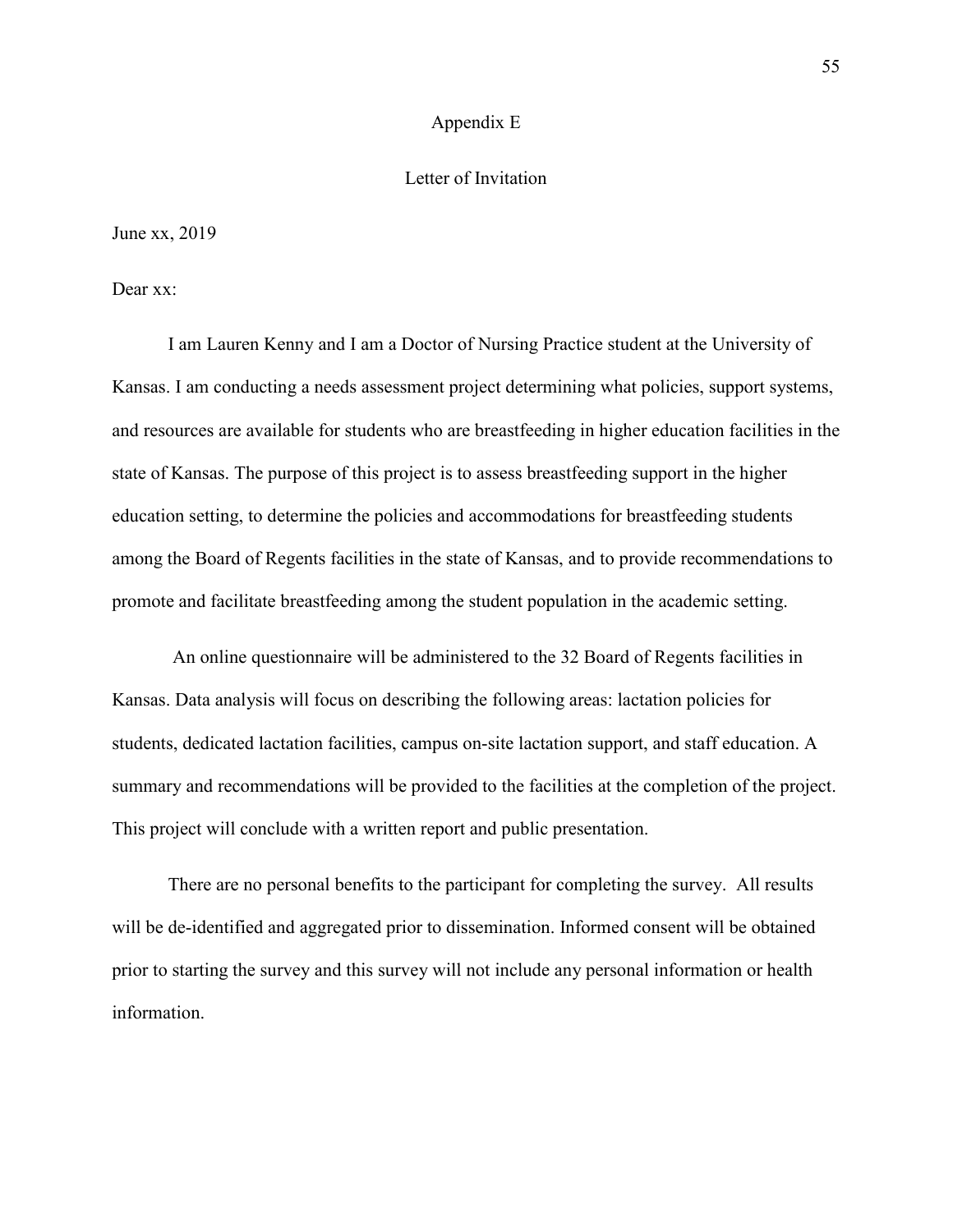To participate in this survey, please follow this link: (insert survey link). A consent for survey participation will be included on the first screen. Please contact me at  $\frac{1}{kenny2@kume.edu}$ with any questions or concerns and thank you for your participation.

Sincerely,

Lauren Kenny MSN APRN FNP-BC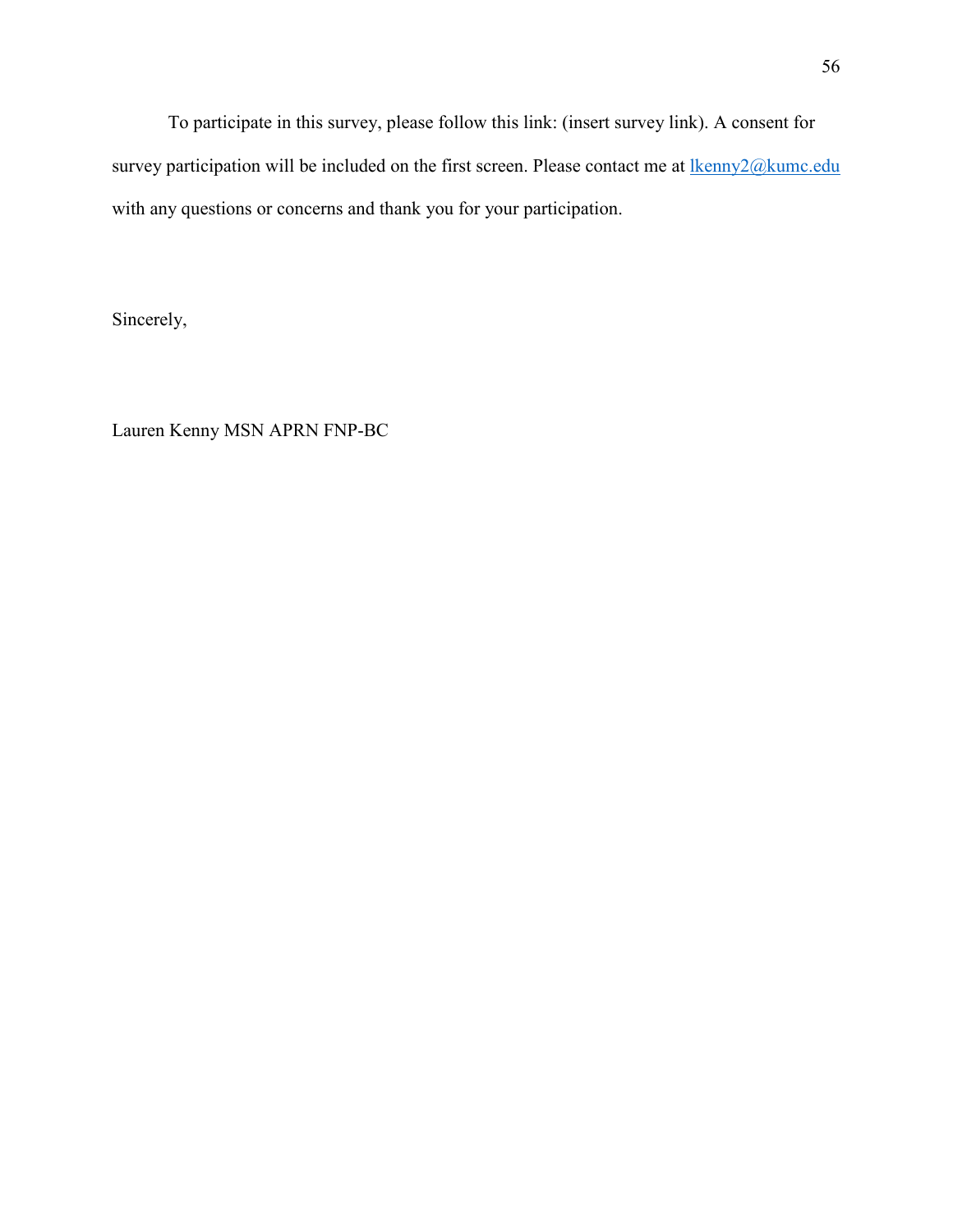#### Appendix F

### Informed Consent Letter

(Included on the first screen of the survey link)

June XX, 2019

Dear [XX],

Hello, I am Lauren Kenny, a Doctor of Nursing practice student at the University of Kansas School of Nursing. I am contacting you because of your knowledge of Title IX accommodations and breastfeeding policies and accommodations at your education facility. I am recruiting research participants to help with a needs assessment for breastfeeding students in higher education in the state of Kansas.

Participation involves completing this survey that will take less than 15 minutes. In addition to the survey questions, we will collect your name, title, and university contact information. This information will only be used for clarification of survey responses or follow-up questions.

There are no personal benefits or risks to participating in this study. Participation is voluntary, and you can stop taking the survey at any time. Please indicate below by marking an X if you agree to participate. If you have any questions, please contact Lauren Kenny at lkenny2@kumc.edu or Karen Wambach, my faculty advisor, at kwambach@kumc.edu.

Sincerely,

Lauren Kenny MSN APRN FNP-BC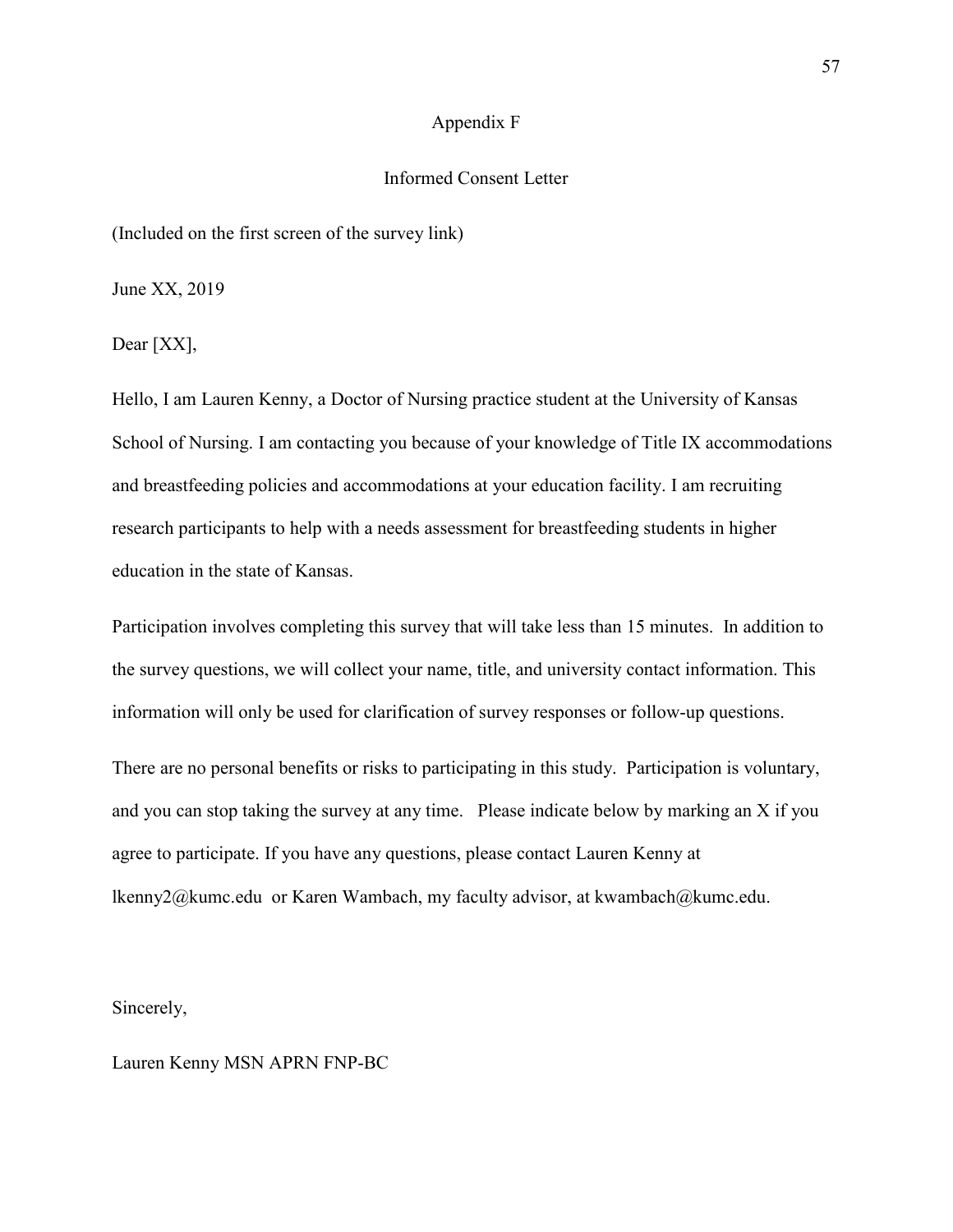# Appendix G

# Literature Review

| Citation   | Design    | Setting/Sam  | Data           | Key             | Limitations     | Other      |
|------------|-----------|--------------|----------------|-----------------|-----------------|------------|
| (author/y) |           | ple          | Collection     | Findings        |                 |            |
| ear)       |           |              |                |                 |                 |            |
| (Anderso   | Cross-    | Five         | Online         | <b>Students</b> | Convenience     | Results    |
| n et al.,  | sectional | institutions | surveys        | and younger     | sample          | reflect    |
| 2018)      |           | across the   | addressing     | respondents     |                 | similar    |
|            |           | University   | student        | had the least   | The higher      | studies of |
|            |           | System of    | awareness      | familiarity     | parental        | other      |
|            |           | Georgia      | of             | of the laws     | status of staff | academic   |
|            |           |              | breastfeedi    | supporting      | compared to     | centers    |
|            |           | Students     | ng support     | breastfeedin    | students        |            |
|            |           | $(N=1923)$   | and laws       | g               | could           |            |
|            |           | and          |                |                 | influence       |            |
|            |           | employees    |                | Successful      | results         |            |
|            |           | $(N=1311)$   |                | breastfeedin    |                 |            |
|            |           |              |                | g may be        |                 |            |
|            |           |              |                | more            |                 |            |
|            |           |              |                | dependent       |                 |            |
|            |           |              |                | on              |                 |            |
|            |           |              |                | accommoda       |                 |            |
|            |           |              |                | tions than      |                 |            |
|            |           |              |                | mandated        |                 |            |
|            |           |              |                | laws            |                 |            |
|            |           |              |                | One-third       |                 |            |
|            |           |              |                | felt that that  |                 |            |
|            |           |              |                | institutions    |                 |            |
|            |           |              |                | provided a      |                 |            |
|            |           |              |                | supportive      |                 |            |
|            |           |              |                | environmen      |                 |            |
|            |           |              |                | t (men were     |                 |            |
|            |           |              |                | more likely     |                 |            |
|            |           |              |                | to report a     |                 |            |
|            |           |              |                | supportive      |                 |            |
|            |           |              |                | environmen      |                 |            |
|            |           |              |                | t)              |                 |            |
| (Attanasi  |           | Listening to | <b>Surveys</b> | Full-time       | Unable to       | Health     |
| o et al.,  |           | Mothers II   | using          | employment      | evaluated       | policy     |
| 2013)      |           | national     | propensity     | was             | breastfeeding   | should     |
|            |           | survey       | score          | associated      | duration as an  | focus on   |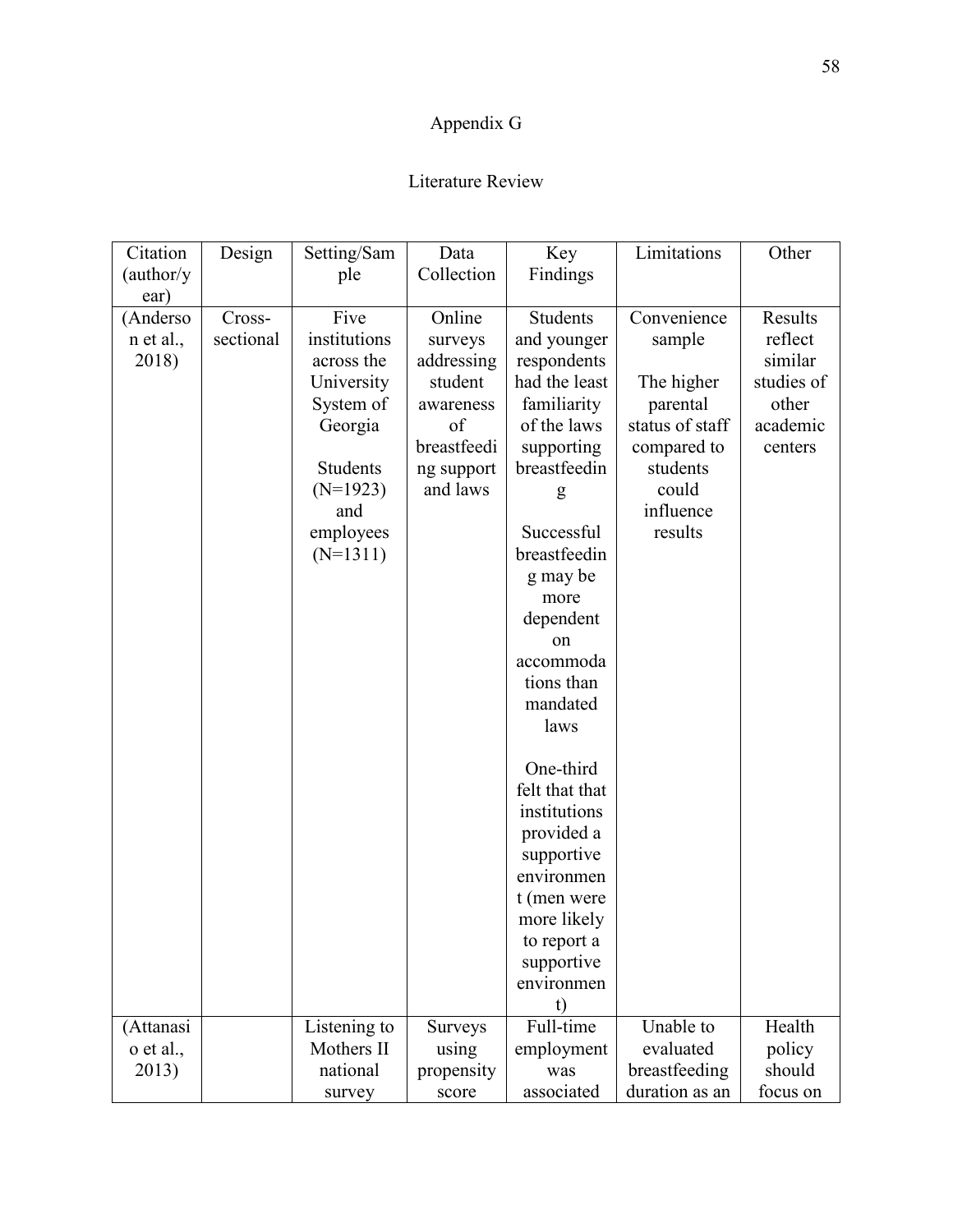| Citation   | Design               | Setting/Sam               | Data                     | Key                          | Limitations       | Other                   |
|------------|----------------------|---------------------------|--------------------------|------------------------------|-------------------|-------------------------|
| (author/y) |                      | ple                       | Collection               | Findings                     |                   |                         |
| ear)       |                      |                           |                          |                              |                   |                         |
|            |                      |                           | matching                 | with                         | outcome and       | supportive              |
|            |                      | $N = 1573$                | methods                  | decreased                    | low response      | workplace               |
|            |                      |                           |                          | exclusive                    | rate with         | policy and              |
|            |                      |                           |                          | breastfeedin                 | duration          | increasing              |
|            |                      |                           |                          | g at 1 week                  | follow-up         | clinical                |
|            |                      |                           |                          | post-partum                  | survey            | and                     |
|            |                      |                           |                          |                              |                   | communit                |
|            |                      |                           |                          | <b>BFHI</b>                  | Risk of recall    | y support               |
|            |                      |                           |                          | scores had                   | and social        |                         |
|            |                      |                           |                          | higher                       | desirability      |                         |
|            |                      |                           |                          | breastfeedin                 | bias              |                         |
|            |                      |                           |                          | g at 1 week,                 |                   |                         |
|            |                      |                           |                          | but did not                  |                   |                         |
|            |                      |                           |                          | impact                       |                   |                         |
|            |                      |                           |                          | outcomes                     |                   |                         |
|            |                      |                           |                          | based on                     |                   |                         |
|            |                      |                           |                          | employment                   |                   |                         |
|            |                      |                           |                          | status                       |                   |                         |
| (Baerug    | Quasi-               | 54                        | Questionn                | <b>BFHI</b>                  | <b>BFHI</b>       | Effects did             |
| et al.,    | randomiz             | Norwegian                 | aires about              | initiatives                  | practices         | not                     |
| 2016)      | ed                   | municipaliti              | infant                   | improved                     | were the          | differentia             |
|            | control              | es                        | feedings,                | breastfeedin                 | standard of       | te across               |
|            |                      |                           | maternal                 | g until six                  | care              | socioecon               |
|            |                      | $N = 3948$                | experience               | months of                    |                   | omic                    |
|            |                      | $(N=1051)$                | and                      | age                          | Interventions     | groups                  |
|            |                      | intervention,             | satisfactio              |                              | had no effects    |                         |
|            |                      | $N = 981$                 | n, and                   | Women in                     | on the            | Primary                 |
|            |                      | control)                  | socioecon                | the                          | satisfaction      | outcome                 |
|            |                      |                           | omic                     | intervention                 | scores            | was                     |
|            |                      |                           | questions                | group were                   |                   | breastfeedi             |
|            |                      |                           |                          | more likely                  |                   | ng at six               |
|            |                      |                           |                          | to                           |                   | months,                 |
|            |                      |                           |                          | exclusively                  |                   | secondary               |
|            |                      |                           |                          | breastfeedin                 |                   | was                     |
|            |                      |                           |                          | g and report<br>breastfeedin |                   | maternal<br>breastfeedi |
|            |                      |                           |                          | g at five                    |                   |                         |
|            |                      |                           |                          | months                       |                   | ng                      |
| (Bartick   | Monte                | <b>Using 2012</b>         | To                       | Racial/ethni                 | Interpreted in    | experience<br>Timing of |
| et al.,    |                      |                           |                          | c disparities                | the context of    | birth                   |
| 2017)      |                      |                           |                          |                              |                   |                         |
|            | Carlo                | breastfeedin              | decrease                 |                              |                   |                         |
|            | simulatio<br>n using | g rates and<br>recommenda | limitations<br>, authors | and<br>suboptimal            | a model<br>design | (maternal<br>age)       |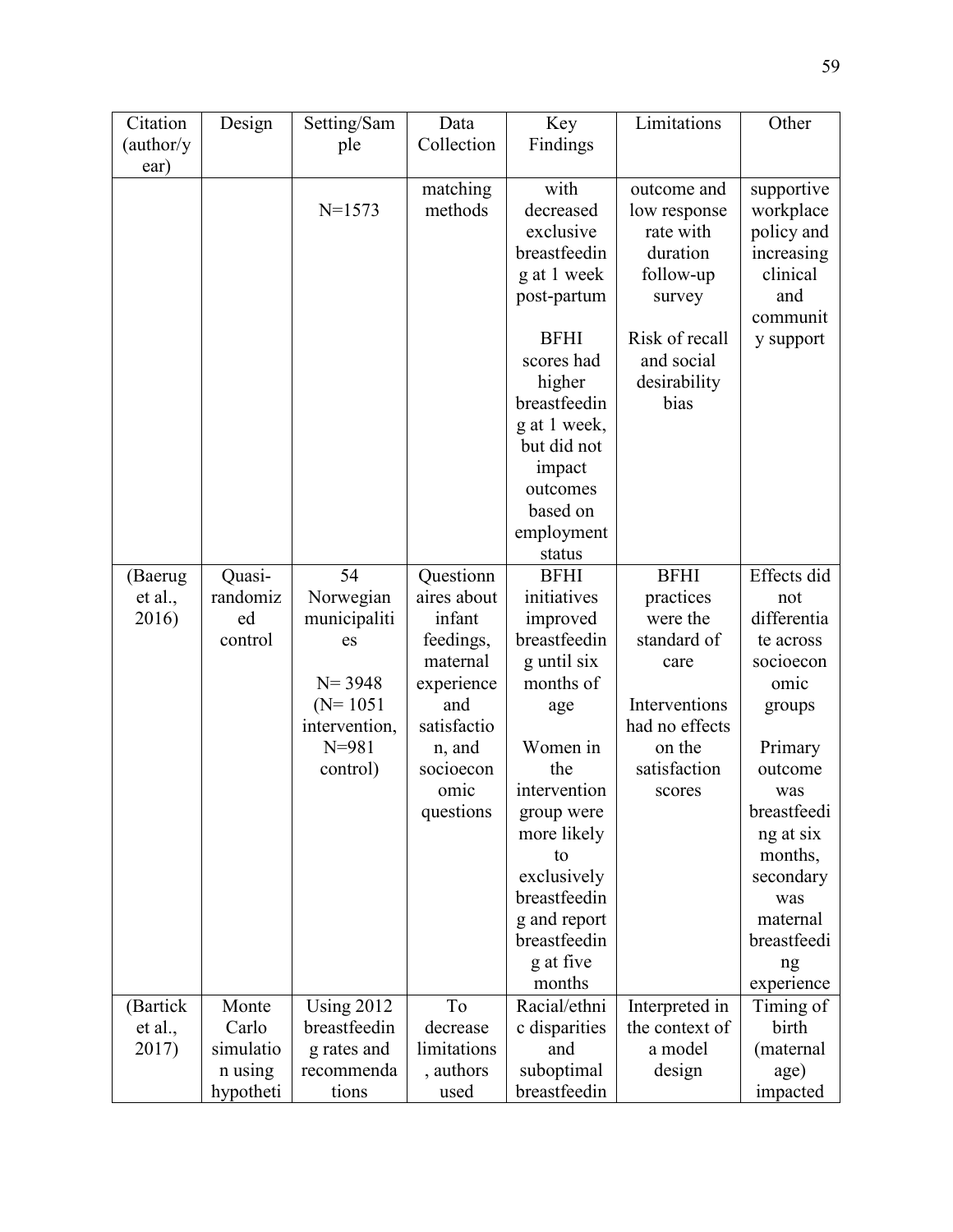| Citation   | Design    | Setting/Sam  | Data             | Key           | Limitations                 | Other       |
|------------|-----------|--------------|------------------|---------------|-----------------------------|-------------|
| (author/y) |           | ple          | Collection       | Findings      |                             |             |
| ear)       |           |              |                  |               |                             |             |
|            | cal       |              | published        | g has higher  | Model                       | breastfeedi |
|            | cohorts   |              | relative         | disease       | operates with               | ng rates    |
|            |           |              | risks to         | burden        | the                         | and         |
|            |           |              | control for      |               | assumption                  | disease     |
|            |           |              | confounde        | Increased     | that                        | burden      |
|            |           |              | rs               | otitis media, | breastfeeding               |             |
|            |           |              |                  | NEC, child    | rates remain                |             |
|            |           |              | Markov-          | deaths.       | at a steady                 |             |
|            |           |              | chain            |               | state                       |             |
|            |           |              | Monte            |               |                             |             |
|            |           |              | Carlo            |               | Lack on                     |             |
|            |           |              | simulation       |               | information                 |             |
|            |           |              | performin        |               | about human                 |             |
|            |           |              | g 10,000         |               | milk feeding                |             |
|            |           |              | simulation       |               |                             |             |
|            |           |              | s of             |               | rates among                 |             |
|            |           |              |                  |               | preterm<br>infants          |             |
|            |           |              | 100,000<br>women |               |                             |             |
|            |           |              |                  |               |                             |             |
|            |           |              |                  |               | Assumption<br>that there is |             |
|            |           |              |                  |               |                             |             |
|            |           |              |                  |               | no difference               |             |
|            |           |              |                  |               | 1n                          |             |
|            |           |              |                  |               | racial/ethnic               |             |
|            |           |              |                  |               | differences in              |             |
|            |           |              |                  |               | mortality                   |             |
|            |           |              |                  |               | once                        |             |
|            |           |              |                  |               | developed a                 |             |
|            |           |              |                  |               | disease                     |             |
| (Bostick   | Qualitati | Colleges and | Phone            | Average of    | Schools were                |             |
| et al.,    | ve        | universities | interviews       | 0.39          | hand selected               |             |
| 2016)      |           | $(n=157)$    |                  | lactation     | and a larger                |             |
|            |           |              |                  | rooms/stude   | sample size                 |             |
|            |           |              |                  | nts on        | would                       |             |
|            |           |              |                  | campus        | increase                    |             |
|            |           |              |                  |               | generalizabilit             |             |
|            |           |              |                  | 73% of        | y                           |             |
|            |           |              |                  | schools       |                             |             |
|            |           |              |                  | offered       |                             |             |
|            |           |              |                  | information   |                             |             |
|            |           |              |                  | online about  |                             |             |
|            |           |              |                  | lactation     |                             |             |
|            |           |              |                  | spaces and    |                             |             |
|            |           |              |                  | 16% offered   |                             |             |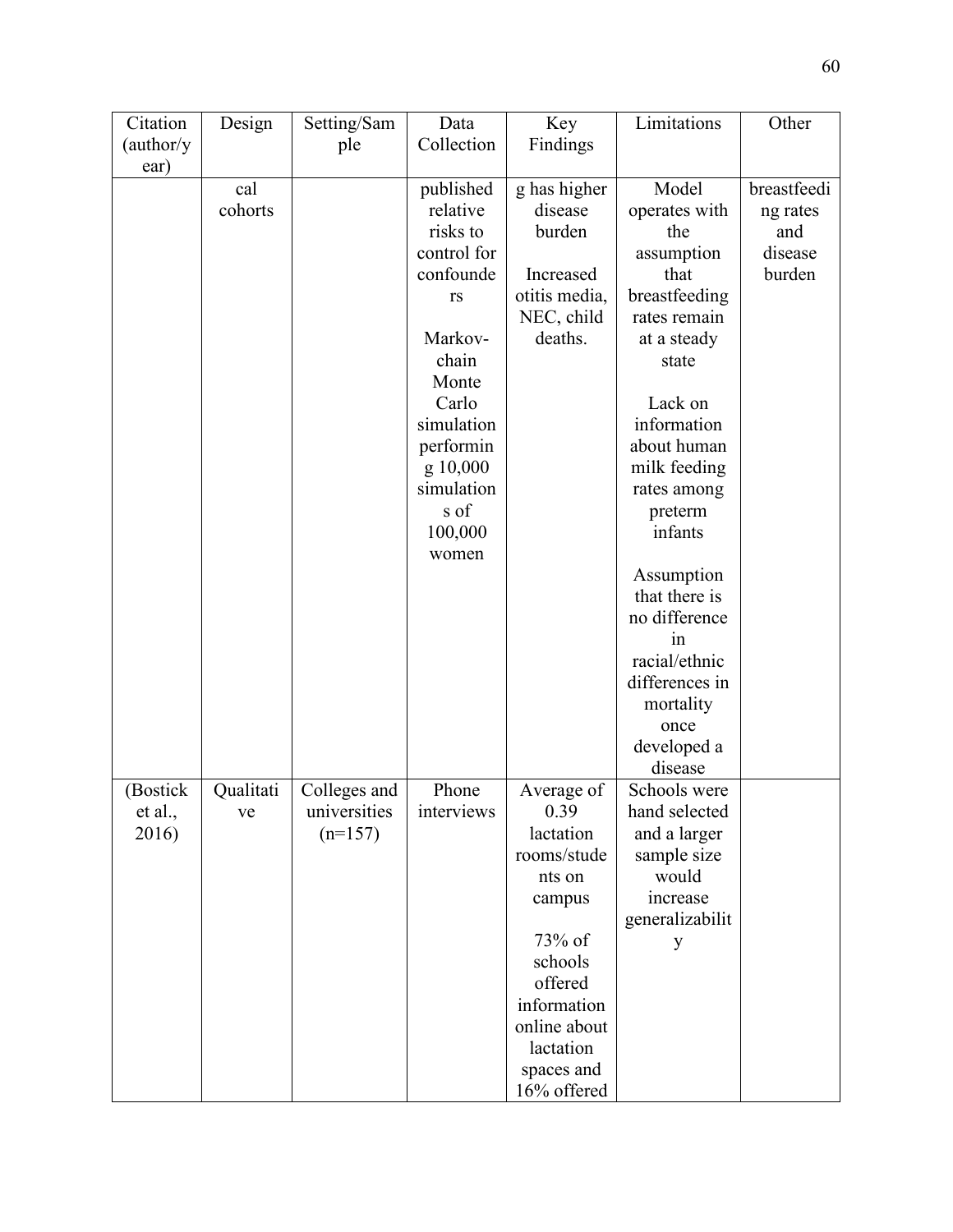| Citation   | Design    | Setting/Sam                 | Data       | Key                        | Limitations                   | Other              |
|------------|-----------|-----------------------------|------------|----------------------------|-------------------------------|--------------------|
| (author/y) |           | ple                         | Collection | Findings                   |                               |                    |
| ear)       |           |                             |            |                            |                               |                    |
|            |           |                             |            | additional                 |                               |                    |
|            |           |                             |            | community                  |                               |                    |
|            |           |                             |            | resources                  |                               |                    |
|            |           |                             |            | Only 3.6%                  |                               |                    |
|            |           |                             |            | of school                  |                               |                    |
|            |           |                             |            | had an                     |                               |                    |
|            |           |                             |            | official                   |                               |                    |
|            |           |                             |            | policy or                  |                               |                    |
|            |           |                             |            |                            |                               |                    |
|            |           |                             |            | spaces in<br>their student |                               |                    |
|            |           |                             |            |                            |                               |                    |
|            |           |                             |            | handbook,                  |                               |                    |
|            |           |                             |            | but 54.7%                  |                               |                    |
|            |           |                             |            | had                        |                               |                    |
|            |           |                             |            | designated<br>lactation    |                               |                    |
|            |           |                             |            |                            |                               |                    |
|            |           |                             |            | spaces                     |                               |                    |
|            |           |                             |            | available to<br>students   |                               |                    |
|            |           |                             |            |                            |                               |                    |
| (Dinour    | Qualitati | 32 women                    | Semi-      | Most                       | Did not                       | One third          |
| et al.,    | ve study  | $(N=11)$                    | structured | frequent                   | evaluate if                   | of the             |
| 2015)      |           | students,                   | interview; | disadvantag                | views                         | participant        |
|            |           | $N=8$ staff,                | face-to-   | e was time                 | impacted                      | s were             |
|            |           | $N=13$                      | face 15    | and                        | duration of                   | students           |
|            |           | faculty);                   | minutes    | scheduling                 | study                         |                    |
|            |           | large                       |            |                            |                               | Results            |
|            |           | suburban                    |            | Space was a                | Only                          |                    |
|            |           |                             |            | concern for                | evaluated one                 | were<br>similar to |
|            |           | university;<br>did not have |            | students                   |                               | other              |
|            |           | a state law                 |            | who often                  | university                    | studies of         |
|            |           | for                         |            |                            |                               |                    |
|            |           |                             |            | pumped in                  | Participants                  | employed           |
|            |           | workplace<br>breastfeedin   |            | bathrooms                  | were not                      | women              |
|            |           |                             |            | or cars                    | asked about<br>their feelings |                    |
|            |           | g                           |            |                            |                               |                    |
|            |           |                             |            | Some                       | regarding                     |                    |
|            |           |                             |            | faculty                    | pumping on                    |                    |
|            |           |                             |            | reported no                | campus                        |                    |
|            |           |                             |            | barriers to                |                               |                    |
|            |           |                             |            | pumping on                 |                               |                    |
|            |           |                             |            | campus, but                |                               |                    |
|            |           |                             |            | students and               |                               |                    |
|            |           |                             |            | staff did not              |                               |                    |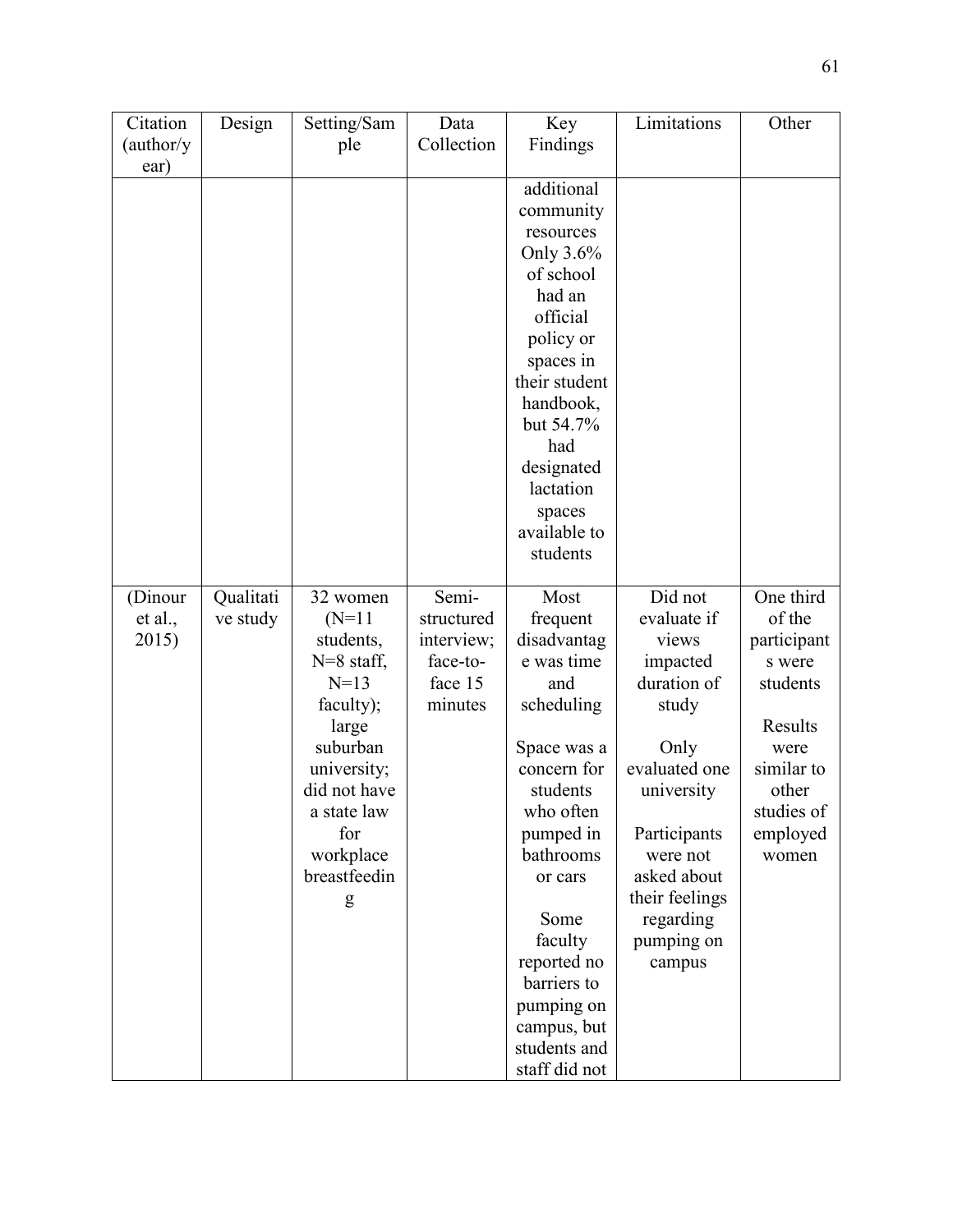| Citation           | Design         | Setting/Sam                | Data<br>Collection | Key                  | Limitations                 | Other              |
|--------------------|----------------|----------------------------|--------------------|----------------------|-----------------------------|--------------------|
| (author/y)<br>ear) |                | ple                        |                    | Findings             |                             |                    |
|                    |                |                            |                    | report that          |                             |                    |
|                    |                |                            |                    | same belief          |                             |                    |
|                    |                |                            |                    | Support              |                             |                    |
|                    |                |                            |                    | from peers           |                             |                    |
|                    |                |                            |                    | was more             |                             |                    |
|                    |                |                            |                    | likely to be         |                             |                    |
|                    |                |                            |                    | reported             |                             |                    |
|                    |                |                            |                    | among<br>faculty vs. |                             |                    |
|                    |                |                            |                    | students             |                             |                    |
|                    |                |                            |                    |                      |                             |                    |
|                    |                | RCTs and                   | 4600               |                      | Increased risk              | Interventio        |
| (Haroon<br>et al., | Systemati<br>C | quasi-                     | abstracts          | <b>Breastfeedi</b>   | of bias in the              | ns had             |
| 2013)              | literature     | experimental               | reviewed,          | ng<br>intervention   | RCTs due to                 | more               |
|                    | review         | studies; 110               | 372                | s and                | the blinding                | impact on          |
|                    |                | studies were               | screened,          | promotion            |                             | those in           |
|                    |                | included                   | 110                | increase             | Variations                  | developin          |
|                    |                |                            | included           | EBF at 1             | among the<br>interventions  | g countries        |
|                    |                |                            |                    | day, 1<br>month, and | and                         | VS.<br>developed   |
|                    |                |                            |                    | 1-5 months           | definitions of              | countries          |
|                    |                |                            |                    |                      | the outcomes                |                    |
|                    |                |                            |                    | Intervention         |                             |                    |
|                    |                |                            |                    | s did not            |                             |                    |
|                    |                |                            |                    | impact<br>partial    |                             |                    |
|                    |                |                            |                    | breastfeedin         |                             |                    |
|                    |                |                            |                    | g rates              |                             |                    |
| (Henry-            |                | Convenience                | Online             | Nearly all           | Convenience                 | <b>Building</b>    |
| Moss et            |                | sample                     | survey             | respondents          | sample vs. a                | designs            |
| al., $2019$        |                | Society for                |                    | had<br>lactation     | representative<br>sample of | often<br>viewed    |
|                    |                | College and                |                    | space, yet           | institutions in             | from a             |
|                    |                | University                 |                    | spaces               | the SCUP                    | legal              |
|                    |                | Planning                   |                    | varied               |                             | perspectiv         |
|                    |                |                            |                    | significantly        |                             | e vs.              |
|                    |                | $N = 105$                  |                    | among                |                             | healthy            |
|                    |                | participants/<br>$N = 684$ |                    | facilities           |                             | building<br>design |
|                    |                | contacted                  |                    | Lack of              |                             |                    |
|                    |                |                            |                    | consistent           |                             |                    |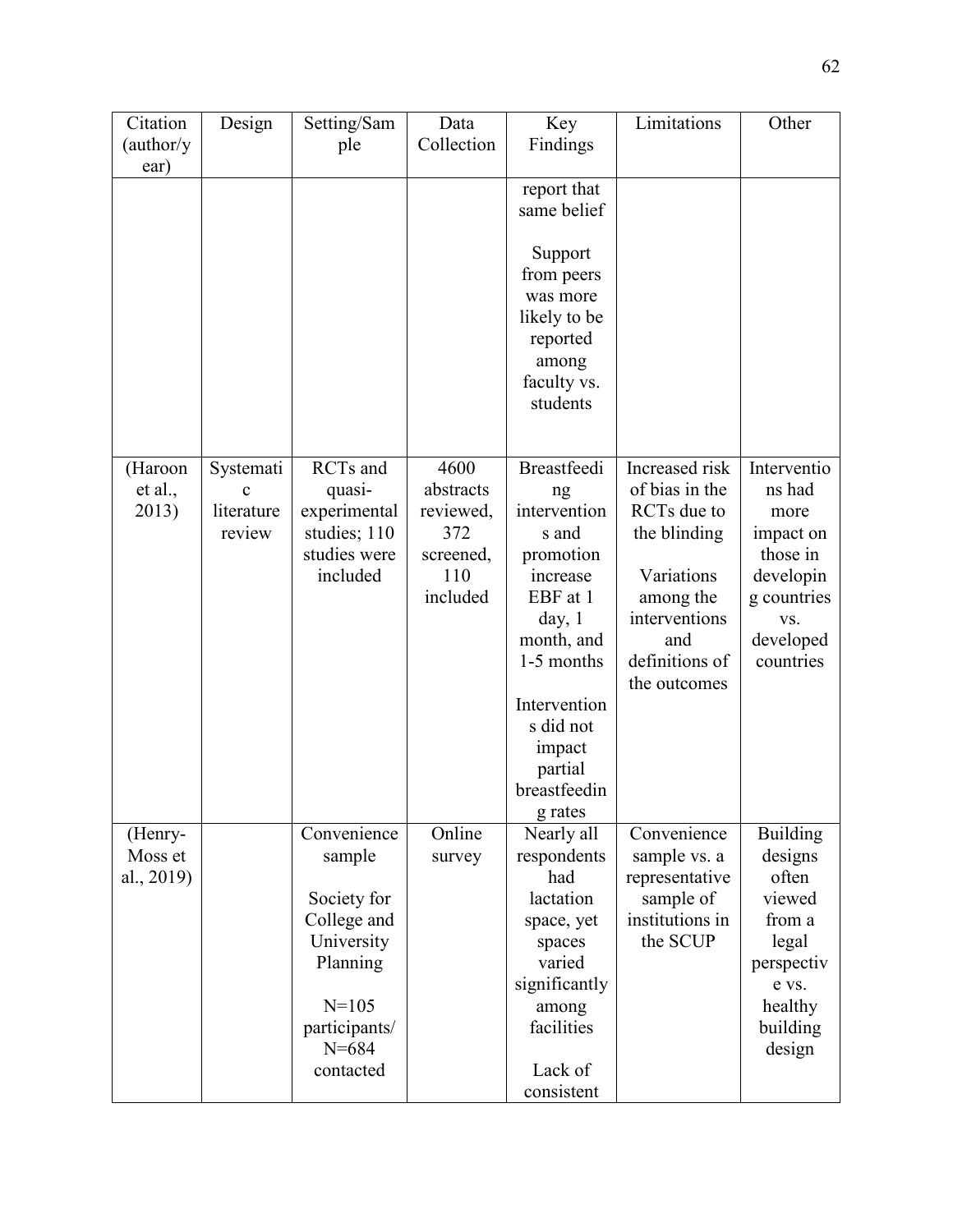| Citation   | Design    | Setting/Sam       | Data       | Key           | Limitations  | Other                   |
|------------|-----------|-------------------|------------|---------------|--------------|-------------------------|
| (author/y) |           | ple               | Collection | Findings      |              |                         |
| ear)       |           |                   |            |               |              |                         |
|            |           |                   |            | approach to   |              | Other                   |
|            |           |                   |            | space         |              | studies                 |
|            |           |                   |            | planning      |              | report lack             |
|            |           |                   |            | created       |              | of access               |
|            |           |                   |            | barriers for  |              | as barrier;             |
|            |           |                   |            | use           |              | authors                 |
|            |           |                   |            |               |              | found that              |
|            |           |                   |            | Decreasing    |              | there was               |
|            |           |                   |            | variability   |              | relatively              |
|            |           |                   |            | could help    |              | good                    |
|            |           |                   |            | improve       |              | access to               |
|            |           |                   |            | access for    |              | lactations              |
|            |           |                   |            | the most      |              | room 70%                |
|            |           |                   |            | vulnerable    |              | within 5-7              |
|            |           |                   |            | to early      |              | minutes                 |
|            |           |                   |            | weaning       |              |                         |
| (Henry-    |           | $N = 151$         | Questionn  | Majority of   | Subject to   | 19% of                  |
| Moss et    |           | women who         | aires      | women         | recall bias  | respondent              |
| al., 2018) |           | had pumped        |            | (68%)         |              | s were                  |
|            |           | in the            |            | reported      | Convenience  | medical                 |
|            |           | previous 5        |            | reaching      | sample of    | students                |
|            |           | years             |            | their         | highly       |                         |
|            |           |                   |            | pumping       | motivated    | Many                    |
|            |           | Large<br>academic |            | goal          | participants | participant             |
|            |           | medical           |            | 57%           |              | s had high<br>levels of |
|            |           | center            |            | reported      |              | flexibility             |
|            |           |                   |            | that it was   |              | with                    |
|            |           |                   |            | difficult     |              | multiple                |
|            |           |                   |            |               |              | options of              |
|            |           |                   |            | 38% stated    |              | locations               |
|            |           |                   |            | that their    |              | to pump                 |
|            |           |                   |            | job made it   |              | and store               |
|            |           |                   |            | difficult for |              | milk                    |
|            |           |                   |            | them to       |              |                         |
|            |           |                   |            | breastfeed    |              |                         |
|            |           |                   |            | as long as    |              |                         |
|            |           |                   |            | they wanted   |              |                         |
|            |           |                   |            |               |              |                         |
|            |           |                   |            |               |              |                         |
| (Jefferso  | Cross-    | 696 college       | Questionn  | Race and      | Unable to    | Included                |
| n, 2017    | sectional | students          | aires      | gender        | make         | men                     |
|            | design    |                   |            | contributed   | predictions  |                         |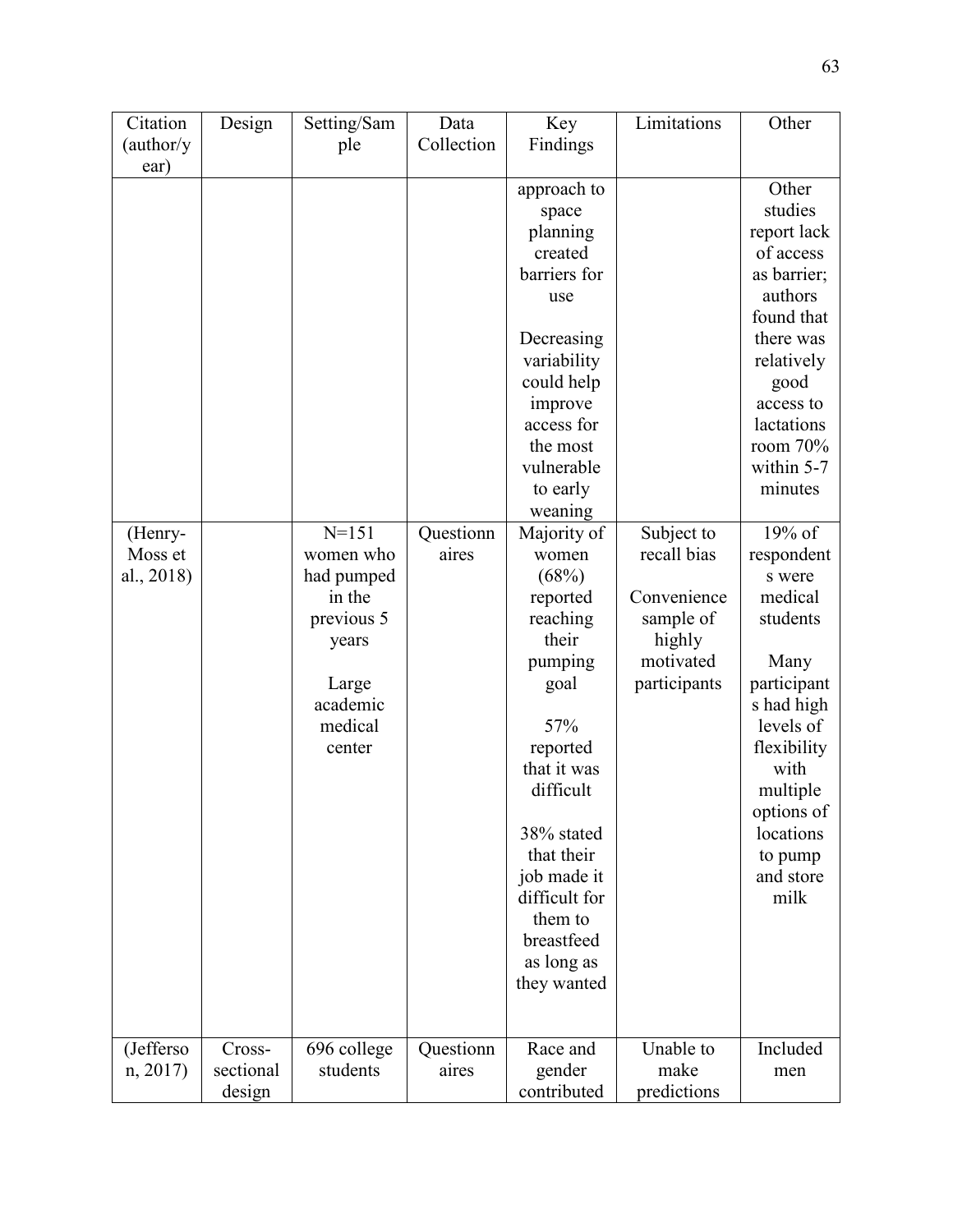| Citation   | Design   | Setting/Sam   | Data       | Key                          | Limitations    | Other       |
|------------|----------|---------------|------------|------------------------------|----------------|-------------|
| (author/y) |          | ple           | Collection | Findings                     |                |             |
| ear)       |          |               |            |                              |                |             |
|            |          | Men and       |            | to attitudes,                | about          | May have    |
|            |          | women         |            | however,                     | breastfeeding  | college     |
|            |          | attending the |            | they were                    | initiation     | exposure    |
|            |          | University    |            | not                          |                | to          |
|            |          | of Missouri-  |            | significant                  | Only           | breastfeedi |
|            |          | Columbia      |            | in the full                  | measured       | ng          |
|            |          |               |            | model                        | without        | education   |
|            |          | English-      |            |                              | children and   | in          |
|            |          | speaking,     |            | <b>Breastfeedi</b>           | may not        | nutrition,  |
|            |          | Caucasian or  |            | ng exposure                  | predict future | ethics or   |
|            |          | African-      |            | had stronger                 | attitudes or   | health      |
|            |          | American,     |            | association                  | behaviors      | courses     |
|            |          | younger       |            |                              | Limited to the |             |
|            |          | than 45       |            | Small                        | Midwest        |             |
|            |          |               |            | improveme                    | region         |             |
|            |          |               |            | nts in                       |                |             |
|            |          |               |            | breastfeedin                 |                |             |
|            |          |               |            |                              |                |             |
|            |          |               |            | g exposure<br>could          |                |             |
|            |          |               |            |                              |                |             |
|            |          |               |            | improve                      |                |             |
|            |          |               |            | disparity in<br>breastfeedin |                |             |
|            |          |               |            |                              |                |             |
|            |          |               |            | g rates                      |                |             |
| (Kramer    | Cluster  | Thirty-one    |            | Infants born                 | Breastfeeding  | Primary     |
| et al.,    | randomiz | maternity     |            | at the BFHI                  | rates may      | outcome     |
| 2001)      | ed trial | hospitals     |            | <i>(interventio)</i>         | have been      | was         |
|            |          | and           |            | n) facilities                | much higher    | prevalence  |
|            |          | polyclinic in |            | were                         | due to the     | of          |
|            |          | the Republic  |            | significantly                | economic       | breastfeedi |
|            |          | of Belarus    |            | more likely                  | conditions     | ng and      |
|            |          | June 1996-    |            | to be                        | and the        | duration of |
|            |          | December      |            | breastfed                    | significant    | exclusive   |
|            |          | 1997 with a   |            | during the                   | cost of        | breastfeedi |
|            |          | one-year      |            | first year                   | formula.       | ng at three |
|            |          | follow-up.    |            |                              | Study          | and six     |
|            |          | Full-term     |            | These                        | findings may   | months.     |
|            |          | mothers       |            | infants were                 | not be         |             |
|            |          | with          |            | more likely                  | generalized to | Other       |
|            |          | singleton     |            | to be                        | other          | outcomes    |
|            |          | deliveries    |            | breastfed                    | countries due  | were GI     |
|            |          | $(n=17046)$   |            | exclusively                  | to the         | tract       |
|            |          |               |            | at three                     | centralized    | infection,  |
|            |          |               |            | months                       | healthcare     | respiratory |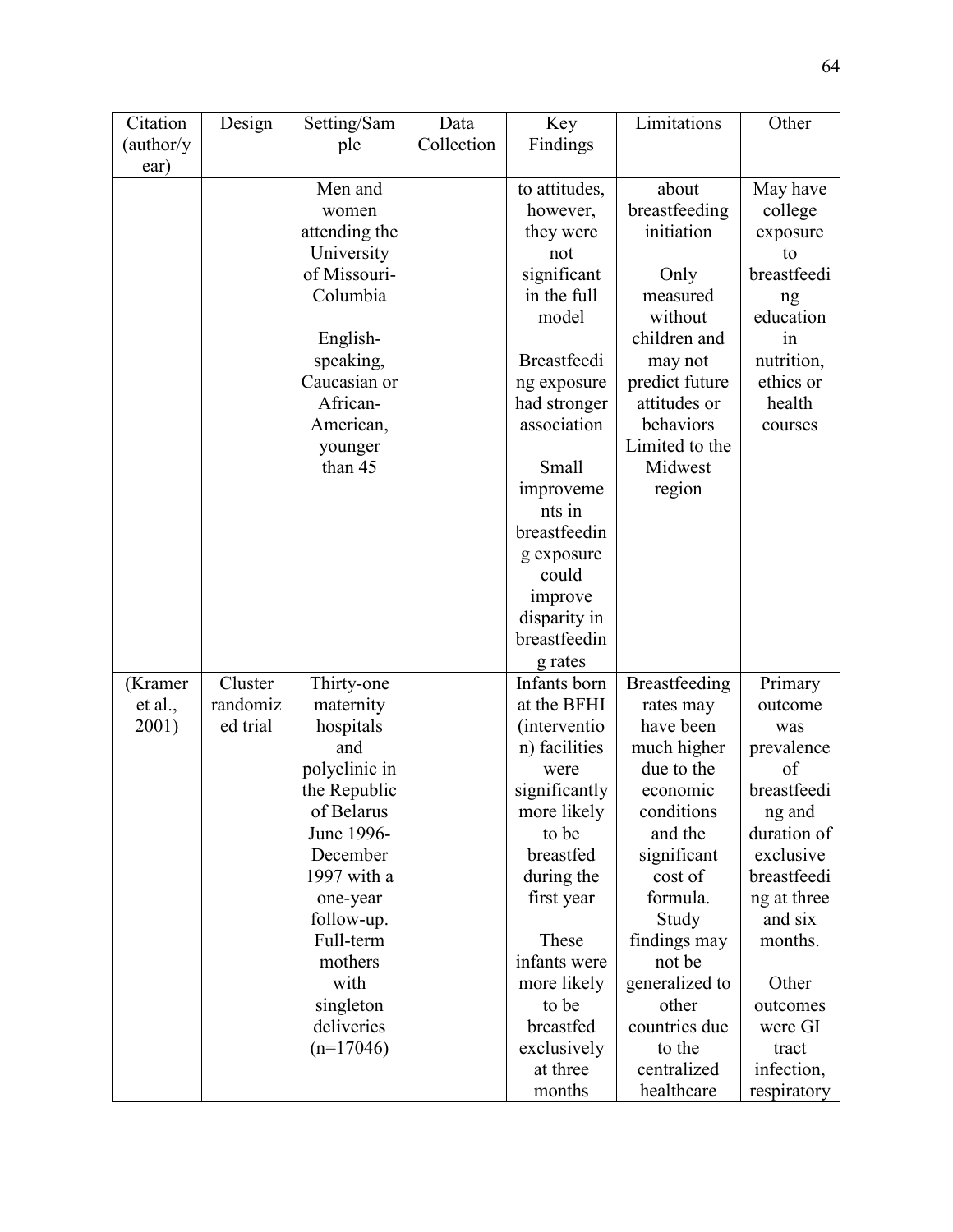| Citation                            | Design                                              | Setting/Sam                                                                                                                                 | Data                                  | Key                                                                                                                                                                                                                                | Limitations                                                                                                                                                                                                                                                                                              | Other                                                                                                                                                                                                     |
|-------------------------------------|-----------------------------------------------------|---------------------------------------------------------------------------------------------------------------------------------------------|---------------------------------------|------------------------------------------------------------------------------------------------------------------------------------------------------------------------------------------------------------------------------------|----------------------------------------------------------------------------------------------------------------------------------------------------------------------------------------------------------------------------------------------------------------------------------------------------------|-----------------------------------------------------------------------------------------------------------------------------------------------------------------------------------------------------------|
| (author/y)                          |                                                     | ple                                                                                                                                         | Collection                            | Findings                                                                                                                                                                                                                           |                                                                                                                                                                                                                                                                                                          |                                                                                                                                                                                                           |
| ear)<br>(Merten                     | Cross-                                              | Mothers                                                                                                                                     | Questionn                             | Exclusively                                                                                                                                                                                                                        | system in<br>Belarus and<br>much longer<br>hospital stay<br>which may<br>benefit<br>breastfeeding<br>establishment<br>and support<br>$(6-7 \text{ days})$<br>Mothers who                                                                                                                                 | tract<br>infection,<br>and atopic<br>eczema in<br>the first<br>year of<br>life.<br>One of the<br>largest<br>breastfeedi<br>ng studies<br>completed<br>evaluating<br><b>BFHI</b><br>practices.<br>Children |
| et al.,<br>2005)                    | sectional                                           | who had<br>given birth<br>in<br>Switzerland<br>$(n=3032)$<br>and data<br>Total of<br>2861 infants<br>born in 145<br>different<br>facilities | aires                                 | breastfed<br>babies<br>accounted<br>for $42%$<br>(baby-<br>friendly) vs.<br>$34\%$ (non).<br><b>Breastfeedi</b><br>ng duration<br>was longer<br>in facilities<br>that had<br>compliance<br>with the<br><b>UNICEF</b><br>guidelines | intended to<br>breastfeed<br>longer could<br>have chosen<br>baby-friendly<br>facilities over<br>non-baby-<br>friendly<br>facilities.<br>Data could<br>have been<br>less accurate<br>as it was<br>retrospective<br>and 24-hour<br>recall was<br>similar for<br>full and some<br>breastfeeding<br>infants. | born in the<br>baby-<br>friendly<br>facilities<br>were more<br>likely to<br>be<br>breastfed<br>for a<br>longer<br>time.                                                                                   |
| (McInnes<br>&<br>Chamber<br>s, 2008 | Narrative<br>synthesis<br>of<br>experienc<br>es and | Qualitative<br>papers from<br>1990-2005,<br>updated in<br>2007                                                                              | Databases<br>and<br>citation<br>lists | Mothers<br>rated social<br>support as<br>more<br>important                                                                                                                                                                         | Few studies<br>explored<br>mother's<br>social support                                                                                                                                                                                                                                                    | Additional<br>research is<br>needed in<br>certain<br>population                                                                                                                                           |